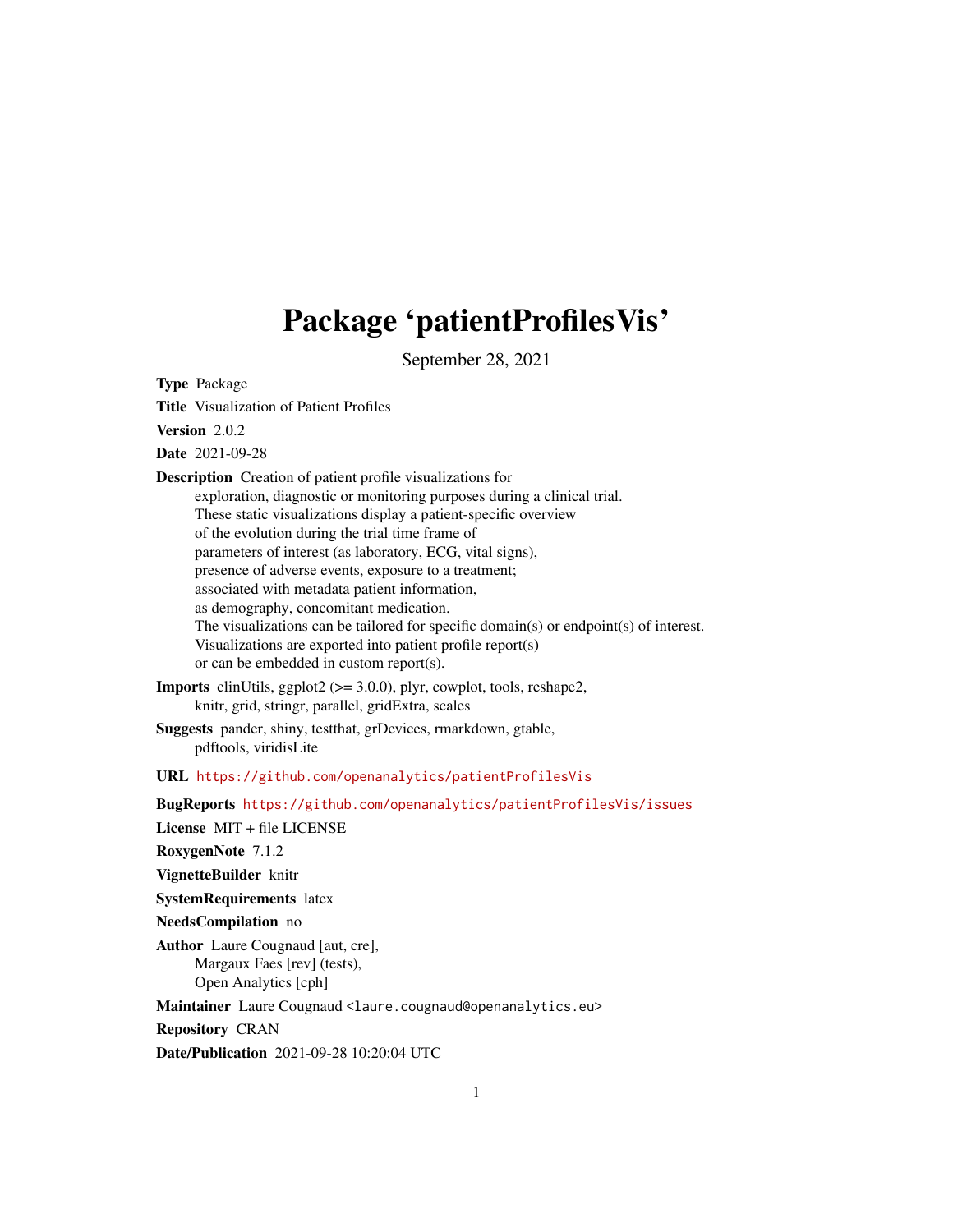## R topics documented:

| 3                          |
|----------------------------|
| $\overline{4}$             |
| 5                          |
| 5                          |
| 6                          |
| $\overline{7}$             |
| $\overline{7}$             |
| 8                          |
| 11                         |
| 12                         |
| 14                         |
| 15                         |
| 16                         |
|                            |
|                            |
|                            |
|                            |
|                            |
|                            |
|                            |
| 24                         |
|                            |
| 26                         |
|                            |
|                            |
| 28                         |
| 29                         |
| 30                         |
|                            |
|                            |
| 32                         |
| 33                         |
| 34                         |
|                            |
|                            |
|                            |
| subjectProfileExport<br>41 |
| 42                         |
| 46                         |
| 50                         |
| 51                         |
| 54                         |
|                            |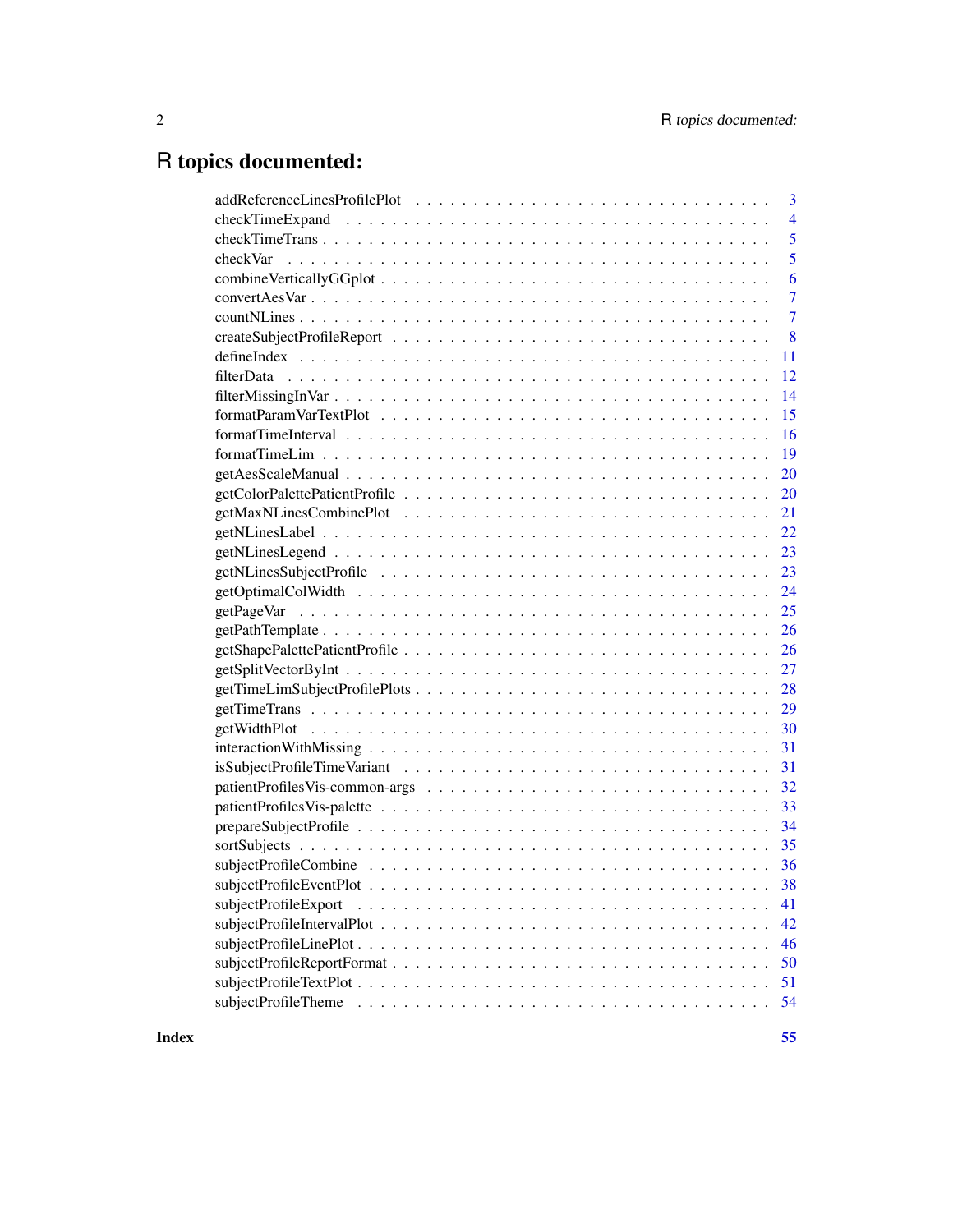<span id="page-2-0"></span>addReferenceLinesProfilePlot

*Add reference lines to a profile plot*

## Description

Add reference lines to a profile plot

## Usage

```
addReferenceLinesProfilePlot(
  gg,
  subjectVar = "USUBJID",
  refLines = NULL,
  refLinesData = NULL,
  refLinesTimeVar = NULL,
  refLinesLabelVar = NULL,
  refLinesColor = "black",
  refLinesLinetype = "dotted",
  timeLim = NULL,
  addLabel = FALSE
\mathcal{L}
```

| gg               | ggplot2 with a subject profile plot for a specific subject (and page) (subset of<br>the output of the subjectProfile[X]Plot)             |
|------------------|------------------------------------------------------------------------------------------------------------------------------------------|
| subjectVar       | String, variable of data with subject ID                                                                                                 |
| refLines         | (optional) nested list with details for reference line(s). Each sublist contains:                                                        |
|                  | • (required) 'label': string with label for the reference line                                                                           |
|                  | • (required) 'time': unique time $(x)$ coordinate for the reference line                                                                 |
|                  | • (optional) 'color': color for the reference line, 'black' by default                                                                   |
|                  | • (optional) 'linetype': linetype for the reference line, 'dotted' by default                                                            |
| refLinesData     | data. frame with data from which the reference line(s) should be extracted                                                               |
| refLinesTimeVar  |                                                                                                                                          |
|                  | string, variable of $refLinesData$ with time for reference line(s)                                                                       |
| refLinesLabelVar |                                                                                                                                          |
|                  | string, variable of refLinesData with label for reference line(s)                                                                        |
| refLinesColor    | vector of length 1 with default color for reference line(s)                                                                              |
| refLinesLinetype |                                                                                                                                          |
|                  | vector of length 1 with default linetype for reference line(s)                                                                           |
| timeLim          | vector of length 2 with time limits. This is used to set the limits to the plot<br>containing the reference lines labels (if requested). |
| addLabel         | logical, if TRUE (FALSE by default) add the label of the reference line(s) at the<br>bottom of the plot                                  |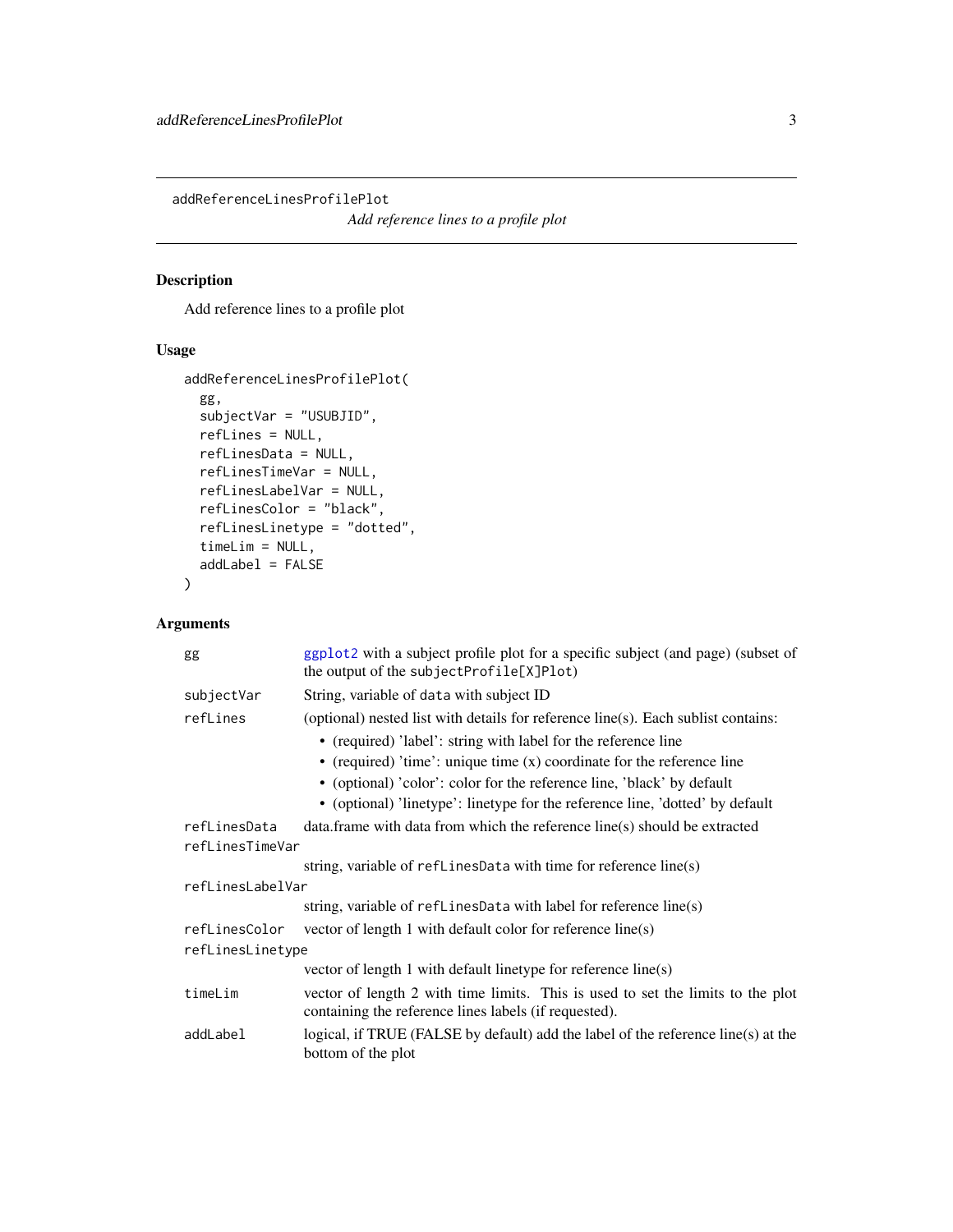<span id="page-3-0"></span>If addLabel is:

- TRUE: list with:
	- 'gg': [ggplot2](#page-0-0) plot with reference lines
	- 'ggRefLines': [ggplot2](#page-0-0) plot containing only the labels at the specified position
- FALSE: [ggplot2](#page-0-0) plot with reference lines

## Author(s)

Laure Cougnaud

| checkTimeExpand | Check if some of the modules are time expanded, and extract maximum |
|-----------------|---------------------------------------------------------------------|
|                 | time expand for each module.                                        |

## Description

Check if some of the modules are time expanded, and extract maximum time expand for each module.

#### Usage

```
checkTimeExpand(listPlots, timeLim = NULL)
```
#### Arguments

| listPlots | list of plots |
|-----------|---------------|
| timeLim   | time limits   |

#### Value

List of time expand for each module (named by listPlots)

#### Author(s)

Laure Cougnaud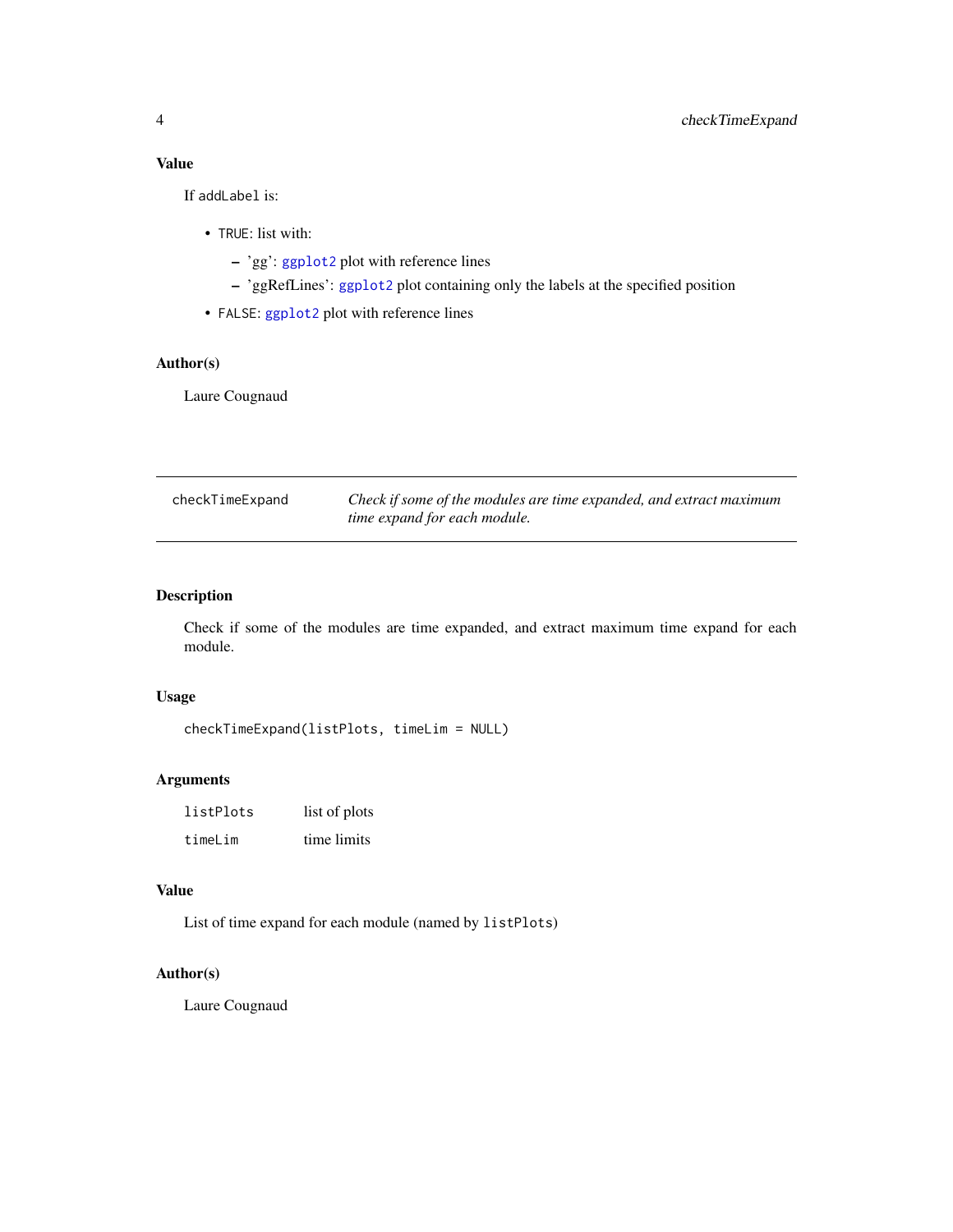<span id="page-4-0"></span>

| checkTimeTrans | Check if the subject profiles are time transformed, and if some of the |
|----------------|------------------------------------------------------------------------|
|                | plots to align (with specified timelim) have compatible time transfor- |
|                | <i>mation alignments.</i>                                              |

## Description

Check if the subject profiles are time transformed, and if some of the plots to align (with specified timeLim) have compatible time transformation alignments.

## Usage

checkTimeTrans(listPlots, timeLim = NULL)

## Arguments

| listPlots | list of plots |
|-----------|---------------|
| timeLim   | time limits   |

## Value

List of time transformation for each module (named by listPlots)

#### Author(s)

Laure Cougnaud

checkVar *Check if specified variable(s) are present in the data.*

#### Description

Check if specified variable(s) are present in the data.

#### Usage

checkVar(var, data)

## Arguments

| var  | Character vector with variable( $s$ ) of interest. |
|------|----------------------------------------------------|
| data | Data.frame with data.                              |

#### Value

No returned value, an error message is triggered if some variable(s) are not available in the data.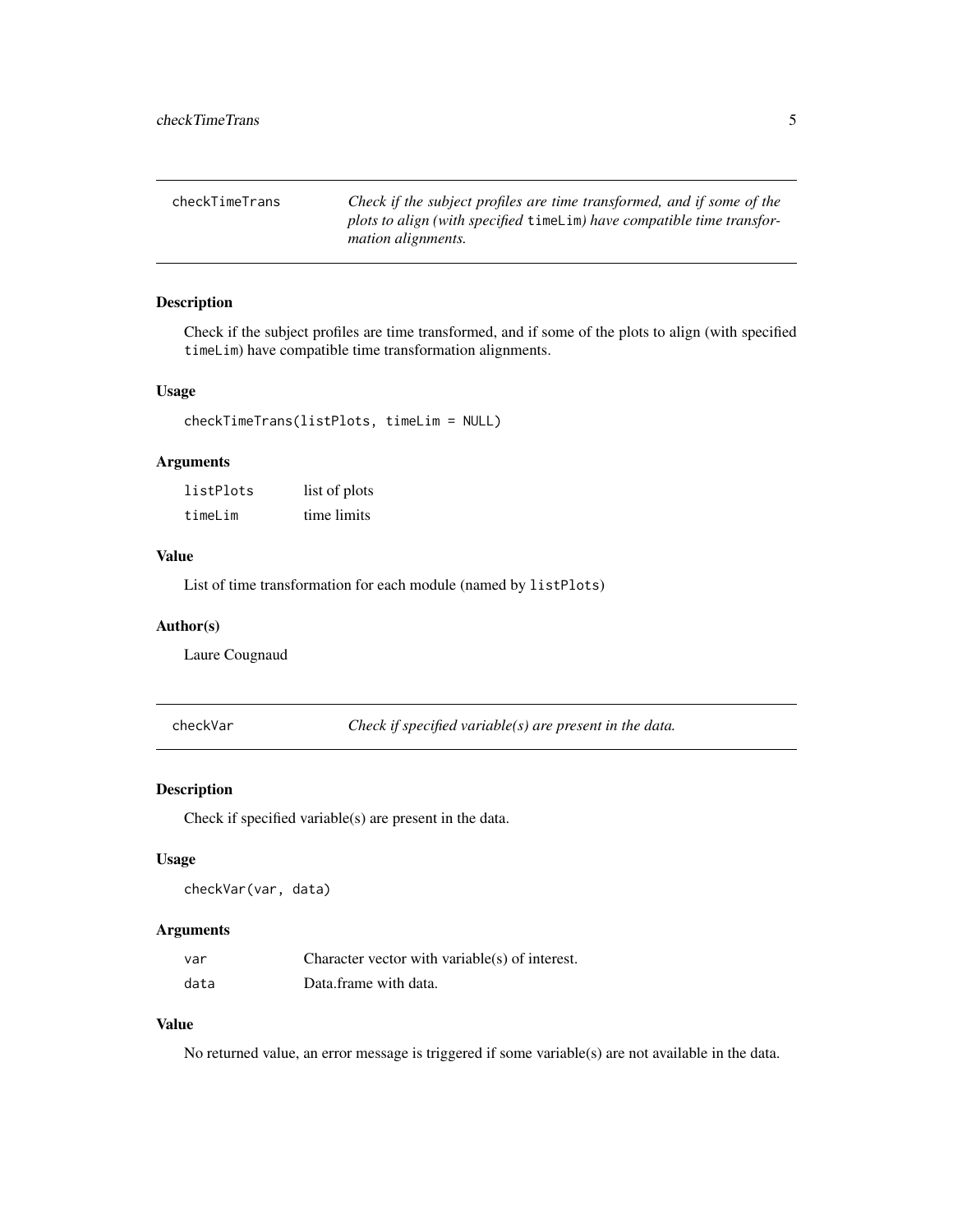## <span id="page-5-0"></span>Author(s)

Laure Cougnaud

<span id="page-5-1"></span>combineVerticallyGGplot

*Combine vertically multiple* [ggplot](#page-0-0)*.*

## Description

If the different modules for a subject don't fit in the page, there are automatically split in multiple pages. The margins are extracted across plots to ensure that plots will be probably aligned.

## Usage

```
combineVerticallyGGplot(
  listPlots,
 maxNLines = NULL,
 nCores = 1,
  shiny = FALSE,
 verbose = FALSE,
  reportPerSubject = FALSE
\mathcal{L}
```
#### Arguments

| listPlots        | listPlots per subject as created inside the subjectProfileCombine function.                                                                                                                                                                                                              |
|------------------|------------------------------------------------------------------------------------------------------------------------------------------------------------------------------------------------------------------------------------------------------------------------------------------|
| maxNLines        | Maximum number of lines for a combined plot, to fit in the page height.<br>When the different visualizations are combined for each subject, they will be<br>allocated to different pages if the number of lines of the combined visualization<br>is higher than this number.             |
| nCores           | Integer containing the number of cores used for the computation (1 by default).<br>If more than 1, computation is parallelized, in this case the package parallel<br>is required.                                                                                                        |
| shiny            | logical, set to TRUE (FALSE by default) if the report is generated from a Shiny<br>application. Messages during report creation will be included in the Shiny in-<br>terface, and it will be mentioned at the end of the report. In this case, the shiny<br>package should be available. |
| verbose          | logical, if TRUE print messages during execution                                                                                                                                                                                                                                         |
| reportPerSubject |                                                                                                                                                                                                                                                                                          |
|                  | Logical, if TRUE (FALSE by default) export a subject profile report by subject.                                                                                                                                                                                                          |

#### Value

a list (by subject) of list (by page) of [ggplot](#page-0-0) object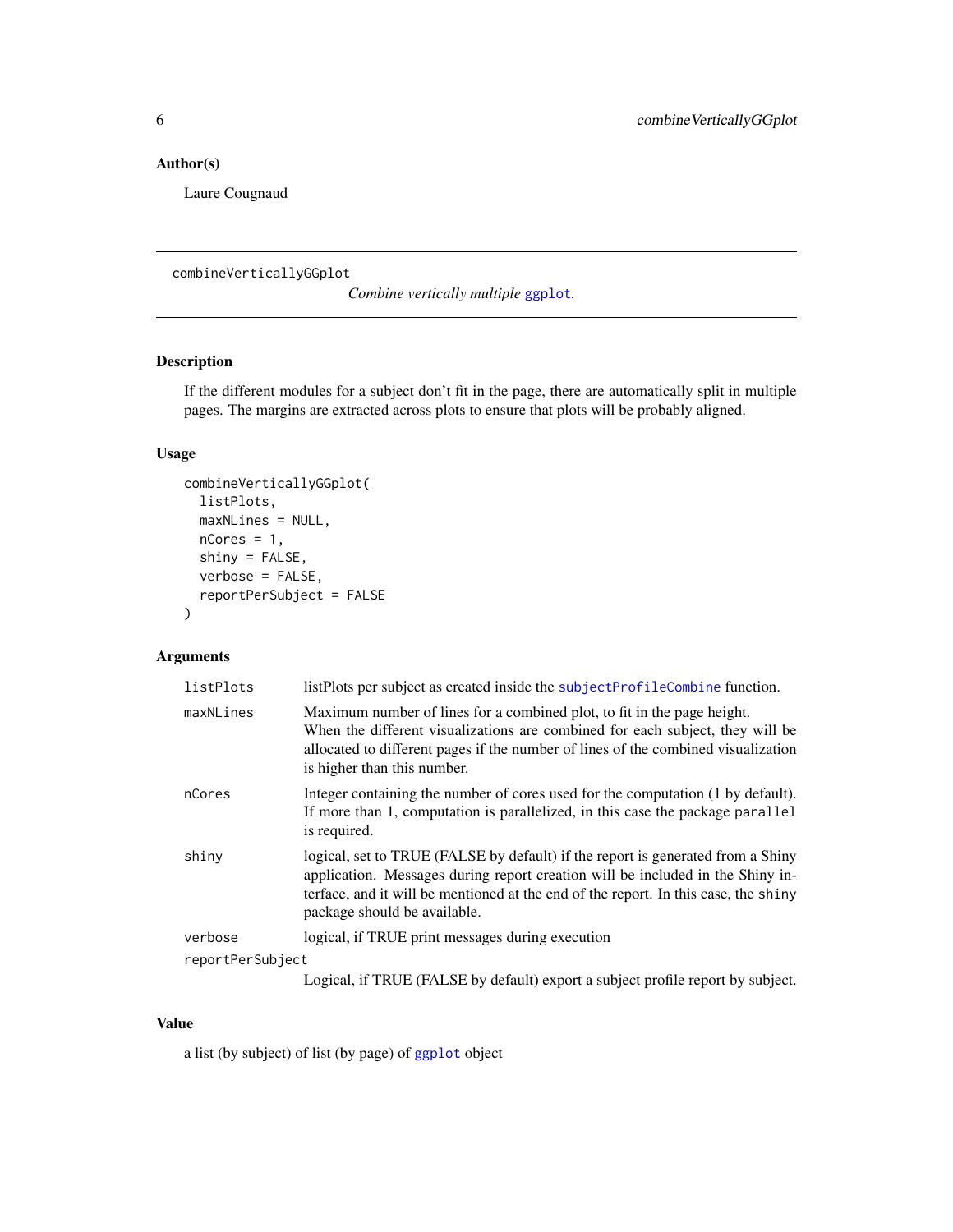## <span id="page-6-0"></span>convertAesVar 7

#### Author(s)

Laure Cougnaud

convertAesVar *Convert aesthetic variable for patient profile visualization.*

## Description

This converts the empty values (") to NA. The variable is then converted as a factor. Missing values are also included in the levels of the factor, to ensure that missing values are displayed in the legend of the plot.

## Usage

convertAesVar(data, var)

## Arguments

| data | data frame with data            |
|------|---------------------------------|
| var  | variable of data with aesthetic |

#### Value

updated factor var variable

#### Author(s)

Laure Cougnaud

countNLines *Count number of lines ('\n' character) per character in a vector*

#### Description

Count number of lines ('\n' character) per character in a vector

## Usage

```
countNLines(x)
```
## Arguments

x character vector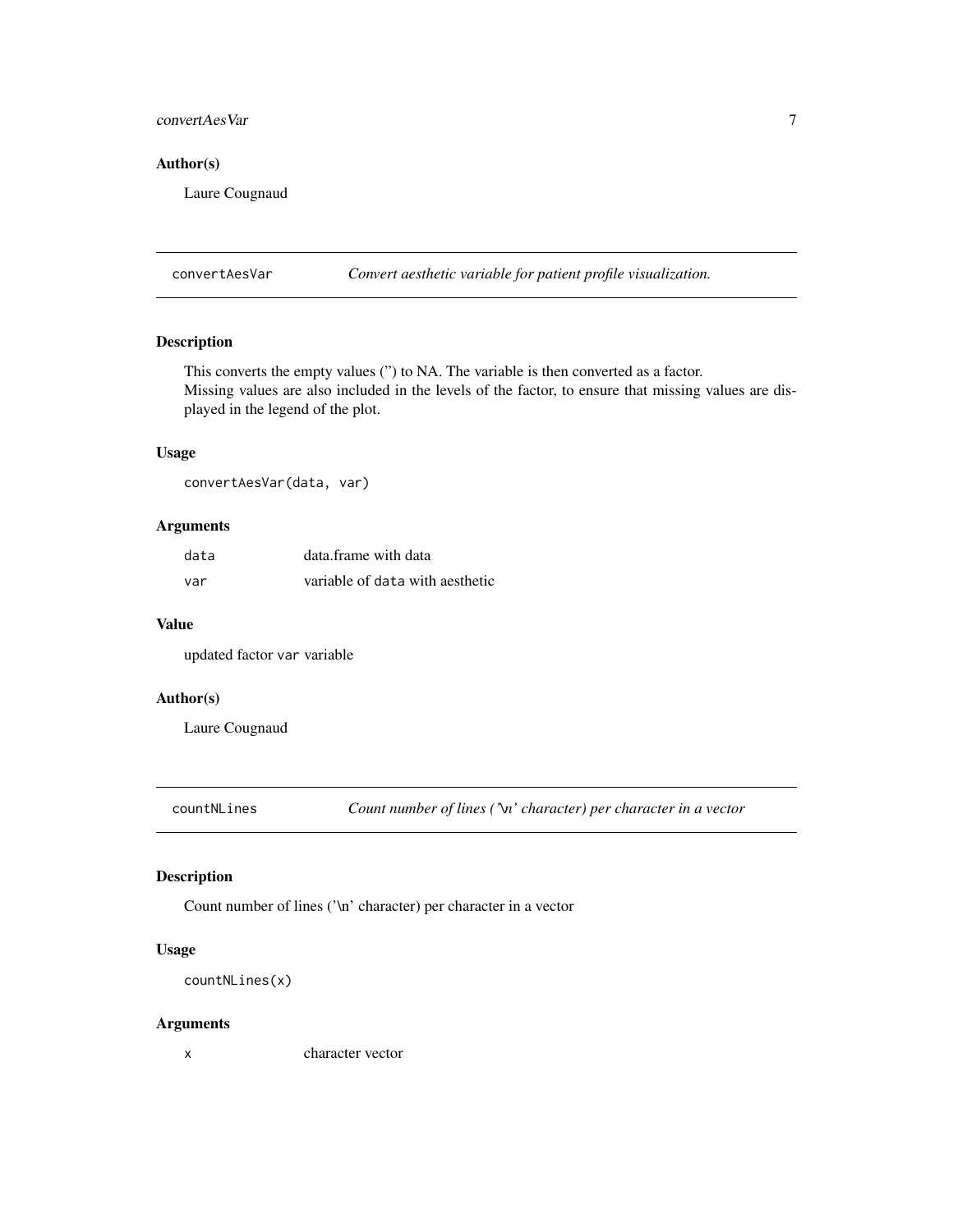<span id="page-7-0"></span>numeric vector with same length than x containing number of lines in each element

#### Author(s)

Laure

createSubjectProfileReport

*Create subject profile report.*

## Description

By default all subjects available in at least one module of listPlots are considered. If only a set of subjects are of interest, these are specified either:

- directly with the subject IDs of interest via subjectSubset
- by extracting subjects with a specific value (subjectSubsetValue) in a variable (subjectSubsetVar) in a specific dataset subjectSubsetData

```
createSubjectProfileReport(
  listPlots,
  timeLim = NULL,
  timeAlign = "all",
  timeAlignPerSubject = "none",
  refLines = NULL,
  refLinesData = NULL,
  refLinesTimeVar = NULL,
  refLinesLabelVar = NULL,
  bookmarkData = NULL,
  bookmarkVar = NULL,
  subjectSortData = bookmarkData,
  subjectSortVar = bookmarkVar,
  subjectSortDecreasing = FALSE,
  subjectVar = "USUBJID",
  subjectSubset = NULL,
  subjectSubsetData = NULL,
  subjectSubsetVar = NULL,
  subjectSubsetValue = NULL,
  subjectSample = NULL,
  seed = 123,
  subset = NULL,outputFile = "subjectProfile.pdf",
  exportFigures = FALSE,
```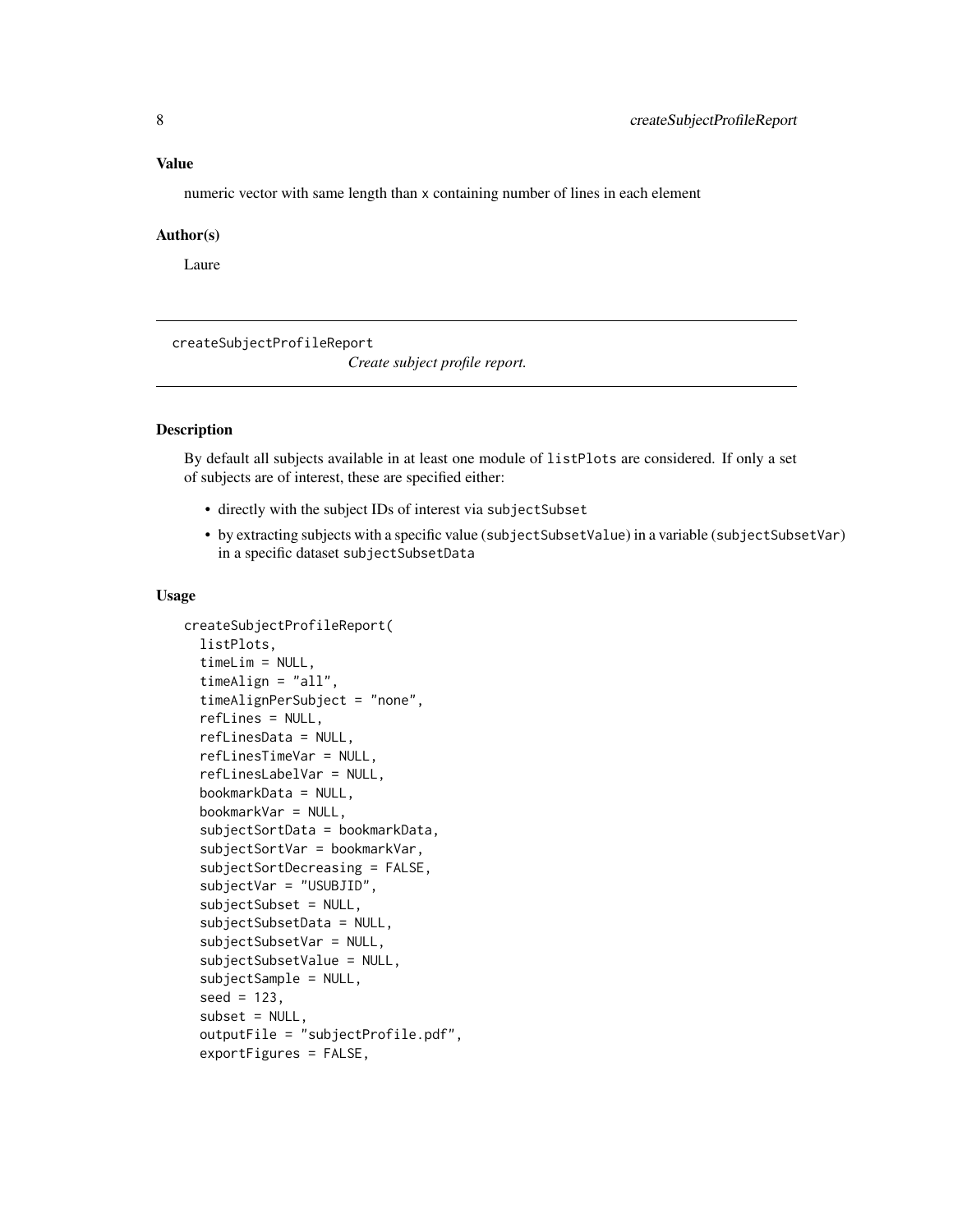## <span id="page-8-0"></span>createSubjectProfileReport 9

```
reportPerSubject = FALSE,
 exportBatchSize = NULL,
 labelVars = NULL,
 maxNLines = NULL,
 shiny = FALSE,
 formatReport = subjectProfileReportFormat(),
 verbose = FALSE,
 nCores = 1
)
```

| listPlots           | nested list of plots, as returned by the subjectProfileTextPlot, subjectProfileEventPlot,<br>subjectProfileIntervalPlot or subjectProfileLinePlot functions.                                                                                                                                                                                                                                                                                                                                                                                                                                                                                                                               |
|---------------------|--------------------------------------------------------------------------------------------------------------------------------------------------------------------------------------------------------------------------------------------------------------------------------------------------------------------------------------------------------------------------------------------------------------------------------------------------------------------------------------------------------------------------------------------------------------------------------------------------------------------------------------------------------------------------------------------|
| timeLim             | Time limits, as a numeric vector of length 2, or a list with time limits for each<br>module, or nested list with time limits for each module and subject. If not<br>specified, these are set to the time limits specified when creating each module<br>(stored in attributes(x)\$metaData\$timeLim) otherwise to the range defined<br>by timeAlign and timeAlignPerSubject. Note that this doesn't modify the<br>geoms of the plots, it only extends the axis range. So for interval module(s) if<br>the specified timeLim is smaller than the time limits in the input plot, no ar-<br>rows are created in case than the time goes above/below specified timeLim (the<br>segment is cut). |
| timeAlign           | Character vector with time alignment across modules/subjects, either:                                                                                                                                                                                                                                                                                                                                                                                                                                                                                                                                                                                                                      |
|                     | • 'all' (by default): all plots have the same time limits                                                                                                                                                                                                                                                                                                                                                                                                                                                                                                                                                                                                                                  |
|                     | • 'none': each of the plot (module*subject) has its own time limits                                                                                                                                                                                                                                                                                                                                                                                                                                                                                                                                                                                                                        |
|                     | • character vector with names of the modules which should have the same<br>time limits (should correspond to the names of listPlots)                                                                                                                                                                                                                                                                                                                                                                                                                                                                                                                                                       |
| timeAlignPerSubject |                                                                                                                                                                                                                                                                                                                                                                                                                                                                                                                                                                                                                                                                                            |
|                     | Character vector, specifying if the plots should be aligned (or not) across sub-<br>jects                                                                                                                                                                                                                                                                                                                                                                                                                                                                                                                                                                                                  |
|                     | • 'none' (by default): all modules to align have the same time limit across<br>subjects                                                                                                                                                                                                                                                                                                                                                                                                                                                                                                                                                                                                    |
|                     | • 'all': all modules to align have different time limits per subject                                                                                                                                                                                                                                                                                                                                                                                                                                                                                                                                                                                                                       |
|                     | • character vector with subset of the modules to align per subject (should<br>correspond to the names of listPlots)                                                                                                                                                                                                                                                                                                                                                                                                                                                                                                                                                                        |
|                     | Only the modules already specified in timeAlign can be aligned by subject.                                                                                                                                                                                                                                                                                                                                                                                                                                                                                                                                                                                                                 |
| refLines            | (optional) nested list with details for reference line(s). Each sublist contains:                                                                                                                                                                                                                                                                                                                                                                                                                                                                                                                                                                                                          |
|                     | • (required) 'label': string with label for the reference line                                                                                                                                                                                                                                                                                                                                                                                                                                                                                                                                                                                                                             |
|                     | • (required) 'time': unique time $(x)$ coordinate for the reference line                                                                                                                                                                                                                                                                                                                                                                                                                                                                                                                                                                                                                   |
|                     | • (optional) 'color': color for the reference line, 'black' by default                                                                                                                                                                                                                                                                                                                                                                                                                                                                                                                                                                                                                     |
|                     | • (optional) 'linetype': linetype for the reference line, 'dotted' by default                                                                                                                                                                                                                                                                                                                                                                                                                                                                                                                                                                                                              |
| refLinesData        | data.frame with data from which the reference line(s) should be extracted                                                                                                                                                                                                                                                                                                                                                                                                                                                                                                                                                                                                                  |
| refLinesTimeVar     |                                                                                                                                                                                                                                                                                                                                                                                                                                                                                                                                                                                                                                                                                            |
|                     | string, variable of refLinesData with time for reference line(s)                                                                                                                                                                                                                                                                                                                                                                                                                                                                                                                                                                                                                           |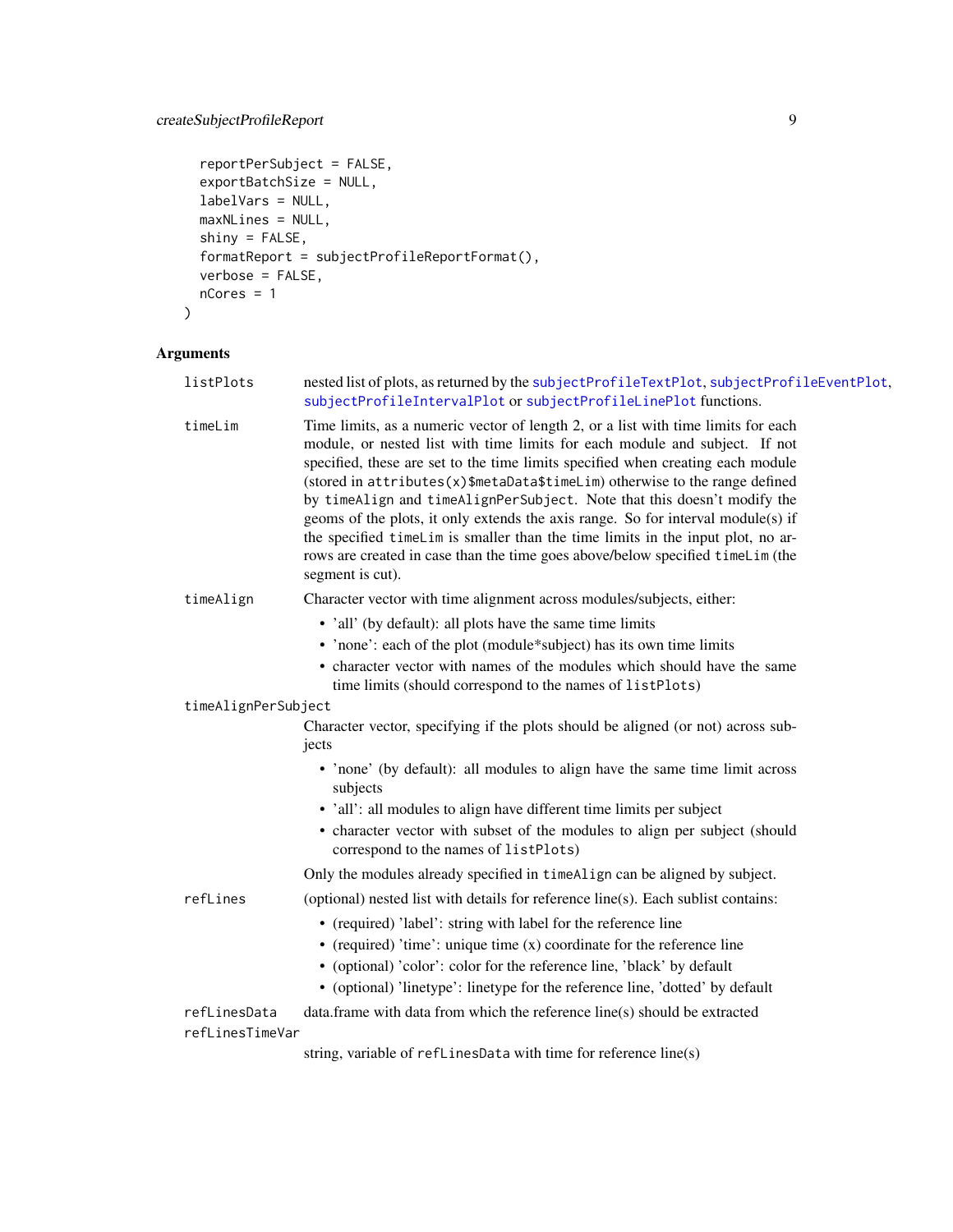| refLinesLabelVar          |                                                                                                                                                                                                                                                                                                                                                   |
|---------------------------|---------------------------------------------------------------------------------------------------------------------------------------------------------------------------------------------------------------------------------------------------------------------------------------------------------------------------------------------------|
|                           | string, variable of refLinesData with label for reference line(s)                                                                                                                                                                                                                                                                                 |
| bookmarkData, bookmarkVar |                                                                                                                                                                                                                                                                                                                                                   |
|                           | Data.frame with data containing information for the index, and character vector<br>with corresponding variable(s) of interest. An index will be created at the end<br>of the subject profile report.<br>The index contains a section per variable, referencing the pages of the report<br>containing subject profiles for each category/variable. |
| subjectSortData           |                                                                                                                                                                                                                                                                                                                                                   |
|                           | Data.frame with data containing information on how the subjects should be<br>sorted (by default same as bookmarkData):                                                                                                                                                                                                                            |
|                           | • in the report, in case one single report is created for all subjects                                                                                                                                                                                                                                                                            |
|                           | • for the export, in case reportPerSubject is TRUE                                                                                                                                                                                                                                                                                                |
|                           | This data should contain subjectSortVar and subjectVar.                                                                                                                                                                                                                                                                                           |
| subjectSortVar            | Character vector, variable(s) of subjectSortData indicating the order for the<br>subjects in the report, (by default same as bookmarkVar).                                                                                                                                                                                                        |
| subjectSortDecreasing     | Logical, if TRUE (FALSE by default) subjects are sorted based on decreasing<br>order of subjectSortVar.                                                                                                                                                                                                                                           |
| subjectVar                |                                                                                                                                                                                                                                                                                                                                                   |
|                           | String, variable of data with subject ID                                                                                                                                                                                                                                                                                                          |
| subjectSubset             | subjectSubset (optional) Character vector with subjects of interest (available in<br>subjectVar), NULL by default.                                                                                                                                                                                                                                |
| subjectSubsetData         |                                                                                                                                                                                                                                                                                                                                                   |
|                           | Data.frame used to select subset of subjects of interest.                                                                                                                                                                                                                                                                                         |
| subjectSubsetVar          | String with variable of subjectSubsetData that should be considered to fil-<br>ter subjects. If not specified, all subjects available in subjectSubsetData are<br>considered.                                                                                                                                                                     |
| subjectSubsetValue        |                                                                                                                                                                                                                                                                                                                                                   |
|                           | Character vector with value(s) of subjectSubsetVar of interest to filter subjects<br>on.                                                                                                                                                                                                                                                          |
| subjectSample             | (optional) Integer of length 1 with number of random subject(s) that should be<br>considered in the specified subset dataset. By default, all specified subjects are<br>considered (set to NULL).                                                                                                                                                 |
| seed                      | (optional) Integer of length 1 with seed used to select random subjects if subjectSample<br>is specified (123 by default).                                                                                                                                                                                                                        |
| subset                    | Character vector with subjects of interest (among names of each list in listPlots).                                                                                                                                                                                                                                                               |
| outputFile                | string, path to the output report                                                                                                                                                                                                                                                                                                                 |
| exportFigures             | Logical, if TRUE (FALSE by default) the subject profile figures are also ex-<br>ported in pdf format in a 'figures' folder.<br>Figures are named as [subjectID]-[page].pdf                                                                                                                                                                        |
| reportPerSubject          |                                                                                                                                                                                                                                                                                                                                                   |

Logical, if TRUE (FALSE by default) export a subject profile report by subject.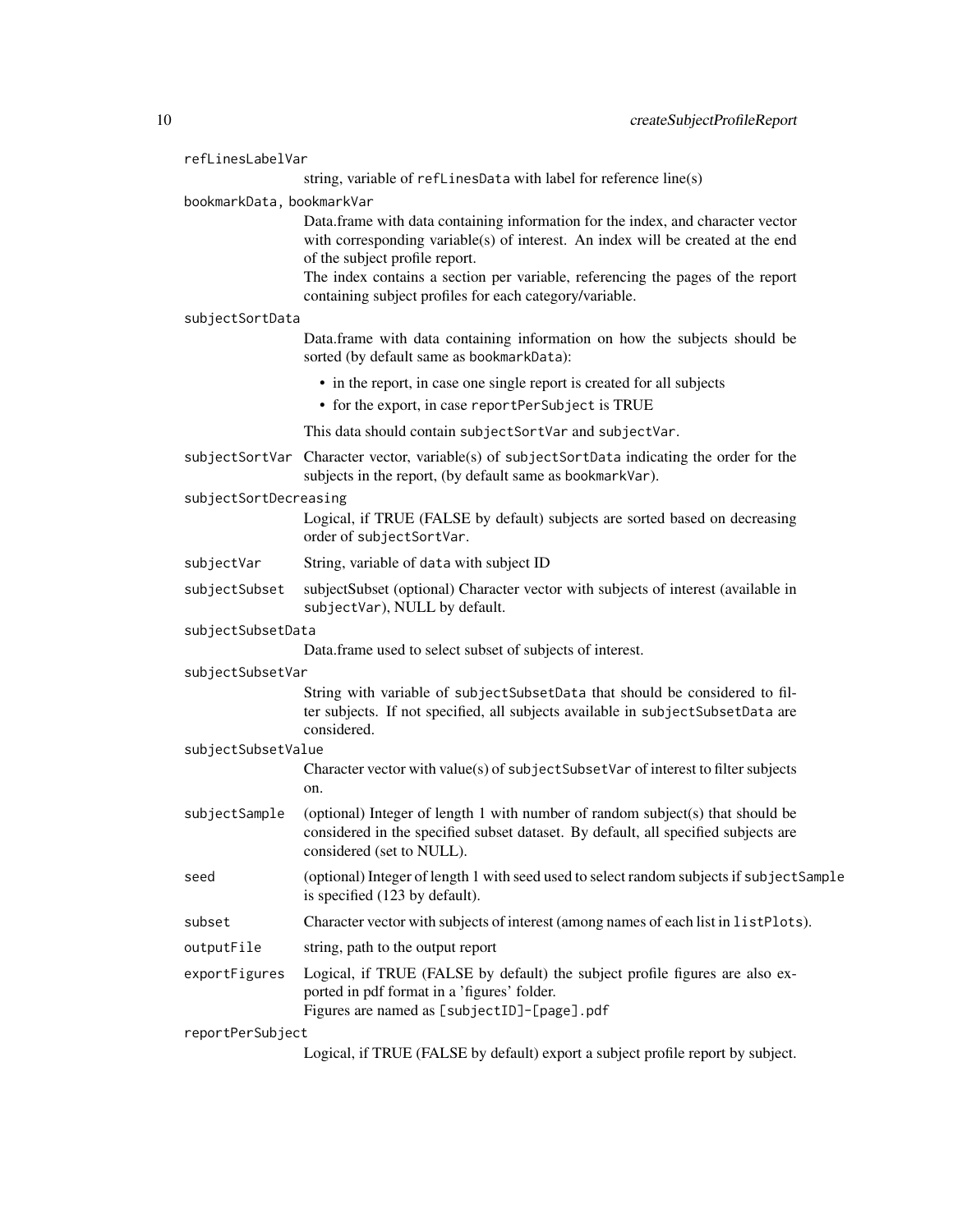<span id="page-10-0"></span>

| exportBatchSize |                                                                                                                                                                                                                                                                                                                                                |  |
|-----------------|------------------------------------------------------------------------------------------------------------------------------------------------------------------------------------------------------------------------------------------------------------------------------------------------------------------------------------------------|--|
|                 | (optional) Integer, if specified, the patient-profile reports are created by batch of<br>this number of subjects. This might speed up the export for a high number of<br>subjects. Only available if report is created by subject (reportPerSubject is<br>TRUE) and modules are not aligned across subjects (timeAlignPerSubject is:<br>'all'. |  |
| labelVars       | Named character vector with variable labels (names are the variable code)                                                                                                                                                                                                                                                                      |  |
| maxNLines       | Maximum number of lines for a combined plot, to fit in the page height.<br>When the different visualizations are combined for each subject, they will be<br>allocated to different pages if the number of lines of the combined visualization<br>is higher than this number.                                                                   |  |
| shiny           | logical, set to TRUE (FALSE by default) if the report is generated from a Shiny<br>application. Messages during report creation will be included in the Shiny in-<br>terface, and it will be mentioned at the end of the report. In this case, the shiny<br>package should be available.                                                       |  |
| formatReport    | list with parameters used to specify the format of the report, e.g. output of the<br>subjectProfileReportFormat function                                                                                                                                                                                                                       |  |
| verbose         | logical, if TRUE print messages during execution                                                                                                                                                                                                                                                                                               |  |
| nCores          | Integer containing the number of cores used for the computation (1 by default).<br>If more than 1, computation is parallelized, in this case the package parallel<br>is required.                                                                                                                                                              |  |

The path(s) of the report(s) is returned invisibly, and the report is created at the location specified by outputFile.

If the report is created by subject, the name of the exported subject profile is built as: [filename]-[subjectID].pdf, with [filename] extracted from outputFile. Space and platform-specific file separator are replaced by a dash in the filename.

If no patient profiles are available in the input, nothing is returned and a warning is triggered.

## Author(s)

Laure Cougnaud

<span id="page-10-1"></span>defineIndex *Define LaTeX index based on specified variable(s) of the dataset*

## Description

Define LaTeX index based on specified variable(s) of the dataset

```
defineIndex(subjects, data, var, subjectVar = "USUBJID", labelVars = NULL)
```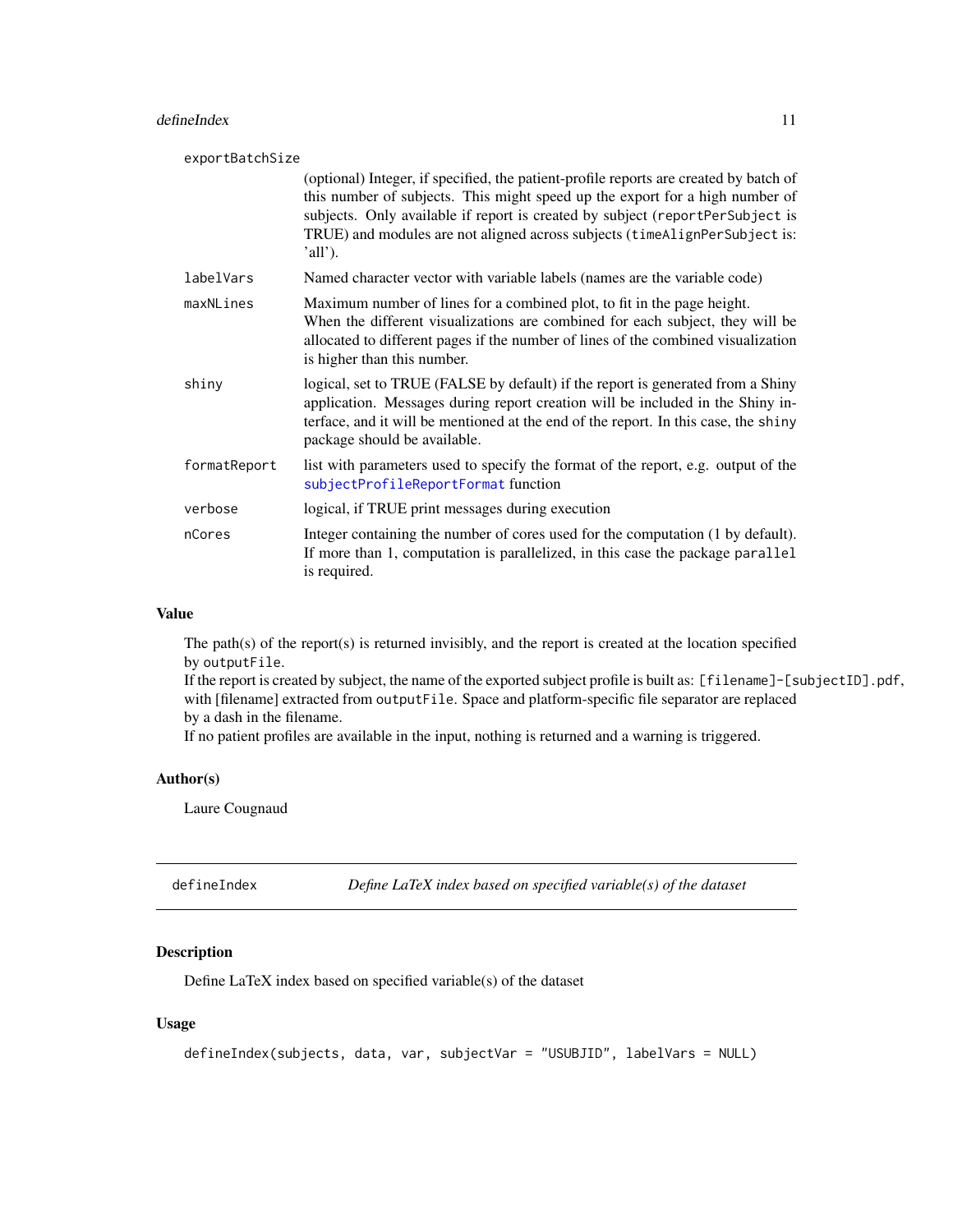#### <span id="page-11-0"></span>**Arguments**

| subjects   | vector with subject IDs (based on the subject Var variable)                    |
|------------|--------------------------------------------------------------------------------|
| data       | data frame with data containing information on which the index should be based |
| var        | variable(s) of data of interest for the index                                  |
| subjectVar | String, variable of data with subject ID                                       |
| labelVars  | Named character vector with variable labels (names are the variable code)      |

#### Value

list with elements:

- 'indexDef': string with LaTeX code for creation of index, to be included directly with [cat](#page-0-0) in a knitr document (two backslashes)
- 'indexInfo': character vector, named with named with subject ID, containing LaTeX code for index for each subject specified in subjects parameter, to be passed to the [knit](#page-0-0) function as text (four backslashes)
- 'indexPrint': string with LaTeX code for printing/inclusion of index, to be included directly with [cat](#page-0-0) in a knitr document (two backslashes)

#### Author(s)

Laure Cougnaud

filterData *Filter a dataset for records of interest, for use in the patient profiles.*

#### Description

Data is filtered based on the following workflow:

- 1. The subset dataset (of data if not specified) is filtered based on subject variable and value (if specified).
- 2. If a external subset dataset is specified, only the subject IDs of this filtered dataset are considered.
- 3. The data is filtered based on the selected subjects, from subjectSubset (if specified) or from step 2.
- 4. The data is filtered based on a random selection of subjects, if subjectSample is specified.

This filtering workflow is used for all subject profile visualization functions of the package.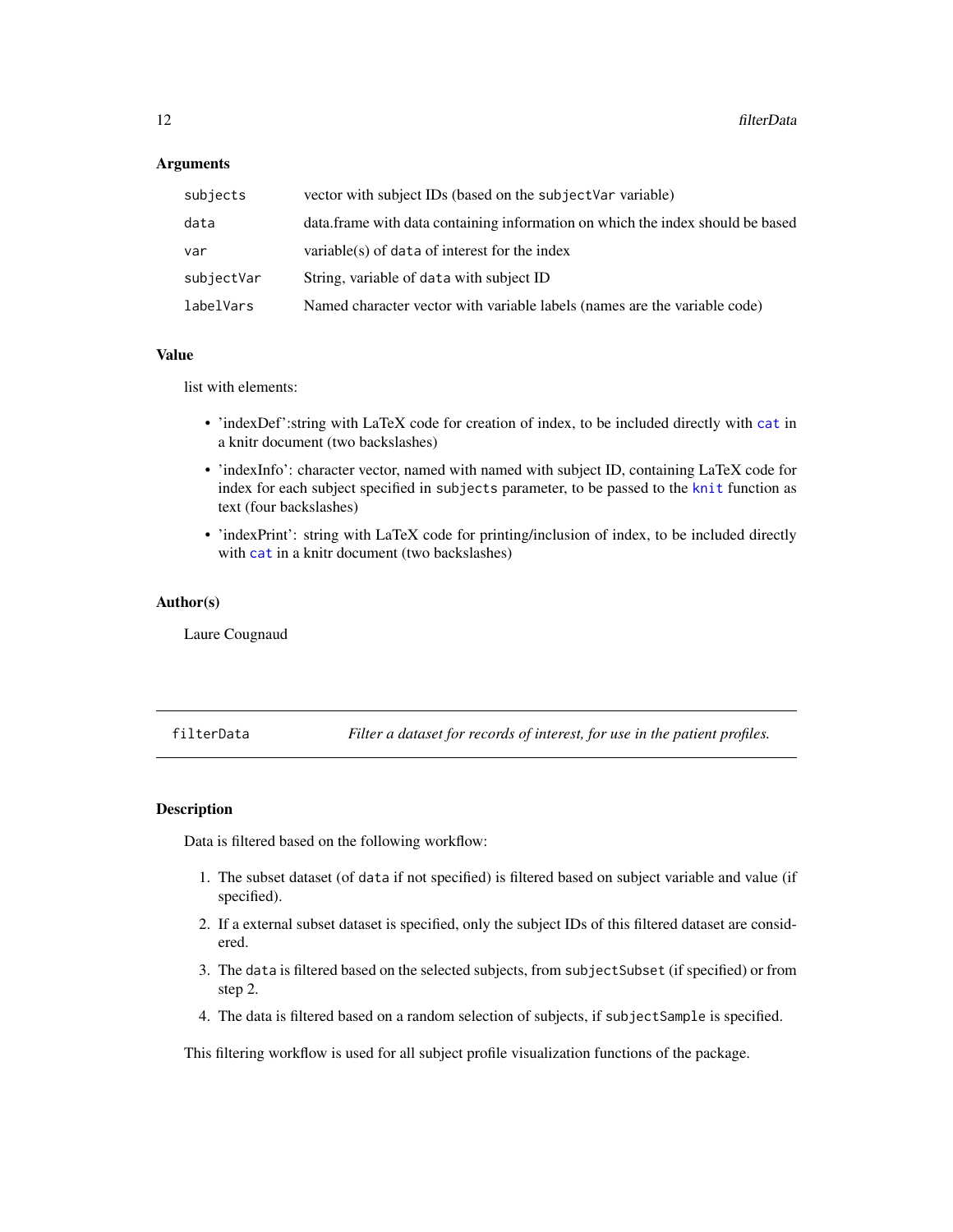#### filterData 13

## Usage

```
filterData(
 data,
  subsetData = NULL,
  subsetVar = NULL,
  subsetValue = NULL,
  subjectVar = "USUBJID",
  subjectSubset = NULL,
  subjectSample = NULL,
 seed = 123
\mathcal{L}
```
## Arguments

| data          | Data.frame with data                                                                                                                                                                                                                   |
|---------------|----------------------------------------------------------------------------------------------------------------------------------------------------------------------------------------------------------------------------------------|
| subsetData    | (optional) Data.frame with extra dataset to filter on. This dataset is filtered, and<br>only records from data with common subject IDs will be retained.<br>If not specified, data is used.                                            |
| subsetVar     | (optional) String with variable of subset data to filter on. subset Value should<br>be specified too.<br>If not specified, all records from the subset data are retained.                                                              |
| subsetValue   | (optional) Character vector with value(s) of interest to retain in the filtered data.<br>These values should be available in subsetVar.<br>Missing values in the subject variable are not retained in the filtered data.               |
| subjectVar    | String, variable of data (and subset data) with subject ID.                                                                                                                                                                            |
| subjectSubset | (optional) Character vector with subjects of interest (available in subjectVar),<br>NULL by default.                                                                                                                                   |
| subjectSample | (optional) Integer of length 1 with number of random subject(s) that should be<br>considered, e.g. to check the created patient profiles for a subset of the data. By<br>default, all specified subjects are considered (set to NULL). |
| seed          | (optional) Integer of length 1 with seed used to select random subjects if subject Sample<br>is specified (123 by default).                                                                                                            |

## Value

possibly filtered dataset

## Author(s)

Laure Cougnaud

## Examples

library(clinUtils)

data(dataSDTMCDISCP01) dataAll <- dataSDTMCDISCP01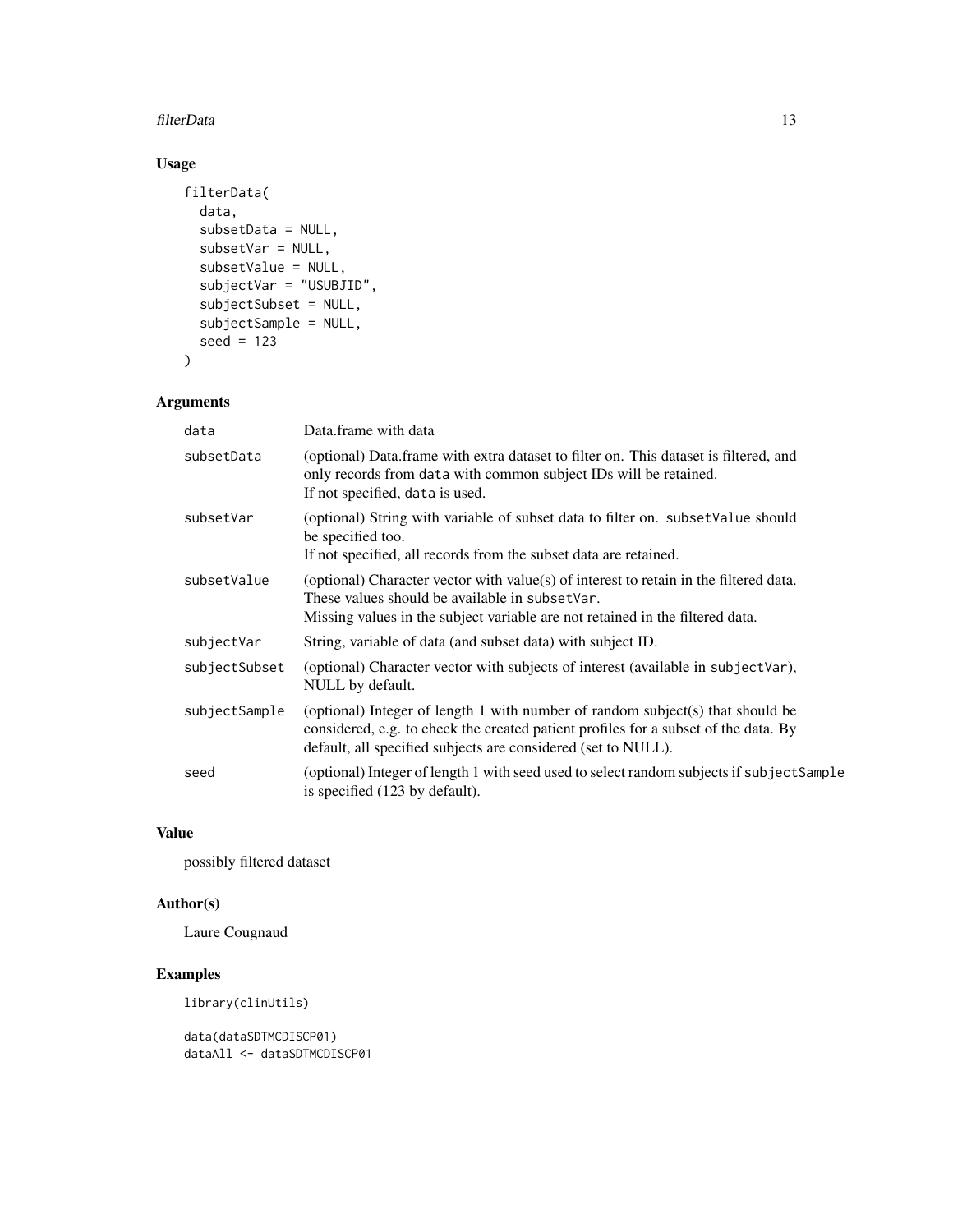```
# keep only a subset of subjects
# (e.g. to visualize specified patient profiles
# before creating them for all subject)
filterData(
data = dataAll$AE,
subjectSample = 2
\mathcal{L}# filter based on specified variable/value:
# only adverse events possibly related
filterData(
data = dataAll$AE,
subsetVar = "AEREL",
subsetValue = "POSSIBLE"
)
# filter based on a different dataset:
# keep only adverse events for subjects in a specific treatment arm
filterData(
data = dataAll$AE,
subsetData = dataAll$DM,
subsetVar = "ACTARM",
subsetValue = "Placebo"
\lambda# filter based on subjects of interest
filterData(
data = dataAll$AE,
subjectSubset = c("01-701-1148", "01-701-1211")
\mathcal{L}
```
filterMissingInVar *Filter missing records in data in the time and y variables, with informative message.*

#### Description

Filter missing records in data in the time and y variables, with informative message.

```
filterMissingInVar(
  data,
  var,
  varLab = getLabelVar(var, labelVars = labelVars),
  labelVars = NULL
)
```
<span id="page-13-0"></span>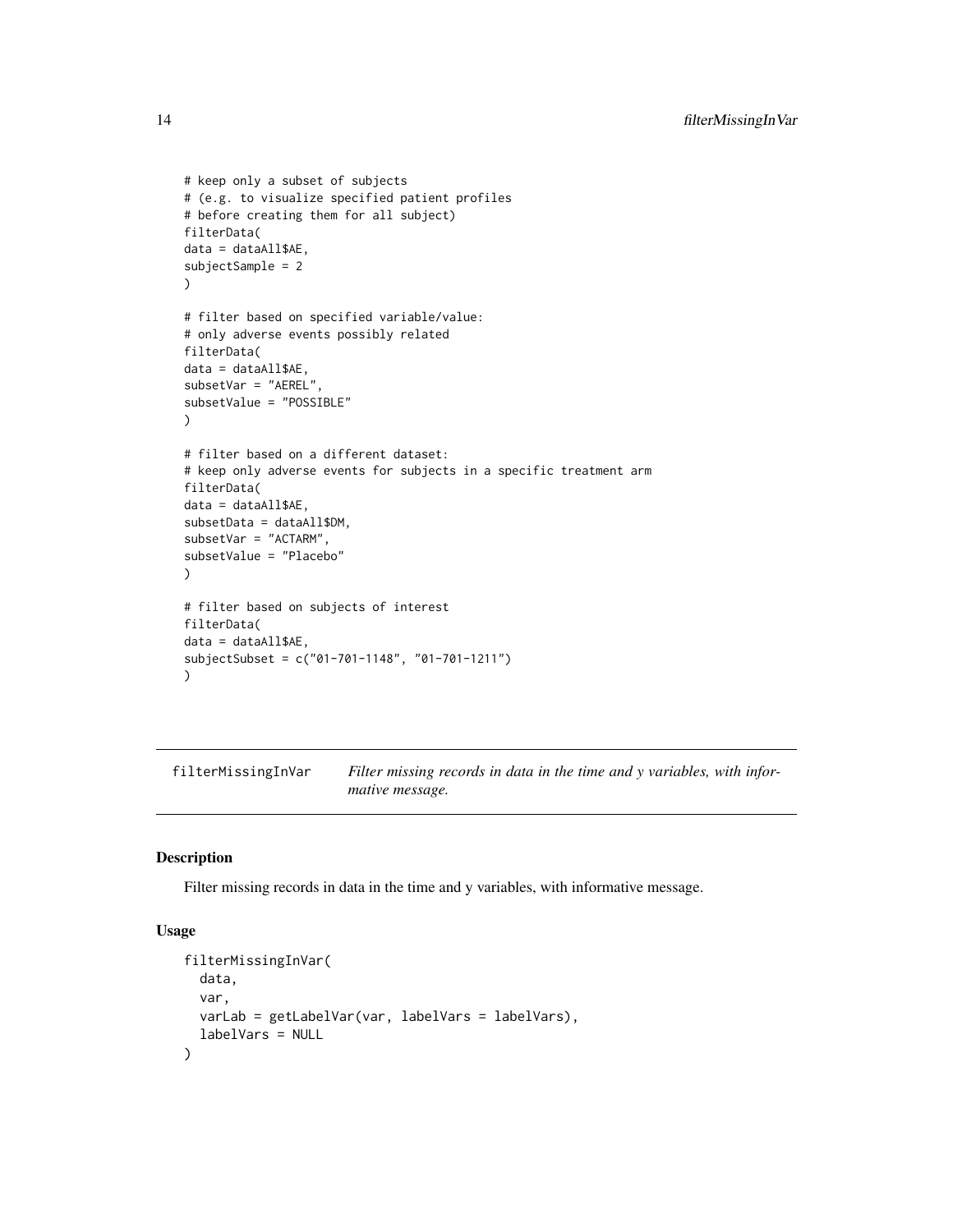#### <span id="page-14-0"></span>Arguments

| data      | Data.frame with data.                                                     |
|-----------|---------------------------------------------------------------------------|
| var       | String with variable of interest.                                         |
| varLab    | String, label for var.                                                    |
| labelVars | Named character vector with variable labels (names are the variable code) |

#### Value

Update data with filtered records + message in the console.

## Author(s)

Laure Cougnaud

formatParamVarTextPlot

*Format text variables for the subject profile text plotting function.*

#### Description

Text variables are wrapped across multiple lines if needed, and optionally sorted according to the levels of a grouping variable.

#### Usage

```
formatParamVarTextPlot(
 data,
 paramVar = NULL,
 paramValueVar = NULL,
 paramValueLab = NULL,
 paramGroupVar = NULL,
 revert = FALSE,width = formatReport$yLabelWidth,
 widthValue = ifelse(formatReport$landscape, 240, 190),
  formatReport = subjectProfileReportFormat(),
  table = FALSE,colWidth = NULL
)
```

| data          | data.frame with data                                          |
|---------------|---------------------------------------------------------------|
| paramVar      | string, variable of data with parameter                       |
| paramValueVar | string, variable of data containing the parameter value.      |
|               | paramValueLab Character vector with labels for paramValueVar. |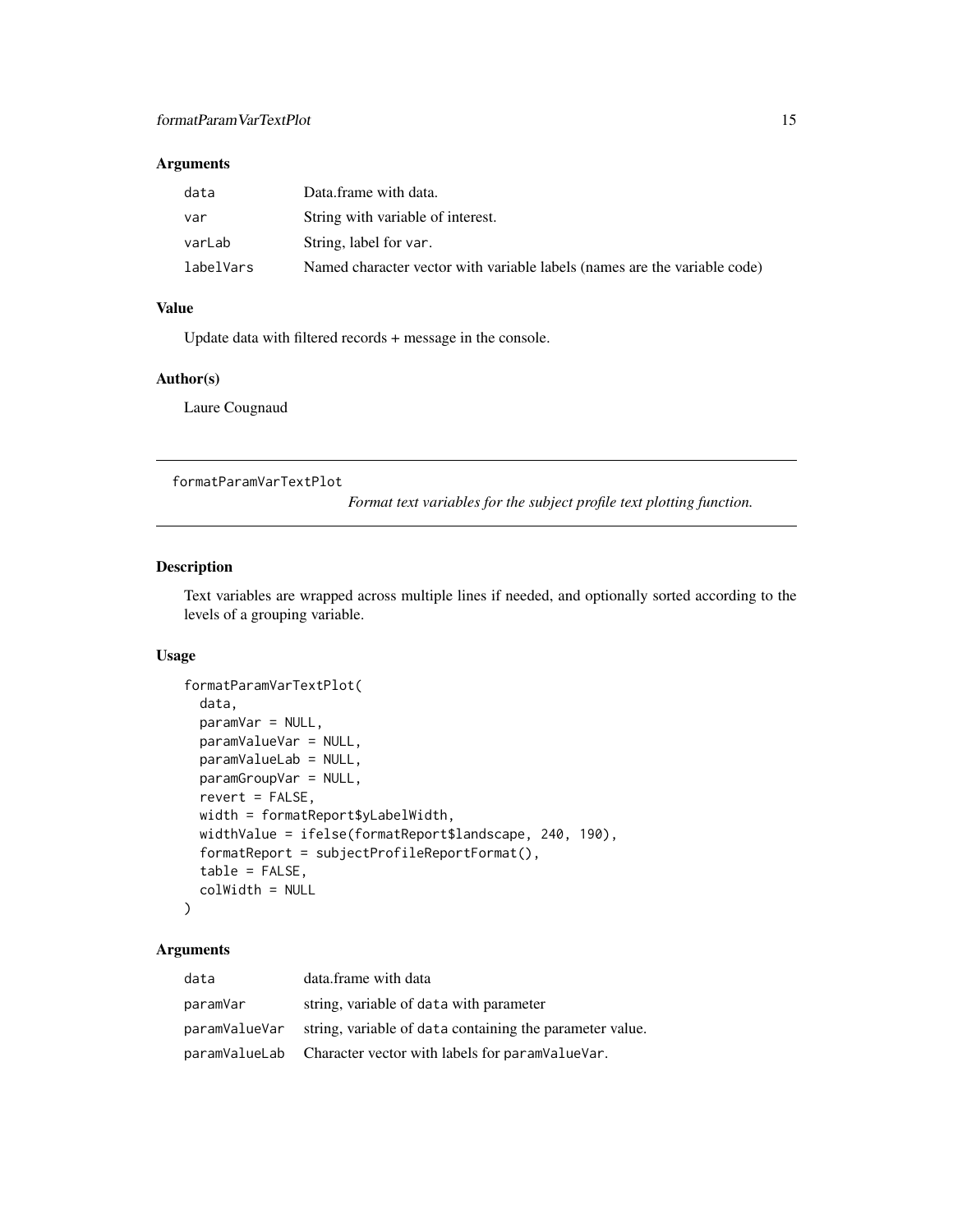<span id="page-15-0"></span>

| paramGroupVar | (optional) character vector with variable(s) of data with grouping. If specified,<br>the parameters will be grouped by this (these) variable (s) in the y-axis.                                                                                                                                                                                                                                                                                       |  |
|---------------|-------------------------------------------------------------------------------------------------------------------------------------------------------------------------------------------------------------------------------------------------------------------------------------------------------------------------------------------------------------------------------------------------------------------------------------------------------|--|
| revert        | logical, if TRUE revert the order of the levels of the variable                                                                                                                                                                                                                                                                                                                                                                                       |  |
| width         | max number of characters in the codeparam Var parameter.                                                                                                                                                                                                                                                                                                                                                                                              |  |
| widthValue    | max number of characters in the codeparam Value Var parameter.                                                                                                                                                                                                                                                                                                                                                                                        |  |
| formatReport  | list with parameters used to specify the format of the report, e.g. output of the<br>subjectProfileReportFormat function                                                                                                                                                                                                                                                                                                                              |  |
| table         | Logical, if TRUE the paramvalue variables are displayed as table (so are<br>not concatenated).                                                                                                                                                                                                                                                                                                                                                        |  |
| colWidth      | Numeric vector with approximate width of each parameter value column for a<br>table layout.<br>For example in case two parameters are specified: $c(0.8, 0.2)$ such as the first<br>column takes 80% of plot area, and the second column 20%.<br>Note: columns can be slightly bigger if their content is larger than the specified<br>width. If not specified, column width is optimized based on the max length of<br>the character in each column. |  |

data with reformatted paramVar and paramValueVar variables, with additional attribute: colWidth.

## Author(s)

Laure Cougnaud

## See Also

[subjectProfileTextPlot](#page-50-1)

formatTimeInterval *Set missing start/end time variable in the data.*

#### Description

Set missing start/end time variable in the data.

```
formatTimeInterval(
  data,
  timeStartVar,
  timeStartLab = getLabelVar(timeStartVar, labelVars = labelVars),
  timeEndVar,
  timeEndLab = getLabelVar(timeEndVar, labelVars = labelVars),
  timeStartShapeVar = NULL,
  timeEndShapeVar = NULL,
```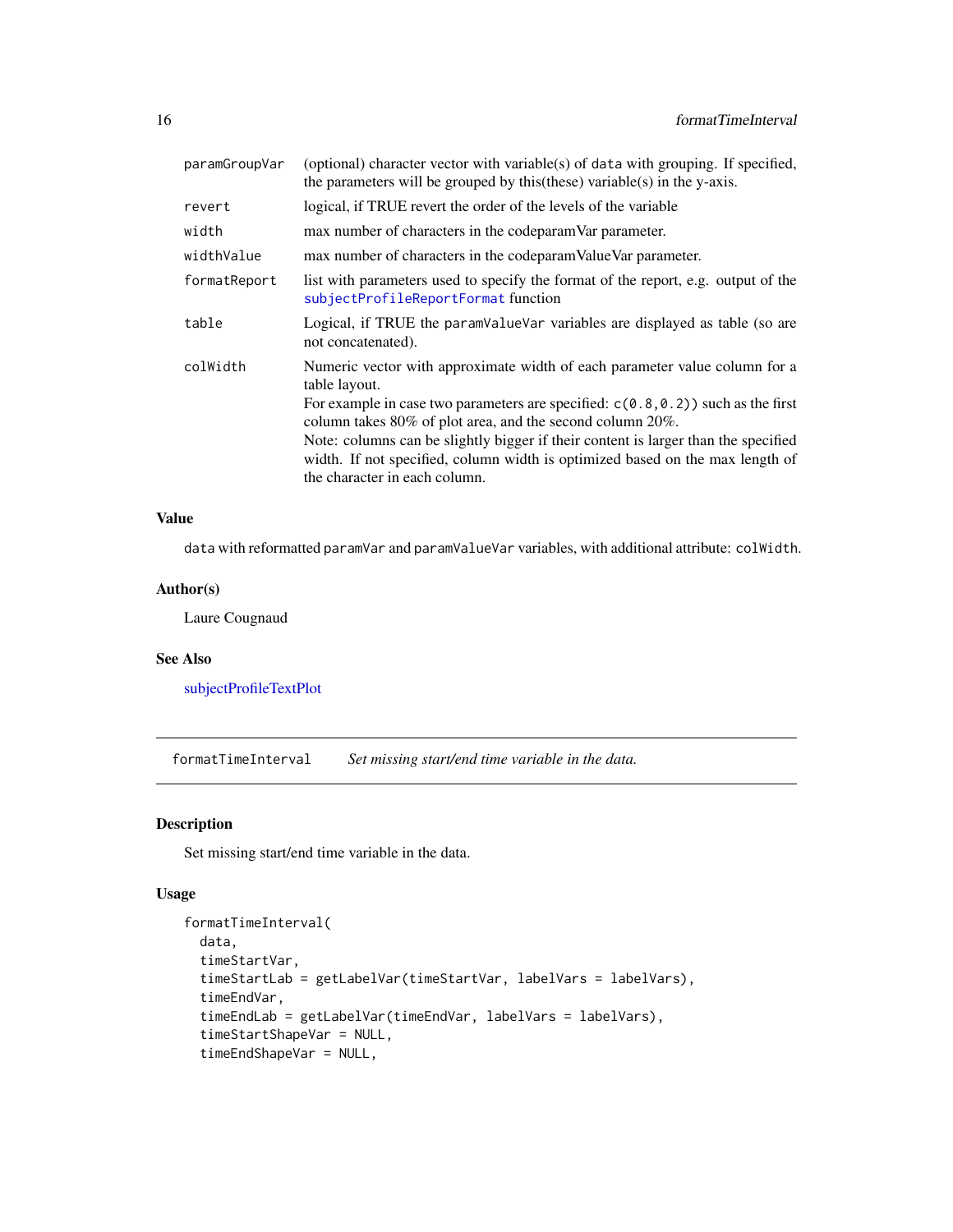## formatTimeInterval 17

```
subjectVar = "USUBJID",
timeLim = NULL,
timeLimData = NULL,
timeLimStartVar = NULL,
timeLimStartLab = getLabelVar(timeLimStartVar, labelVars = labelVars),
timeLimEndVar = NULL,
timeLimEndLab = getLabelVar(timeLimEndVar, labelVars = labelVars),
timeImpType = c("minimal", "data-based", "none"),
labelVars = NULL
```
## Arguments

)

| data              | Data.frame with data.                                                                                                                                                                                        |  |
|-------------------|--------------------------------------------------------------------------------------------------------------------------------------------------------------------------------------------------------------|--|
| timeStartVar      | String, variable of data with start of time interval.                                                                                                                                                        |  |
| timeStartLab      | String, label for timeStartVar, displayed in a message and in the plot caption.                                                                                                                              |  |
| timeEndVar        | String, variable of data with end of time interval.                                                                                                                                                          |  |
| timeEndLab        | String, label for timeEndVar, displayed in a message and in the plot caption.                                                                                                                                |  |
| timeStartShapeVar |                                                                                                                                                                                                              |  |
|                   | (optional) String, variable of data used for the shape of the symbol displayed at<br>the start of the time interval.                                                                                         |  |
|                   | If not specified, default shape palette is used, see section 'Time interval repre-<br>sentation'.                                                                                                            |  |
| timeEndShapeVar   |                                                                                                                                                                                                              |  |
|                   | String, variable of data used for the shape of the symbol displayed at the end<br>of the time interval. If not specified, default shape palette is used, see section<br>'Time interval representation'.      |  |
| subjectVar        | String, variable of data with subject ID                                                                                                                                                                     |  |
| timeLim           | (optional) Vector of length 2 with time limits (x-axis). If not specified, these<br>are extracted from the minimum timeStartVar and maximum timeEndVar per<br>subject.                                       |  |
|                   | The time limits are stored as attributes of the plots, used to align the plots in the<br>final report.                                                                                                       |  |
| timeLimData       | Data.frame with data used to impute time in case some time records are missing<br>in data, see section: 'Time interval representation'.                                                                      |  |
| timeLimStartVar   |                                                                                                                                                                                                              |  |
|                   | String, variable of timeLimData with start of the time interval.                                                                                                                                             |  |
| timeLimStartLab   |                                                                                                                                                                                                              |  |
|                   | String, label for timeLimeStartVar, displayed in a message and in the plot<br>caption.                                                                                                                       |  |
| timeLimEndVar     | String, variable of timeLimData with end of the time interval.                                                                                                                                               |  |
| timeLimEndLab     | String, label for timeLimEndVar, displayed in a message and in the plot caption.                                                                                                                             |  |
| timeImpType       | String with imputation type: 'minimal' (default), 'data-based' or 'none', see<br>section: 'Time interval representation'.<br>This imputation type is not used if a dataset used to impute time is specified. |  |
| labelVars         | Named character vector with variable labels (names are the variable code)                                                                                                                                    |  |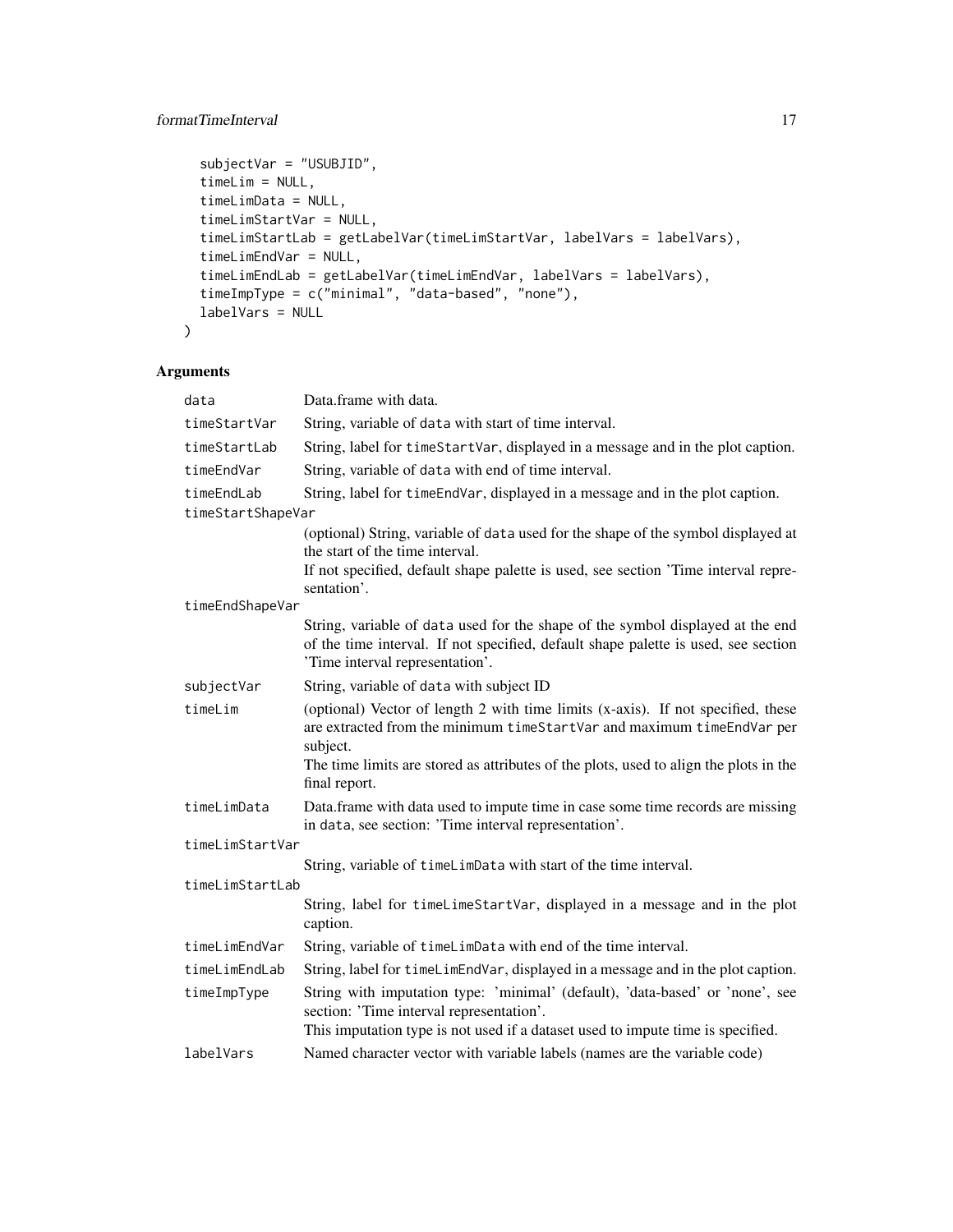list with:

- 'data': Data with:
	- imputed timeStartVar and timeEndVar
	- new column 'timeStartStatus': character vector containing status of timeStartVar variable: 'Complete' or 'Missing start' or NA
	- new column 'timeEndStatus': character vector containing status of timeEndVar variable: 'Complete' or 'Missing end' or NA
- 'timeLim': vector of length 2 with minimum/maximum time limits across subjects.
- 'timeLimSpecified': vector of length 2 with time limits as specified by the user, either extracted from timeLim or from timeLimData. If missing value within timeLim, the corresponding minimum/maximum value in the (updated) data is used.
- 'timeShapePalette': Named character vector with symbols for the different time status
- 'caption': String with extra explanation concerning imputation that could be included in plot caption.

#### Time interval representation

In case the start or the end of the time interval contain missing values:

- if a dataset (timeLimData), start (timeLimStartVar) and end (timeLimEndVar) variables are specified:
	- 1. for each subject:
		- the minimum and maximum time values across these specified time variables are extracted
		- missing start values are replaced by the minimum time
		- missing start values are replaced by the maximum time
	- 2. if all values are missing for this subject, they are taken across subjects
- otherwise, depending on the imputation type (timeImpType):
	- 'minimal' (by default):
		- \* if the start and the end of the interval are missing: no imputation is done, only the label is displayed
		- \* if the start time is missing and the end time is not missing: start time is imputed with end time, and status is set to 'Missing start'
		- \* if the end time is missing and the start time is not missing: end time is imputed with start time, and status is set to 'Missing end'
	- 'data-based' (default in version < 1.0.0): minimum/maximum values in the start/end time variables in the data are considered for the specific subject (if available). If there are missing for a specific subject, they are taken across subjects. If all time are missings, the range is set to 0 and Inf
	- 'none': no imputation is done

The symbols displayed at the start and end of the interval are:

• by default: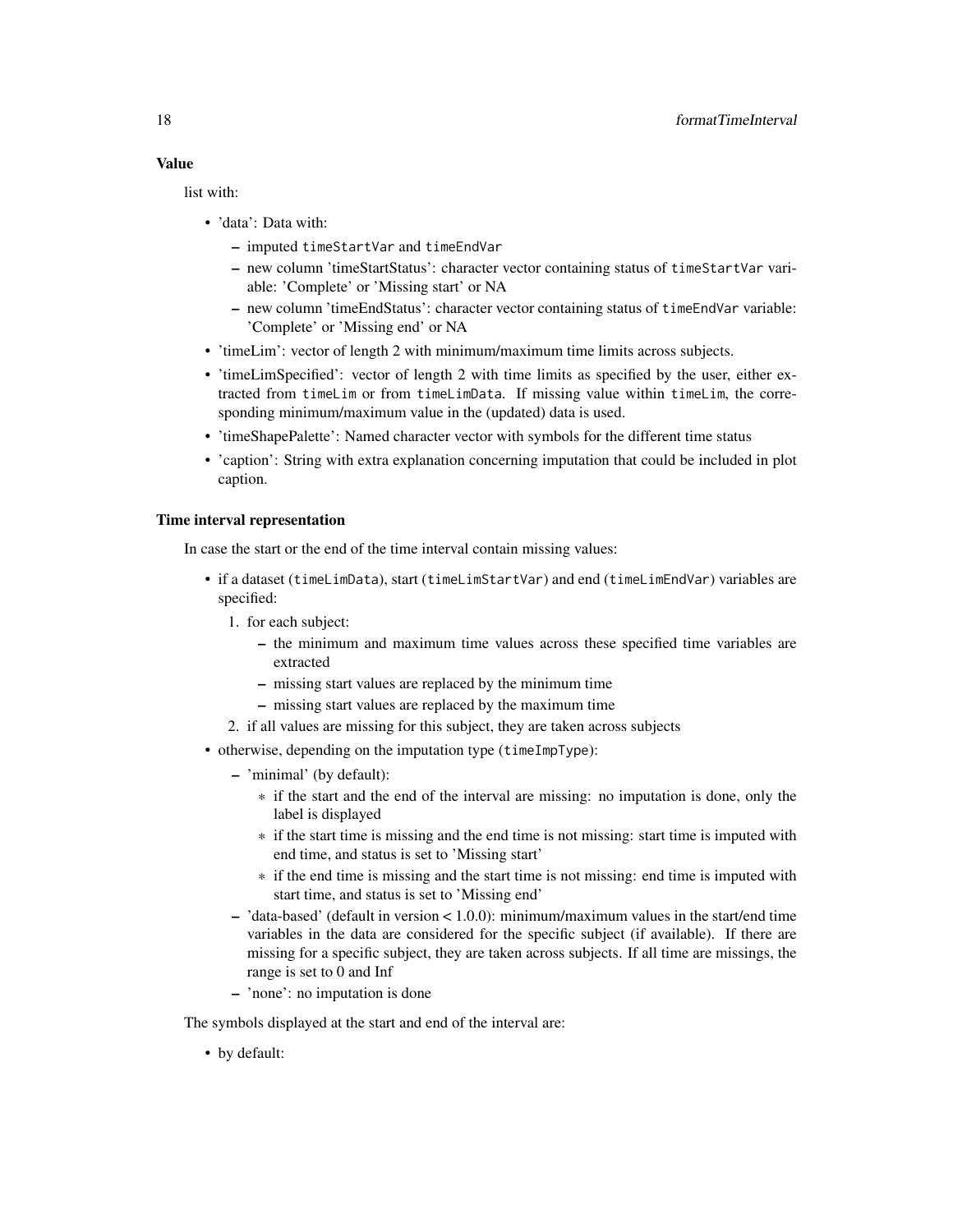#### <span id="page-18-0"></span>formatTimeLim 19

- a filled square labelled 'Complete' if the time is not missing
- a filled left-directed arrow in case of missing start time
- a filled right-directed arrow in case of missing end time
- if the variable(s) used for the shape of the start or end of the interval are specified (via timeStartShapeVar/timeEndShapeVar): labels are based on these variables, and a standard shape palette is used

The time limits are the same across subjects, and set to:

- timeLim if specified
- maximum time range in timeLimStartVar and timeLimEndVar in timeLimData if specified
- the maximum range on the data obtained after imputation of missing values

#### Author(s)

Laure Cougnaud

formatTimeLim *Format specified* timeLim*.*

#### Description

In case one of the limits if missing, the corresponding minimum/maximum across subjects is used.

## Usage

```
formatTimeLim(
  data,
  subjectVar = "USUBJID",
  timeStartVar,
  timeEndVar,
  timeLim = NULL
\lambda
```

| data         | Data.frame with data.                                                                                                                                                                                                                                                            |  |
|--------------|----------------------------------------------------------------------------------------------------------------------------------------------------------------------------------------------------------------------------------------------------------------------------------|--|
| subjectVar   | String, variable of data with subject ID                                                                                                                                                                                                                                         |  |
| timeStartVar | String, variable of data with start of time interval.                                                                                                                                                                                                                            |  |
| timeEndVar   | String, variable of data with end of time interval.                                                                                                                                                                                                                              |  |
| timeLim      | (optional) Vector of length 2 with time limits (x-axis). If not specified, these<br>are extracted from the minimum timeStartVar and maximum timeEndVar per<br>subject.<br>The time limits are stored as attributes of the plots, used to align the plots in the<br>final report. |  |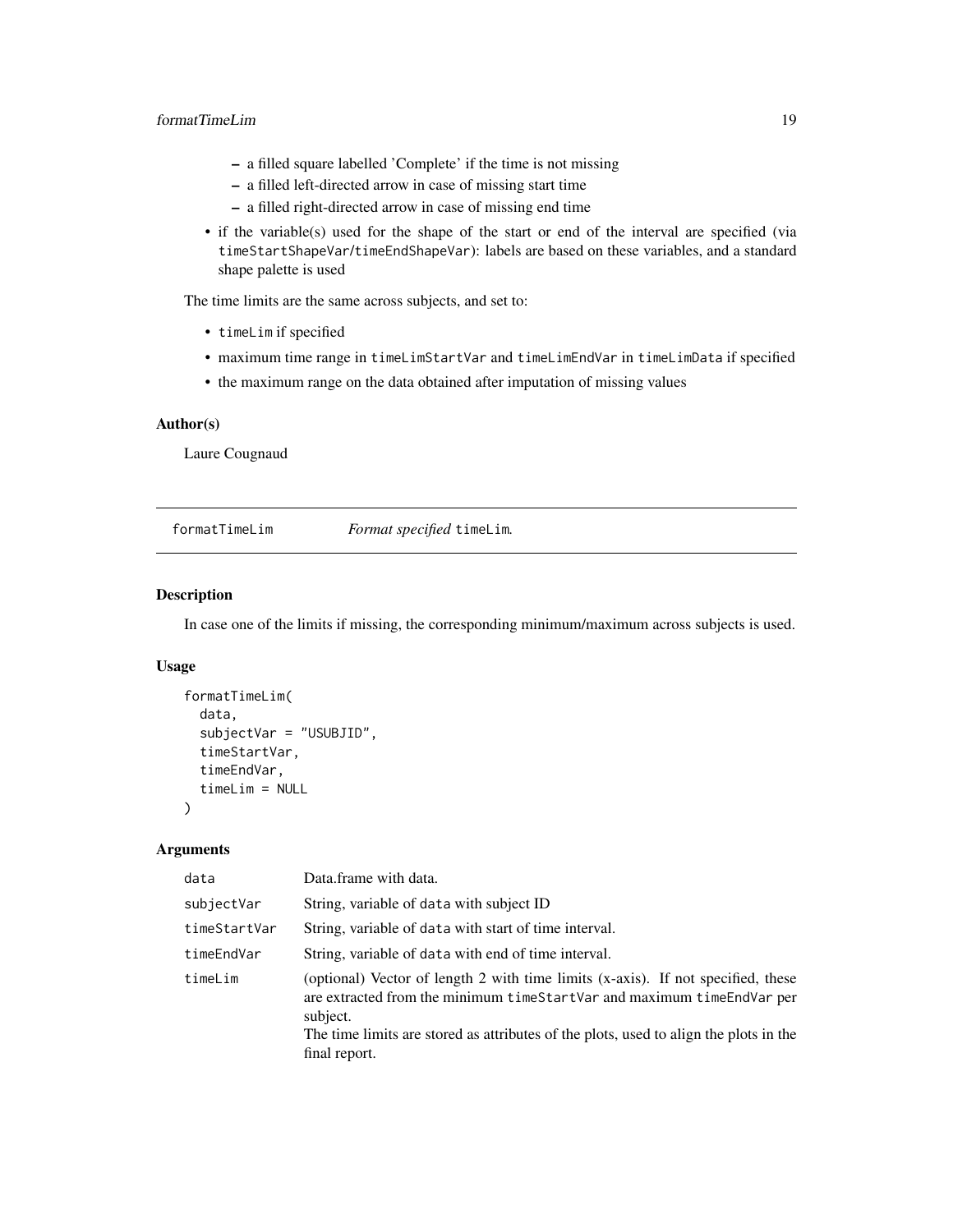<span id="page-19-0"></span>Numeric vector of length 2 or list of such element for each subject.

#### Author(s)

Laure Cougnaud

getAesScaleManual *Get custom 'scale\_[type]\_manual' function*

#### Description

Get custom 'scale\_[type]\_manual' function

#### Usage

```
getAesScaleManual(lab, palette, type)
```
## Arguments

| lab     | label for the scale (title of the legend) |
|---------|-------------------------------------------|
| palette | named vector with color palette           |
| type    | string with type of scale, e.g. 'color'   |

#### Value

output of the 'scale\_[type]\_manual' function

#### Author(s)

Laure Cougnaud

```
getColorPalettePatientProfile
```
*Get a color palette for patient profile visualizations.*

## Description

This is a simple wrapper around [getColorPalette,](#page-0-0) with different defaults:

• inclusion of missing values by default (includeNA set to TRUE)

```
getColorPalettePatientProfile(..., includeNA = TRUE)
```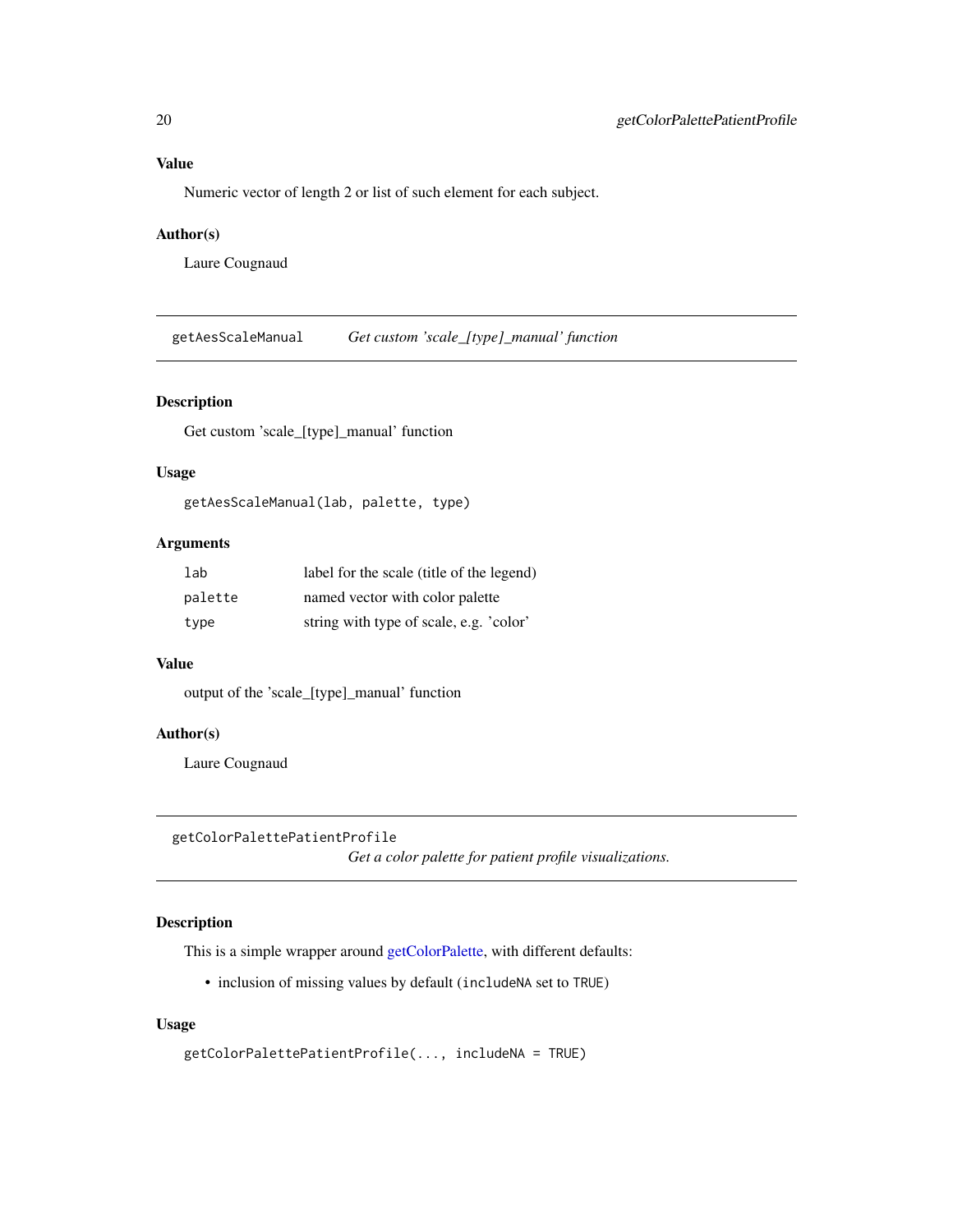#### <span id="page-20-0"></span>Arguments

| $\cdot$ $\cdot$ $\cdot$ | Arguments passed on to clinUtils::getColorPalette                                                                                                                                                              |
|-------------------------|----------------------------------------------------------------------------------------------------------------------------------------------------------------------------------------------------------------|
|                         | n Integer of length 1, number of elements in palette.                                                                                                                                                          |
|                         | x Vector with elements used for palette. If factor, the levels are used, other-<br>wise the unique elements of the vector. Missing values are automatically<br>removed, excepted if include NA is set to TRUE. |
|                         | palette A vector of custom colors, or a function returning this vector from a<br>specific number of colors.<br>Default is the the colorblind virid is color palette.                                           |
| includeNA               | Logical (TRUE by default), should NA elements be retained in the palette in<br>case x is specified?                                                                                                            |

#### Value

Vector of shapes, named with the elements in x if x is specified.

#### Author(s)

Laure Cougnaud

#### See Also

[getColorPalette](#page-0-0)

getMaxNLinesCombinePlot

*Get maximum number of lines of a 'combined plot' for a specific document*

## Description

Get maximum number of lines of a 'combined plot' for a specific document

```
getMaxNLinesCombinePlot(
 heightLineIn = subjectProfileReportFormat()$heightLineIn,
 margin = subjectProfileReportFormat()$margin,
 landscape = subjectProfileReportFormat()$landscape,
  aspectRatio = subjectProfileReportFormat()$aspectRatio
\mathcal{E}
```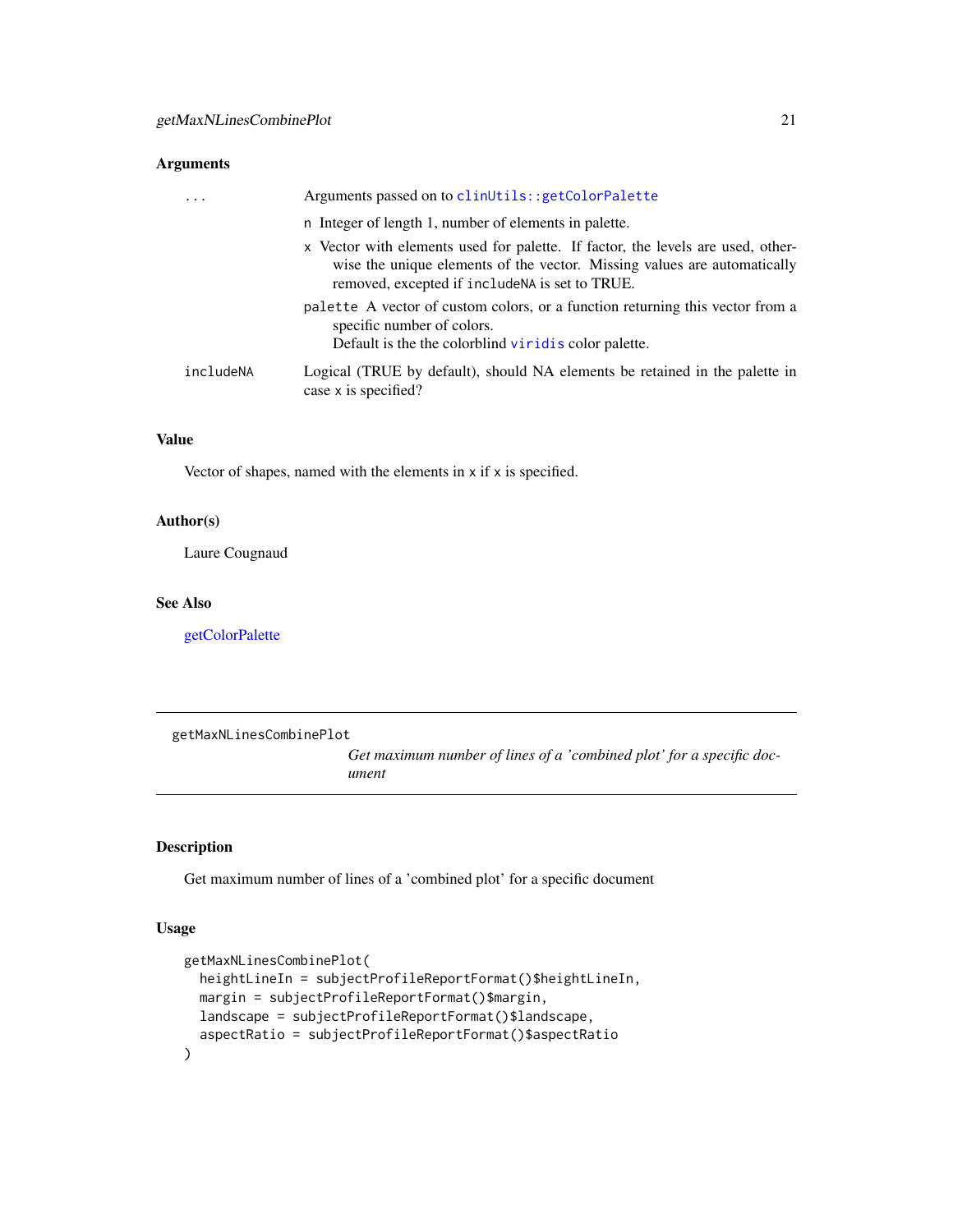## <span id="page-21-0"></span>Arguments

| heightLineIn | Numeric of length 1 with height of a line in inches, 0.2 by default.                                                                                                                 |  |
|--------------|--------------------------------------------------------------------------------------------------------------------------------------------------------------------------------------|--|
| margin       | Numeric of length 1, with margin in inches.                                                                                                                                          |  |
| landscape    | Logical, if TRUE the created report is in landscape format. FALSE by default,<br>the report is created in portrait format.                                                           |  |
| aspectRatio  | Numeric of length 1 (0.75 by default) with ratio between size of image in inches<br>(derived from specified margin, landscape and heightLineIn) and real size<br>for exported image. |  |

#### Value

numeric with maximum height for plot

## Author(s)

Laure Cougnaud

| getNLinesLabel | Get number of lines for specific label either from a ggplot2 object via |
|----------------|-------------------------------------------------------------------------|
|                | gg <i>or from the label via</i> value                                   |

## Description

Get number of lines for specific label either from a [ggplot2](#page-0-0) object via gg or from the label via value

## Usage

```
getNLinesLabel(
  gg,
  value,
  elName = c("x", "y", "title", "caption"),
  elNLines = NULL
\mathcal{L}
```
## Arguments

| gg       | ggplot <sub>2</sub> object                                                                                    |
|----------|---------------------------------------------------------------------------------------------------------------|
| value    | String with label value.                                                                                      |
| elName   | string with name of label to extract, among 'x', 'y' and 'title'                                              |
| elNLines | (optional) Named integer with number of lines, by default 2 for $x'/y'$ , 3 for<br>'title' and 1 for caption. |

## Value

integer with (approximated) number of lines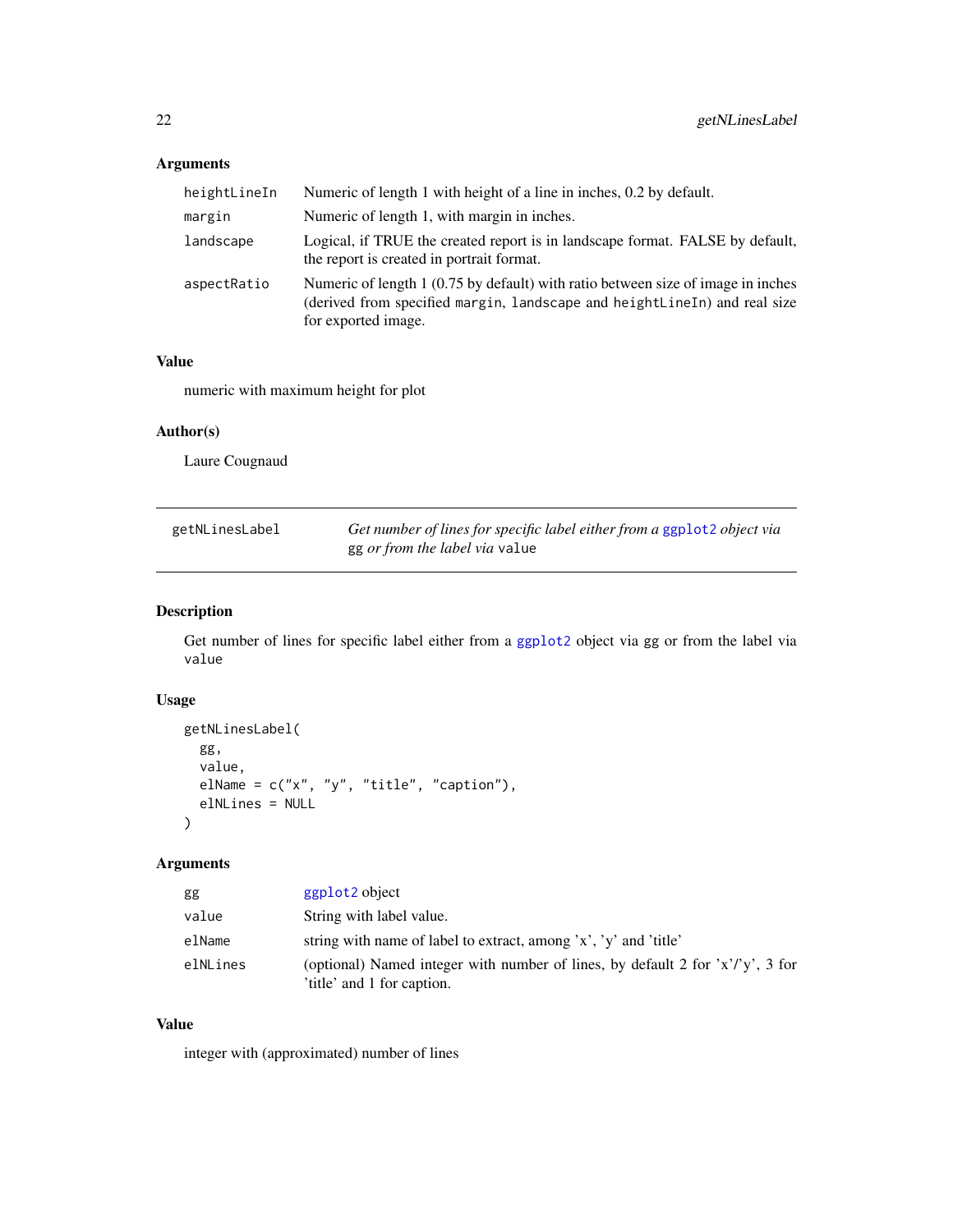## <span id="page-22-0"></span>getNLinesLegend 23

#### Author(s)

Laure Cougnaud

| getNLinesLegend | Get number of lines in the legend, either from directly the ggplot2                |
|-----------------|------------------------------------------------------------------------------------|
|                 | object, or from the values of the legend (legendValues) and title<br>(legendTitle) |
|                 |                                                                                    |

#### Description

Get number of lines in the legend, either from directly the [ggplot2](#page-0-0) object, or from the values of the legend (legendValues) and title (legendTitle)

#### Usage

getNLinesLegend(gg, values, title)

## Arguments

| gg     | ggplot2 object                   |
|--------|----------------------------------|
| values | Vector with unique legend values |
| title  | String, title for the plot.      |

#### Value

integer with (approximated) number of lines

## Author(s)

Laure Cougnaud

```
getNLinesSubjectProfile
```
*Get approximately the number of 'lines' in the vertical direction of a subject profile.*

## Description

This is extracted from the presence of labels in the y-axis, labels and title in the x-axis, general title and number of lines in the legend. Can be used to specify plot-specific height during the export.

#### Usage

getNLinesSubjectProfile(gg)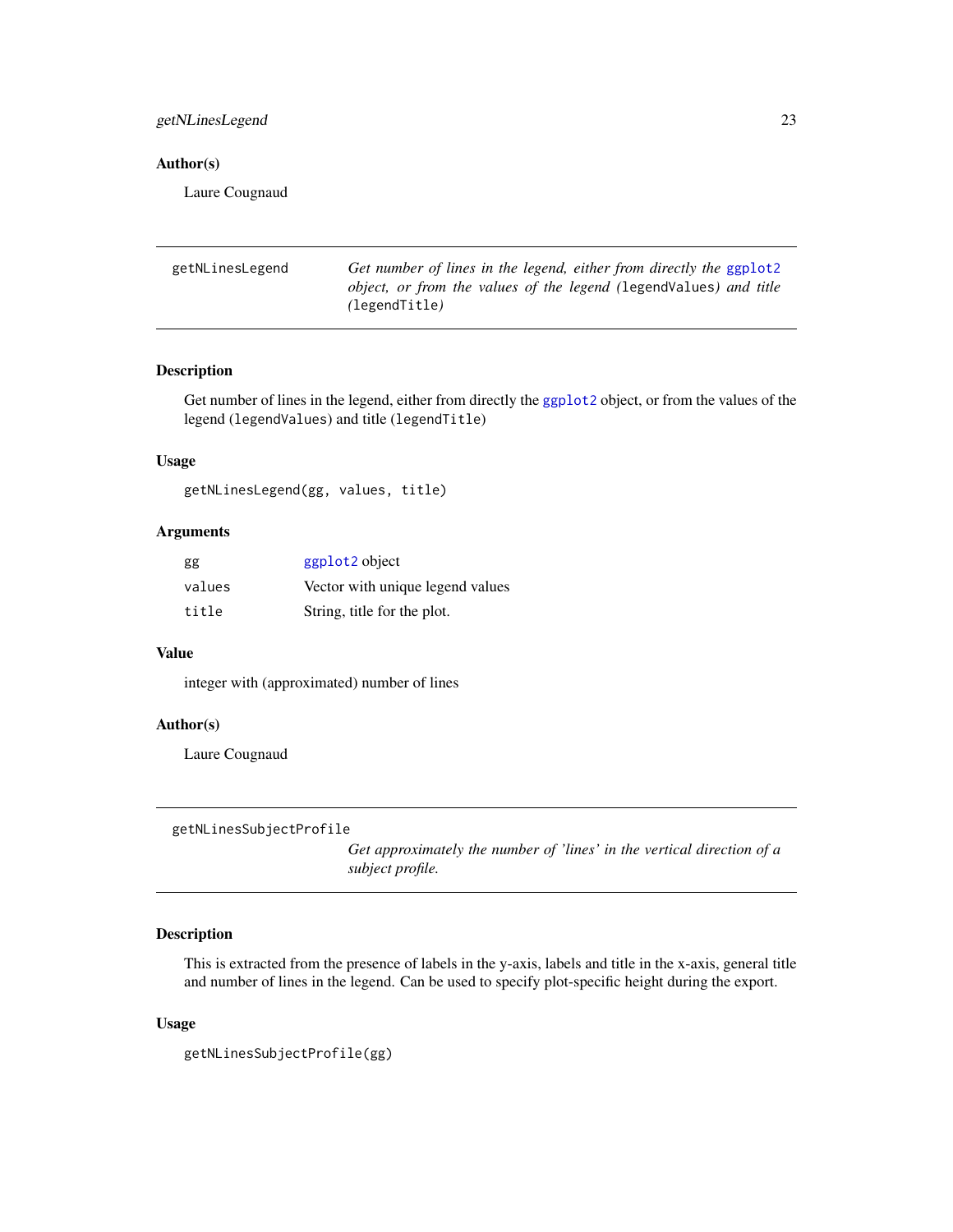#### <span id="page-23-0"></span>Arguments

[ggplot2](#page-0-0) object, subset of the output of the subjectProfile[X]Plot function, for a particular subject/module/page.

## Value

integer with (approximated) number of lines

## Author(s)

Laure Cougnaud

| getOptimalColWidth | Get optimal column widths, based on the minimum word size and me- |
|--------------------|-------------------------------------------------------------------|
|                    | dian number of characters in each column.                         |

## Description

Get optimal column widths, based on the minimum word size and median number of characters in each column.

#### Usage

```
getOptimalColWidth(
  data,
 widthValue = ifelse(formatReport$landscape, 240, 190),
  labels = NULL,
  formatReport = subjectProfileReportFormat()
)
```
#### Arguments

| data         | Data frame with columns for which optimal width should be extracted.                                                     |
|--------------|--------------------------------------------------------------------------------------------------------------------------|
| widthValue   | max number of characters in the codeparam Value Var parameter.                                                           |
| labels       | (optional) Character vector with column labels for data.                                                                 |
| formatReport | list with parameters used to specify the format of the report, e.g. output of the<br>subjectProfileReportFormat function |

## Value

Numeric vector of length(ncol(data)) with optimal widths.

#### Author(s)

Laure Cougnaud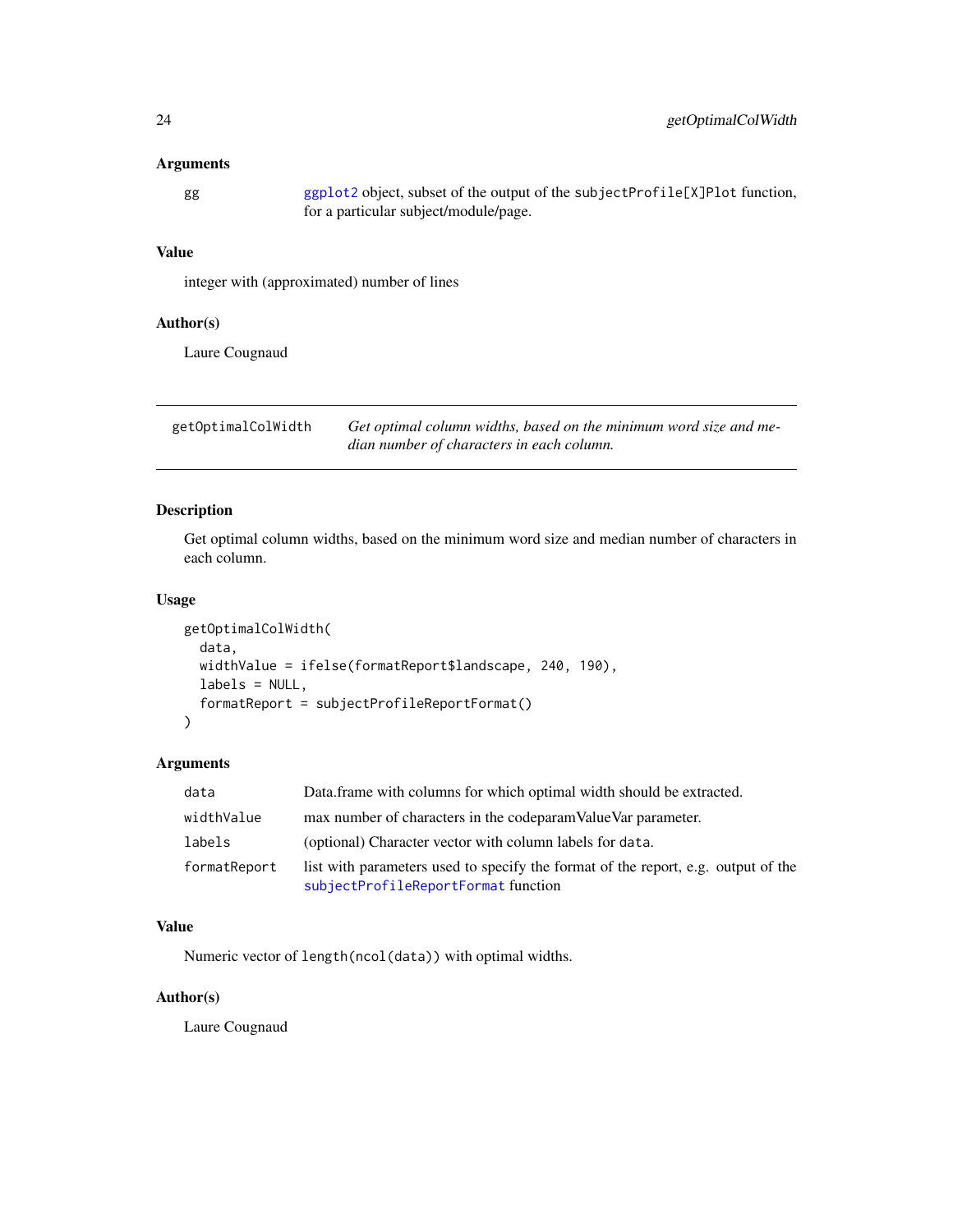<span id="page-24-0"></span>

## Description

Get variable with page of the plot, used for automatic paging of a plot

## Usage

```
getPageVar(
  data,
  var,
  typeVar = c("y", "panel"),formatReport = subjectProfileReportFormat(),
  title = TRUE,
  xLab = TRUE,caption = TRUE,
  paging = TRUE,
  table = FALSE
)
```
## Arguments

| data         | data.frame with data                                                                                                                                                                                                                                                                                                                    |
|--------------|-----------------------------------------------------------------------------------------------------------------------------------------------------------------------------------------------------------------------------------------------------------------------------------------------------------------------------------------|
| var          | string, variable of data with variable for the y-axis                                                                                                                                                                                                                                                                                   |
| typeVar      | string, type of the variable, either: 'y': the variable is displayed in the x-axis or<br>'panel': the variable is displayed as separated facets. This is used to compute<br>height for each line of the plot.                                                                                                                           |
| formatReport | list with parameters used to specify the format of the report, e.g. output of the<br>subjectProfileReportFormat function                                                                                                                                                                                                                |
| title        | logical, has the plot a title?                                                                                                                                                                                                                                                                                                          |
| xLab         | logical, has the plot a label for the x-axis?                                                                                                                                                                                                                                                                                           |
| caption      | logical, has the plot a caption?                                                                                                                                                                                                                                                                                                        |
| paging       | Logical, if TRUE (by default), automatic paging is enabled, so patient profiles<br>module too big to fit in one page will span multiple pages. Please note that the<br>size of the graphic window (or report page) may need to be re-sized in order that<br>the plot fits.<br>If FALSE, the entire plot is included in one single page. |
| table        | Logical, if TRUE the paramvalue variables are displayed as table (so are<br>not concatenated).                                                                                                                                                                                                                                          |

#### Value

input data with additional column 'pagePlot' containing the page for the plot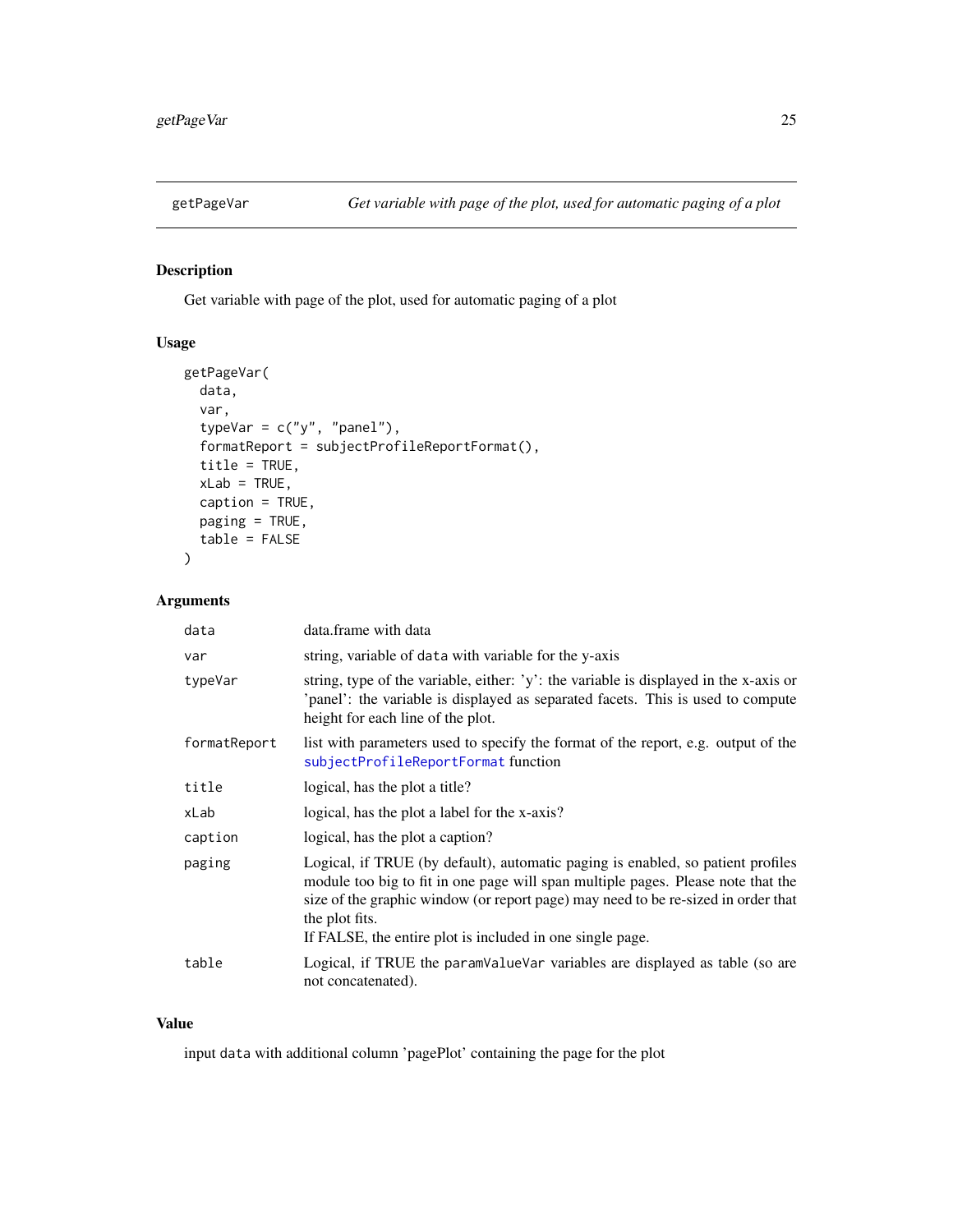#### <span id="page-25-0"></span>Author(s)

Laure Cougnaud

getPathTemplate *Get path of the report template in the* patientProfilesVis *package*

#### Description

Get path of the report template in the patientProfilesVis package

#### Usage

getPathTemplate(file)

#### Arguments

file file name (with extension)

#### Value

String with path to the template in the installed patientProfilesVis package

#### Author(s)

Laure Cougnaud

getShapePalettePatientProfile

*Get a shape palette for patient profile visualizations.*

## Description

This is a simple wrapper around [getShapePalette,](#page-0-0) with different defaults:

- inclusion of missing values by default (includeNA set to TRUE)
- the extraction of shapes as text by default (asText set to TRUE)

```
getShapePalettePatientProfile(..., includeNA = TRUE, asText = TRUE)
```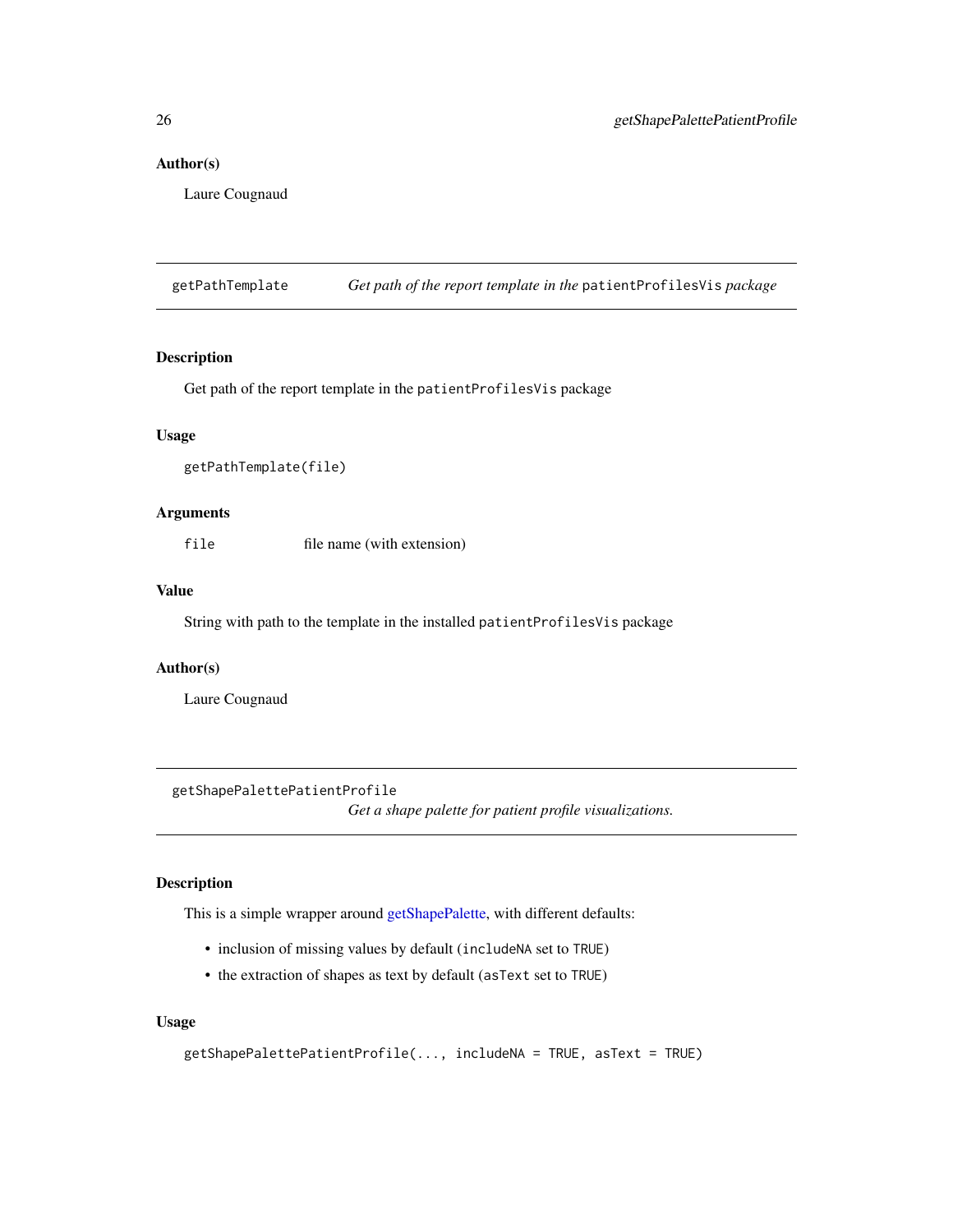## <span id="page-26-0"></span>Arguments

|           | Arguments passed on to clinUtils:: getShapePalette                                                                                                                                                             |
|-----------|----------------------------------------------------------------------------------------------------------------------------------------------------------------------------------------------------------------|
|           | n Integer of length 1, number of elements in palette.                                                                                                                                                          |
|           | x Vector with elements used for palette. If factor, the levels are used, other-<br>wise the unique elements of the vector. Missing values are automatically<br>removed, excepted if include NA is set to TRUE. |
|           | palette A vector of custom shapes, or a function returning this vector from a<br>specific number of shapes.                                                                                                    |
|           | The vector should be a character if as Text is set to TRUE.                                                                                                                                                    |
|           | Default is the clinshapes shape palette, or clinshapes Text if as Text is<br>set to TRUE.                                                                                                                      |
| includeNA | Logical (TRUE by default), should NA elements be retained in the palette in<br>case x is specified?                                                                                                            |
| asText    | Logical (TRUE by default), should the palette be expressed as integer (base R<br>plot and ggplot2 compatible) or in text format (e.g. required if combined with<br>unicode symbols in ggplot2)?                |

## Value

Vector of shapes, named with the elements in  $x$  if  $x$  is specified.

#### Author(s)

Laure Cougnaud

#### See Also

[getShapePalette](#page-0-0)

getSplitVectorByInt *Split/combine a vector of size(s) to have a fixed combined size*

## Description

Split/combine a vector of size(s) to have a fixed combined size

#### Usage

getSplitVectorByInt(sizes, max = NULL)

| sizes | vector with size                                              |
|-------|---------------------------------------------------------------|
| max   | integer with maximum combined size in output, Inf by default. |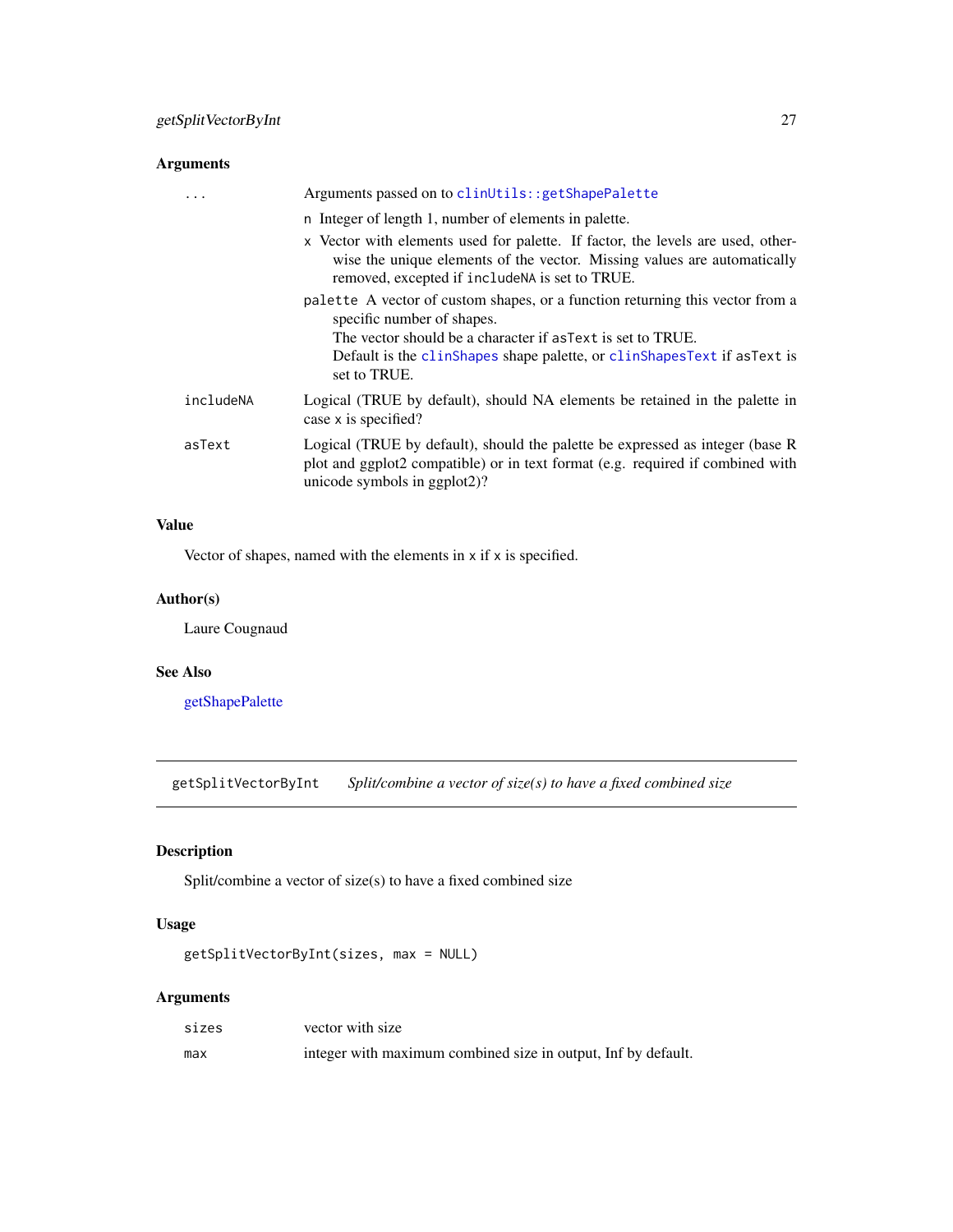<span id="page-27-0"></span>vector of same length as sizeVect, containing corresponding class

## Author(s)

Laure Cougnaud

<span id="page-27-1"></span>getTimeLimSubjectProfilePlots

*Get the limits to set for the subject profile plots, depending on the alignment policy set.*

#### Description

These limits are extracted from specified timeLim for each module (stored in the attributes()\$metaData\$timeLim), and if empty for all modules: from the maximal range of the x-coordinates across all plots.

#### Usage

```
getTimeLimSubjectProfilePlots(
  listPlots,
  timeAlign = "all",
  timeAlignPerSubject = "none"
)
```
#### Arguments

| listPlots           | list of list of subjectProfile[X]Plot plots                                                                                                                                                                                                                                            |
|---------------------|----------------------------------------------------------------------------------------------------------------------------------------------------------------------------------------------------------------------------------------------------------------------------------------|
| timeAlign           | Character vector with time alignment across modules/subjects, either:                                                                                                                                                                                                                  |
|                     | • 'all' (by default): all plots have the same time limits<br>• 'none': each of the plot (module*subject) has its own time limits<br>• character vector with names of the modules which should have the same<br>time limits (should correspond to the names of listPlots)               |
| timeAlignPerSubject | Character vector, specifying if the plots should be aligned (or not) across sub-<br>jects                                                                                                                                                                                              |
|                     | • 'none' (by default): all modules to align have the same time limit across<br>subjects<br>• 'all': all modules to align have different time limits per subject<br>• character vector with subset of the modules to align per subject (should<br>correspond to the names of listPlots) |
|                     |                                                                                                                                                                                                                                                                                        |

Only the modules already specified in timeAlign can be aligned by subject.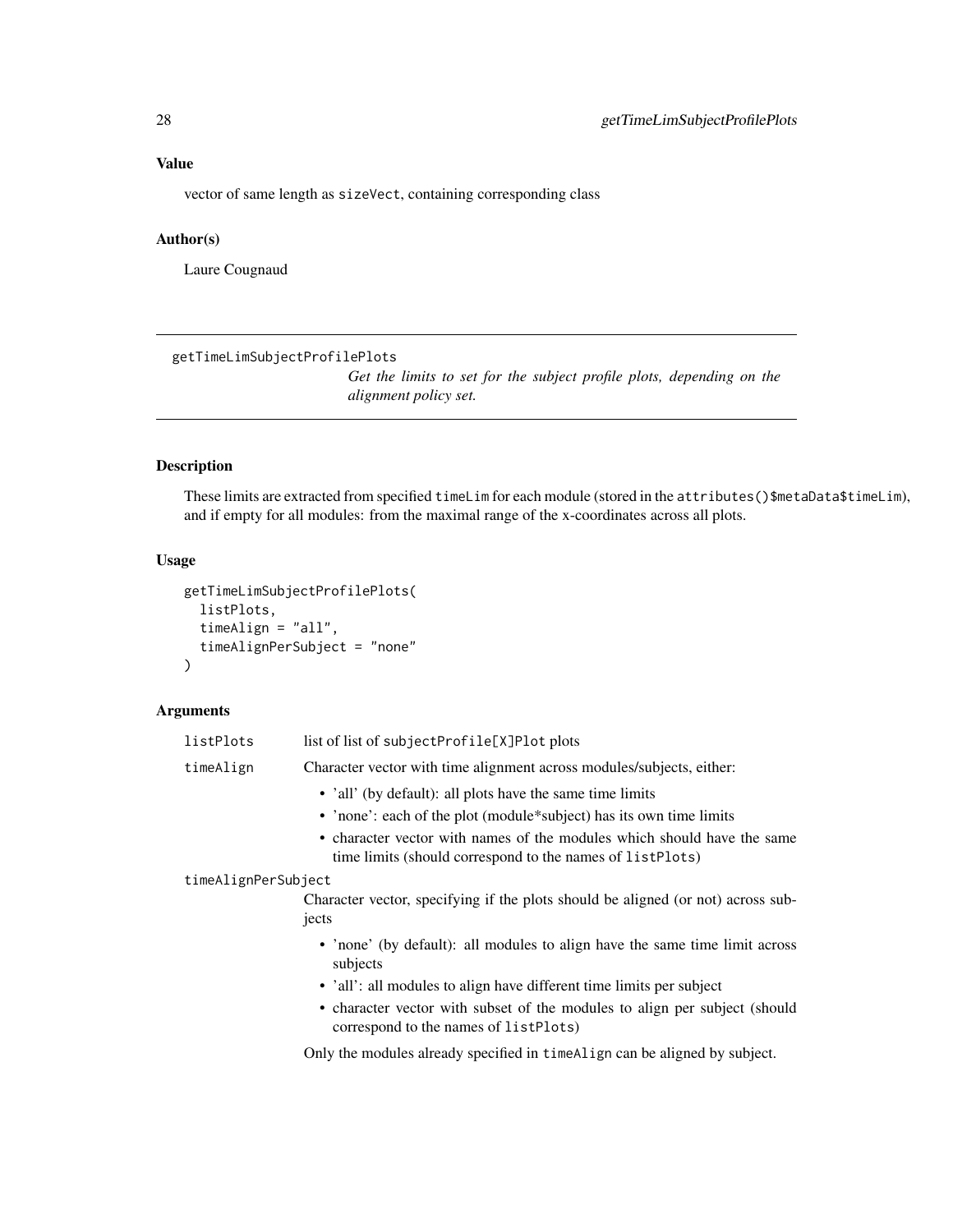## <span id="page-28-0"></span>getTimeTrans 29

## Value

Time limits, as a numeric vector of length 2. If time limits should be set by module, named list with time limits by module. If time limits should be set by module and subject, nested list with time limits 1) by module 2) by subject.

The names of the list contains the module/subject name extracted from the names of listPlots. The time limits are only returned if they will need to be explicitly set for a plot. Otherwise, NULL is returned.

## Author(s)

Laure Cougnaud

<span id="page-28-1"></span>getTimeTrans *Get useful transformation for the time variable in patient profiles.*

## Description

Get useful transformation for the time variable in patient profiles.

#### Usage

```
getTimeTrans(
  type = c("asinh", "asinh-neg"),
  scale = 1,
  formatFct = prettyNum,
  n = 10)
```
#### Arguments

| type      | String with transformation type, either:                                                                                     |
|-----------|------------------------------------------------------------------------------------------------------------------------------|
|           | • 'asinh': hyperbolic arc-sine (asinh) transformation                                                                        |
|           | • 'asinh-neg': hyperbolic arc-sine transformation only for the negative val-<br>ues, otherwise linear scale                  |
| scale     | Numeric vector of length 1 (1 by default) with size of the linear region around<br>0, only used if in case type is: 'asinh'. |
|           | If specified, the time variable is first scaled with: x/scale, then transformed.                                             |
| formatFct | function formatting the time axis breaks, (prettyNum by default), see format<br>parameter of the trans new.                  |
| n         | Integer of length 1 with number of breaks, 10 by default.                                                                    |

#### Value

ggplot2 transformation (see [trans\\_new](#page-0-0))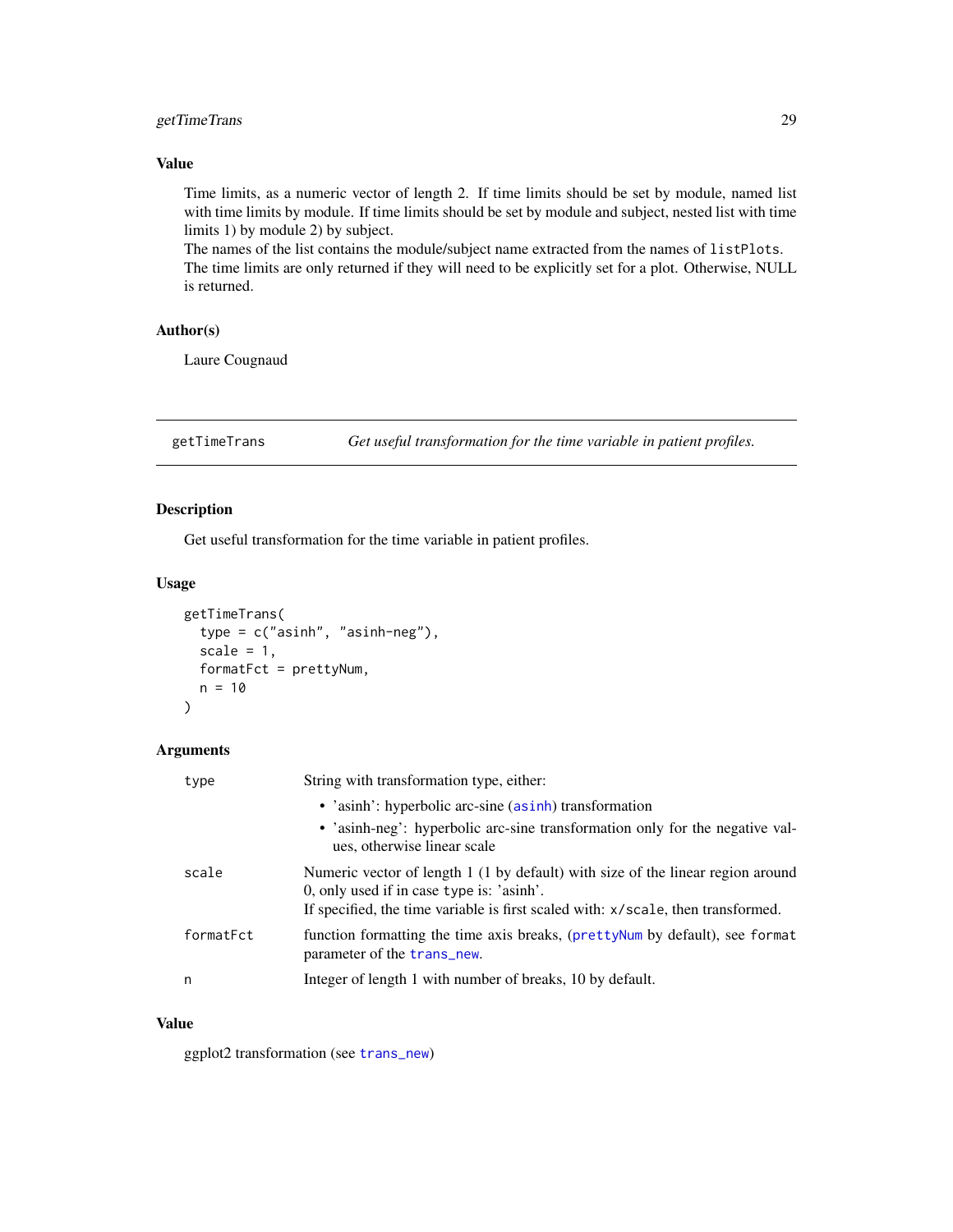## <span id="page-29-0"></span>Author(s)

Pieter-Jan Stiers, Laure Cougnaud

## getWidthPlot *Get width for a plot for a certain page layout*

## Description

Get width for a plot for a certain page layout

## Usage

```
getWidthPlot(
 margin = subjectProfileReportFormat()$margin,
 landscape = subjectProfileReportFormat()$landscape,
 aspectRatio = subjectProfileReportFormat()$aspectRatio
)
```
## Arguments

| margin      | Numeric of length 1, with margin in inches.                                                                                                                                          |
|-------------|--------------------------------------------------------------------------------------------------------------------------------------------------------------------------------------|
| landscape   | Logical, if TRUE the created report is in landscape format. FALSE by default,<br>the report is created in portrait format.                                                           |
| aspectRatio | Numeric of length 1 (0.75 by default) with ratio between size of image in inches<br>(derived from specified margin, landscape and heightLineIn) and real size<br>for exported image. |

#### Value

width for the plot in inches

## Author(s)

Laure Cougnaud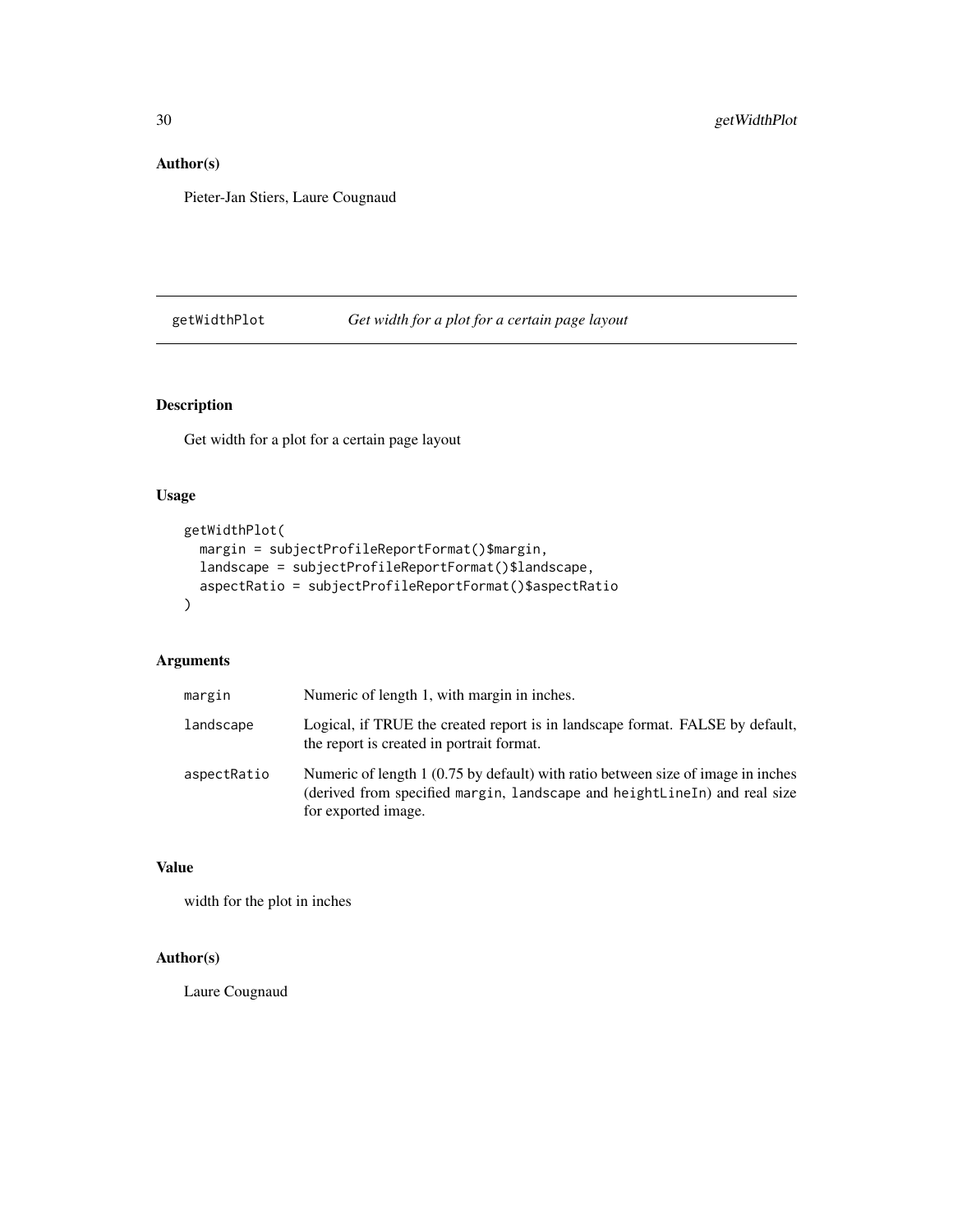<span id="page-30-0"></span>interactionWithMissing

*Get interaction variable between different variables.*

## Description

This ensures that missing values in one of the variable(s) don't propagate, so the combined result will be: 'NA - a', and that the levels of the combined vector are sorted as the levels of the specified variables (levels of the first variable varying first).

#### Usage

```
interactionWithMissing(data, vars, varSep = " - ")
```
#### Arguments

| data   | Data.frame with data.                                              |
|--------|--------------------------------------------------------------------|
| vars   | Character vector with variable(s) of interest.                     |
| varSep | String with separator to which the variable(s) should be combined. |

#### Value

Vector of length: nrow(data), with interaction vector.

## Author(s)

Laure Cougnaud

```
isSubjectProfileTimeVariant
```
*Check if the all profile(s) is/are 'time-variant', so not a subject profile 'text' module or empty plot*

#### Description

Check if the all profile(s) is/are 'time-variant', so not a subject profile 'text' module or empty plot

#### Usage

```
isSubjectProfileTimeVariant(gg, empty = TRUE)
```

| gg    | object of class subjectProfileX (and ggplot) or potentially nested list of such<br>objects. |
|-------|---------------------------------------------------------------------------------------------|
| empty | Logical, should empty subject profile be considered as time-variant?                        |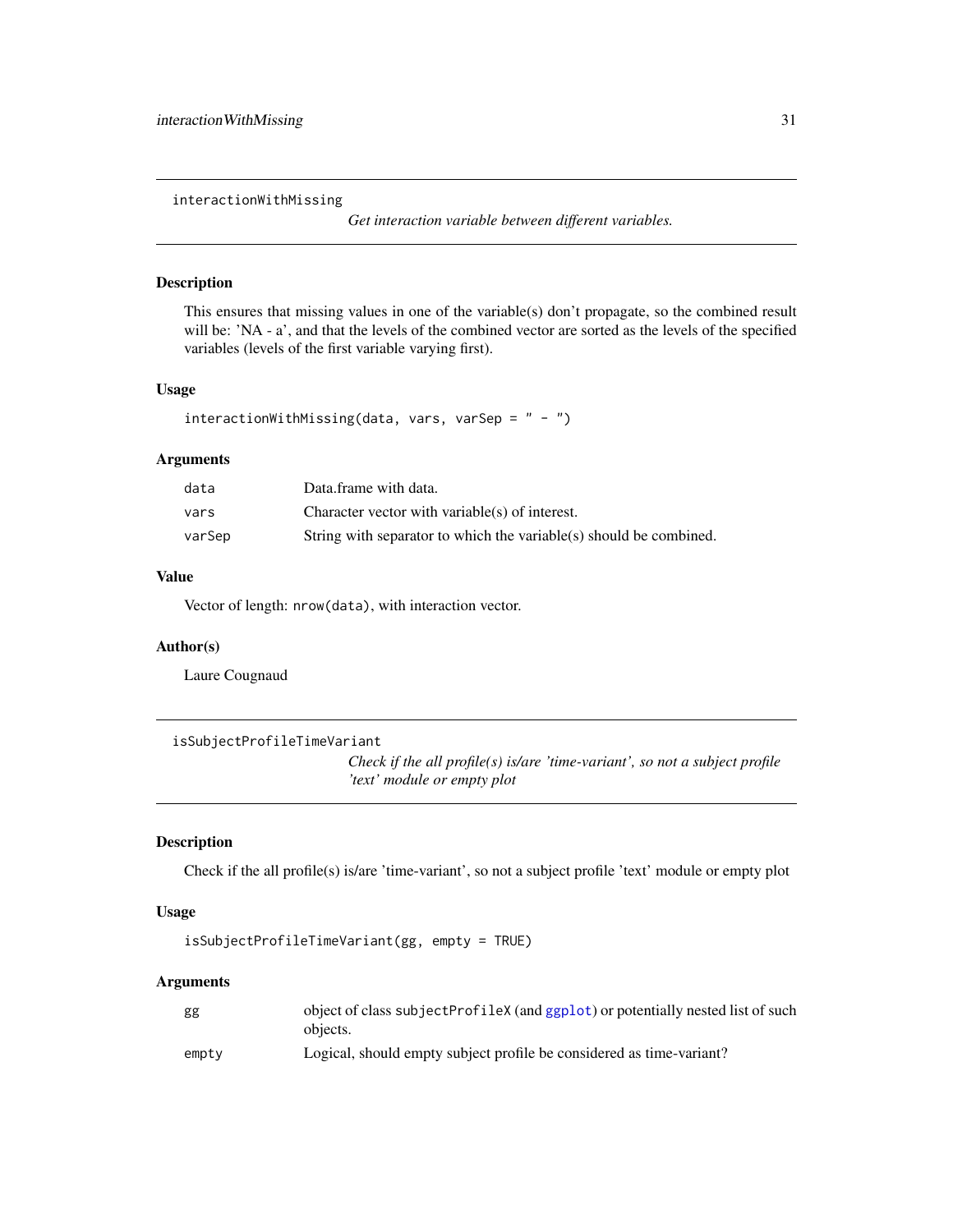<span id="page-31-0"></span>Logical, is plot time variant?

## Author(s)

Laure Cougnaud

```
patientProfilesVis-common-args
```
*Arguments used across the functions of the patientProfilesVis package.*

## Description

Arguments used across the functions of the patientProfilesVis package.

| data          | Data.frame with data.                                                                                                                                                                                                                                            |
|---------------|------------------------------------------------------------------------------------------------------------------------------------------------------------------------------------------------------------------------------------------------------------------|
| colorVar      | String, variable of data with color.                                                                                                                                                                                                                             |
| colorLab      | String, label for colorVar.                                                                                                                                                                                                                                      |
| colorPalette  | Named vector with color palette. The variable should be named with the corre-<br>sponding element in colorVar.<br>Colors can also be defined for the entire session, by setting options (patient Profiles Vis. colors<br>$=$ X) with X either:                   |
|               | • a vector with colors                                                                                                                                                                                                                                           |
|               | • a function returning a vector of colors for a specified number of elements<br>(viridis by default)                                                                                                                                                             |
| shapeVar      | String, variable of data for shape of the points. By default, same as colorVar.                                                                                                                                                                                  |
| shapeLab      | String, label for shapeVar. Set by default to colorLab if colorVar but not<br>shapeVar is not specified.                                                                                                                                                         |
| shapePalette  | Named character vector with shape palette for shapeVar. The variable should<br>be named with the corresponding element in shapeVar.<br>Shapes can also be defined for the entire session, by setting options (patientProfilesVis.shapes<br>$=$ X) with X either: |
|               | • a vector with shapes                                                                                                                                                                                                                                           |
|               | • a function returning a vector of shapes for a specified number of elements                                                                                                                                                                                     |
|               | Note it is advised to specify the shapes as character, e.g. 'cross' instead of 4, in<br>case Unicode symbols should also be used.                                                                                                                                |
| paramGroupVar | (optional) Character vector with variable(s) of data based on which the data will<br>be grouped and sorted (in the y-axis) in the plot.                                                                                                                          |
| xLab          | String, label for the x-axis.                                                                                                                                                                                                                                    |
| yLab          | String, label for the y-axis.                                                                                                                                                                                                                                    |
|               |                                                                                                                                                                                                                                                                  |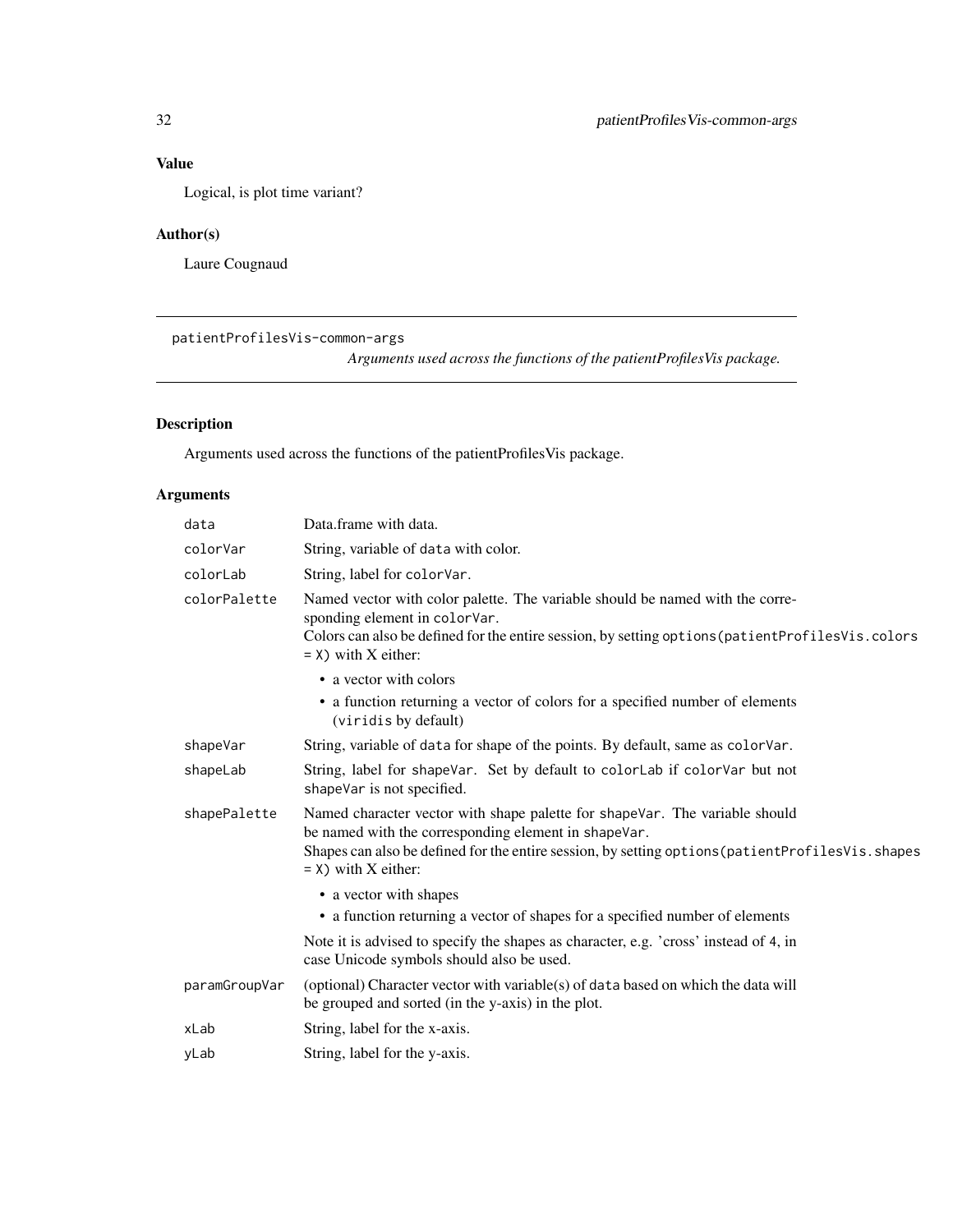<span id="page-32-0"></span>

| label        | String, label for the visualization. This label is stored as attributes of the output<br>from the subjectProfile[]Plot function.<br>This label is displayed in the final profile report, in case no data is available for<br>for a specific patient, as: 'No [label] available.' |
|--------------|----------------------------------------------------------------------------------------------------------------------------------------------------------------------------------------------------------------------------------------------------------------------------------|
| title        | String, title for the plot.                                                                                                                                                                                                                                                      |
| timeVar      | String, variable of data with time, displayed in the x axis.<br>Records with missing time are not displayed in the plot.                                                                                                                                                         |
| timeLab      | String, label for time Var. This is used in the message indicating missing values<br>for timeVar, and for the default label of the x-axis.                                                                                                                                       |
| paramVar     | Character vector with variable(s) of data with parameters. Variable content is<br>displayed in the y-axis.                                                                                                                                                                       |
| paramLab     | Named character vector, with label for the parameter variable(s) (paramVar).<br>This is used to set the default title.                                                                                                                                                           |
| timeLim      | (optional) Vector of length 2 with time limits (x-axis). If not specified, these<br>are extracted from the minimum timeStartVar and maximum timeEndVar per<br>subject.<br>The time limits are stored as attributes of the plots, used to align the plots in the<br>final report. |
| timeTrans    | transformation for the time variable, (see trans parameter in scale_x_continuous,<br>and trans_new). For example, produced by the getTimeTrans function.                                                                                                                         |
| timeExpand   | Vector of range expansion constants for the time axis (see expand parameter in<br>scale_x_continuous).                                                                                                                                                                           |
| listPlots    | Named list of subject profiles. Each sublist contains subject profiles as returned<br>by the subjectProfile[X]Plot function, so nested by subject and page. The<br>names of the list should be unique, and are used                                                              |
| alpha        | Numeric with transparency, 1 by default.                                                                                                                                                                                                                                         |
| labelVars    | Named character vector with variable labels (names are the variable code)                                                                                                                                                                                                        |
| subjectVar   | String, variable of data with subject ID                                                                                                                                                                                                                                         |
| formatReport | list with parameters used to specify the format of the report, e.g. output of the<br>subjectProfileReportFormat function                                                                                                                                                         |
| paramVarSep  | string with character(s) used to concatenate multiple paramVar, '-' by default.                                                                                                                                                                                                  |

No return value, used for the documentation of the functions of the package.

patientProfilesVis-palette

*Parameters for all patient profiles visualization palette functions.*

## Description

Parameters for all patient profiles visualization palette functions.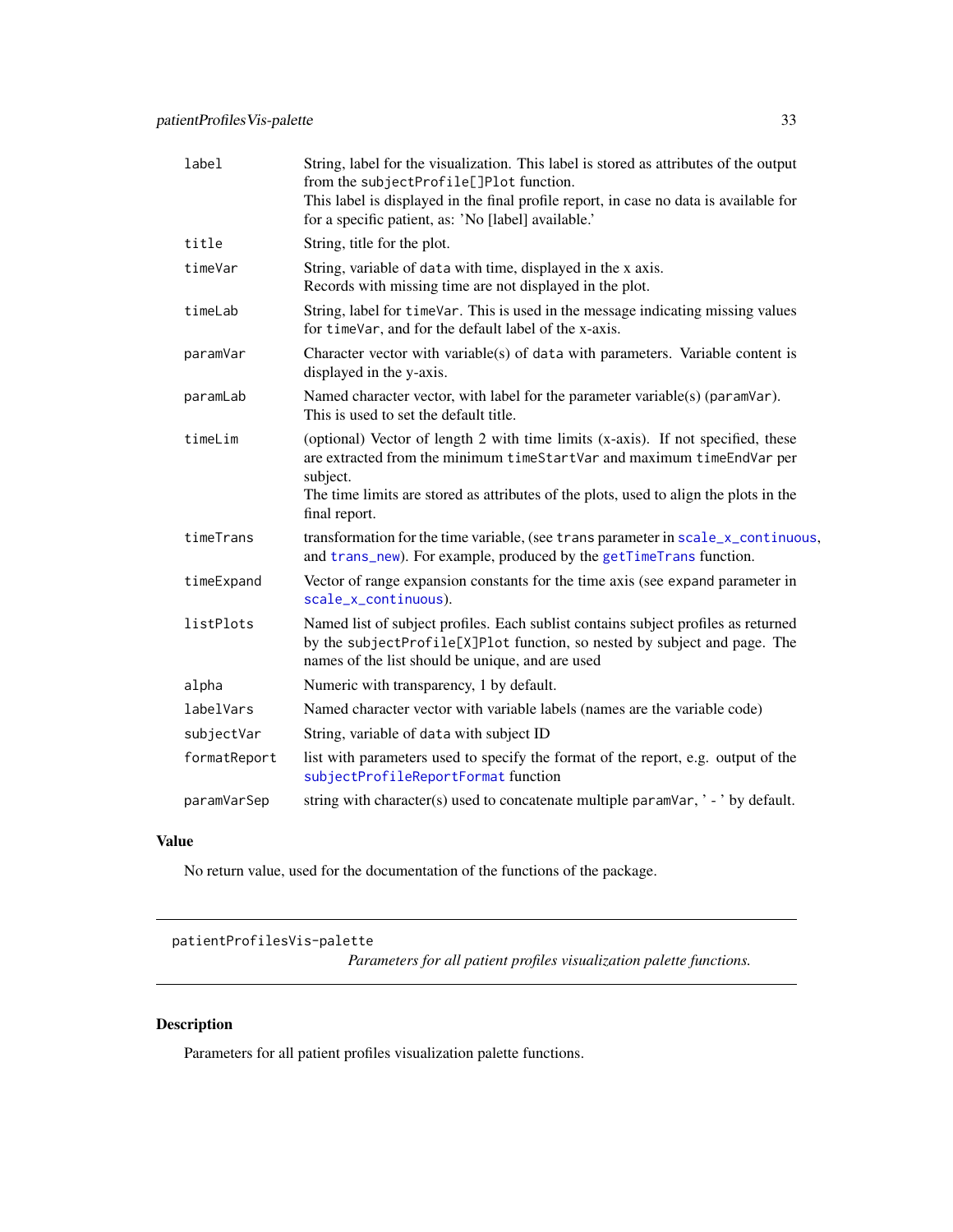#### <span id="page-33-0"></span>Arguments

includeNA Logical (TRUE by default), should NA elements be retained in the palette in case x is specified?

#### Value

No return value, used for the documentation of the palette functions of the package.

prepareSubjectProfile *prepare list of subject profile (s) to be combined with the* [combineVerticallyGGplot](#page-5-1)

## Description

prepare list of subject profile (s) to be combined with the [combineVerticallyGGplot](#page-5-1)

## Usage

```
prepareSubjectProfile(
  ...,
 labels,
 timeLim = NULL,
 refLines = NULL,
 refLinesData = NULL,
  refLinesTimeVar = NULL,
  refLinesLabelVar = NULL,
  subjectVar = "USUBJID",
  timeTrans = NULL,
  timeExpand = NULL
)
```
#### Arguments

| .               | list of subject profiles (across modules)                                         |
|-----------------|-----------------------------------------------------------------------------------|
| labels          | string with labels for the plots                                                  |
| timeLim         | time limits, as returned by the getTimeLimSubjectProfilePlots function.           |
| refLines        | (optional) nested list with details for reference line(s). Each sublist contains: |
|                 | • (required) 'label': string with label for the reference line                    |
|                 | • (required) 'time': unique time $(x)$ coordinate for the reference line          |
|                 | • (optional) 'color': color for the reference line, 'black' by default            |
|                 | • (optional) linetype': linetype for the reference line, 'dotted' by default      |
| refLinesData    | data. frame with data from which the reference line(s) should be extracted        |
| refLinesTimeVar |                                                                                   |
|                 | string variable of refl inespate with time for reference $line(s)$                |

string, variable of refLinesData with time for reference line(s)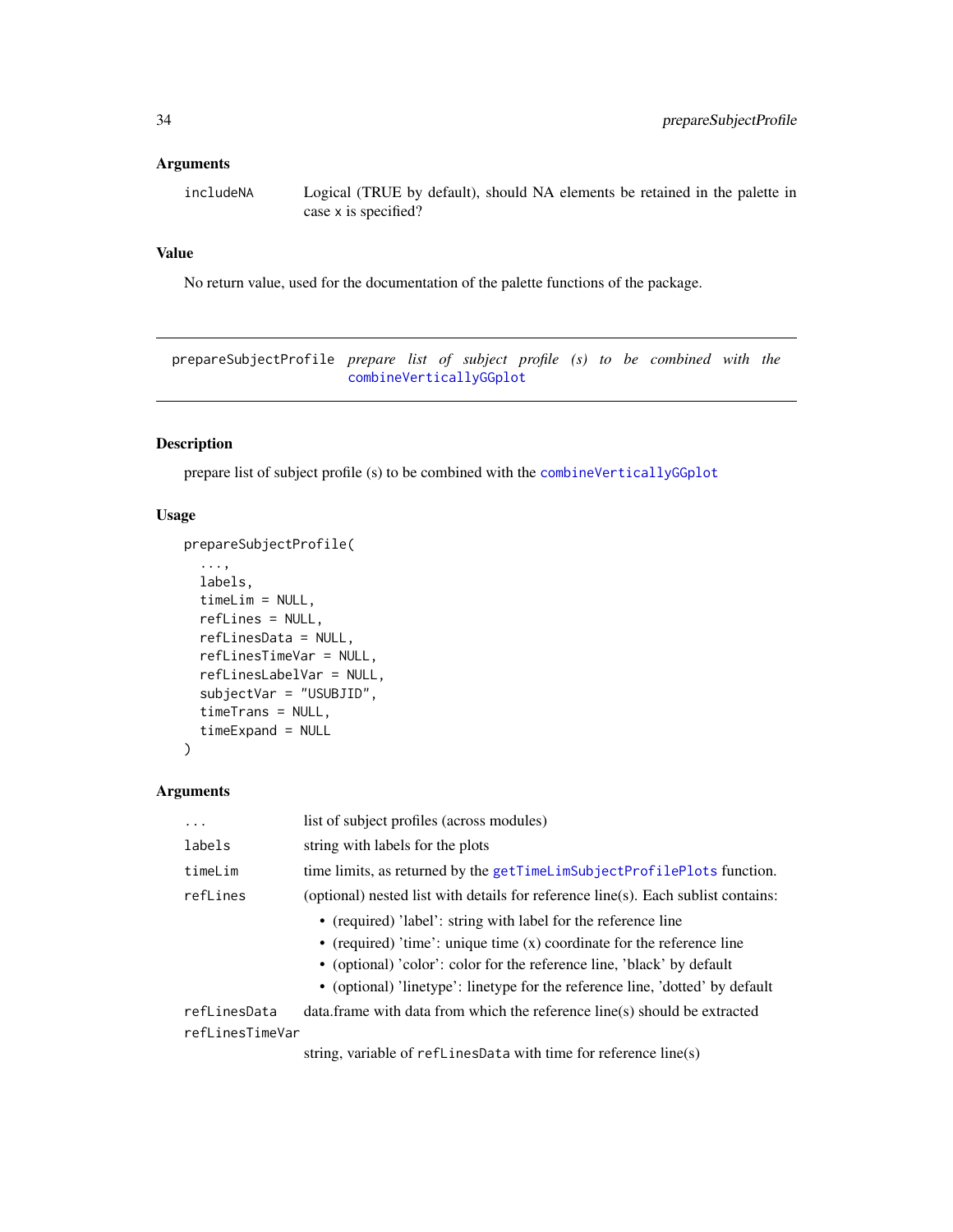## <span id="page-34-0"></span>sortSubjects 35

| refLinesLabelVar |                                                                                                              |
|------------------|--------------------------------------------------------------------------------------------------------------|
|                  | string, variable of $refLinesData$ with label for reference line(s)                                          |
| subjectVar       | String, variable of data with subject ID                                                                     |
| timeTrans        | Time transformation, or list of such transformation named by module. If NULL,<br>no transformation are done. |
| timeExpand       | Vector of range expansion constants for the time axis (see expand parameter in<br>scale_x_continuous).       |

#### Value

subjectProfilePlot object, containing the combined profile plots

## Author(s)

Laure Cougnaud

| sortSubjects | Sort subjects based on a specified dataset/variable. |
|--------------|------------------------------------------------------|
|              |                                                      |

## Description

Sort subjects based on a specified dataset/variable.

## Usage

```
sortSubjects(
  subjects,
  subjectVar = "USUBJID",
  subjectSortData = NULL,
  subjectSortVar = NULL,
  subjectSortDecreasing = FALSE,
  verbose = FALSE
)
```

| subjects              | Character vector with subjects of interest                                                           |
|-----------------------|------------------------------------------------------------------------------------------------------|
| subjectVar            | String, variable of data with subject ID                                                             |
| subjectSortData       |                                                                                                      |
|                       | Data frame with data containing information on how the subjects should be<br>sorted.                 |
|                       | subjectSortVar Variable(s) of subjectSortData used to order the subjects                             |
| subjectSortDecreasing |                                                                                                      |
|                       | Logical, if TRUE (FALSE by default) subjects are sorted based on inverse order<br>of subjectSortVar. |
| verbose               | logical, if TRUE print messages during execution                                                     |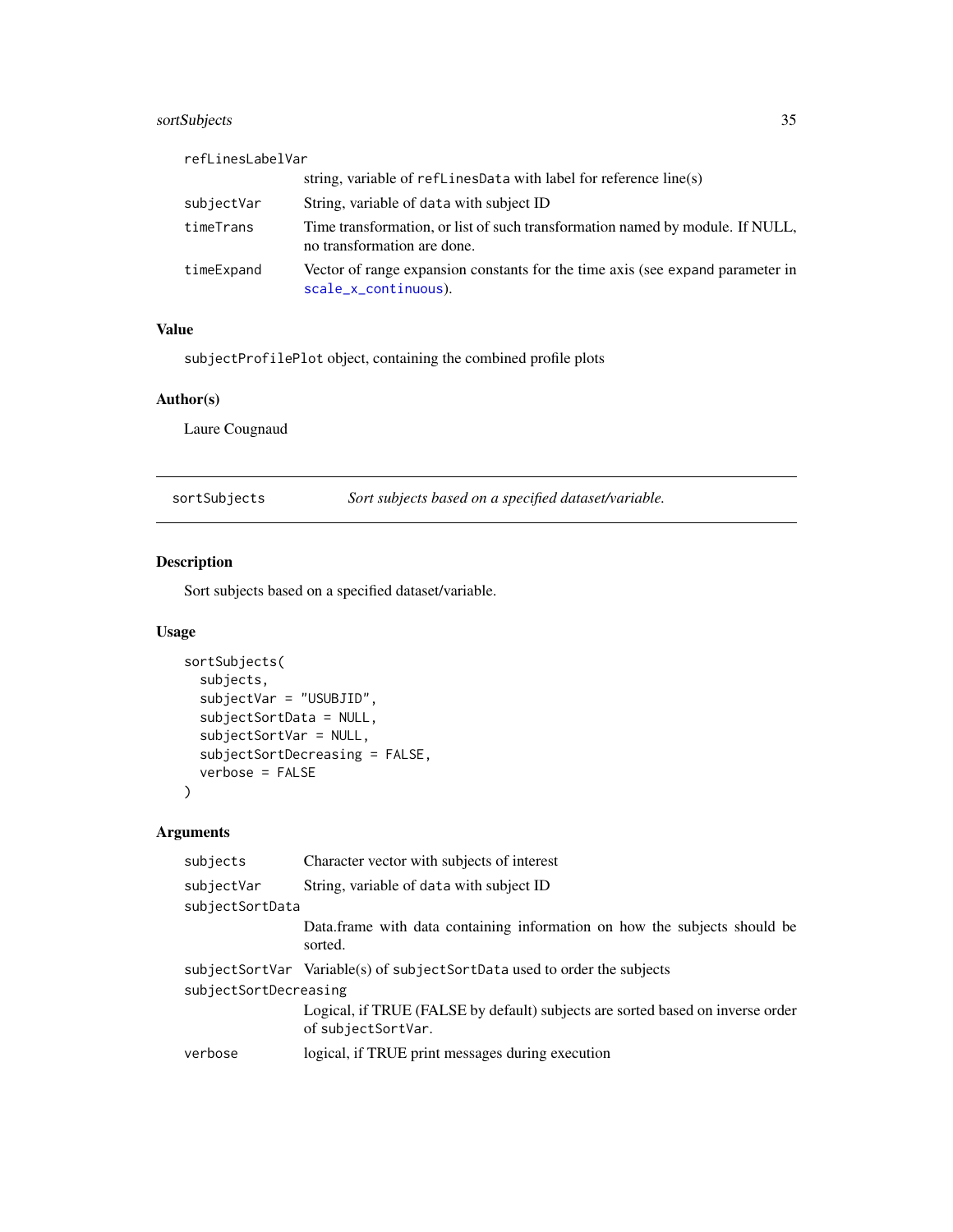Updated subjects

#### Author(s)

Laure Cougnaud

<span id="page-35-1"></span>subjectProfileCombine *Combine subject profile plots.*

#### Description

Visualizations of different modules are combined by subject. The plots are aligned in the time axis (if requested). If the plots should be aligned:

- the same time limits are set for all plots
- the time axis is transformed if any of the plot was created with a time transformation
- the time axis is expanded for all plots if any of the plot was created with a time axis expanded. The [expansion](#page-0-0) object for the combined plot is created from the max of each expansion element across modules.

If some plots are missing for a specific subject, an empty plot is created, containing information as a text based on the label with which the plot was created.

```
subjectProfileCombine(
  listPlots,
  timeLim = NULL,
  timeAlign = "all",
  timeAlignPerSubject = "none",
  subjectVar = "USUBJID",
 maxNLines = NULL,
  refLines = NULL,
  refLinesData = NULL,
  refLinesTimeVar = NULL,
  refLinesLabelVar = NULL,
  shiny = FALSE,
  verbose = FALSE,
 nCores = 1,
  reportPerSubject = FALSE
)
```
<span id="page-35-0"></span>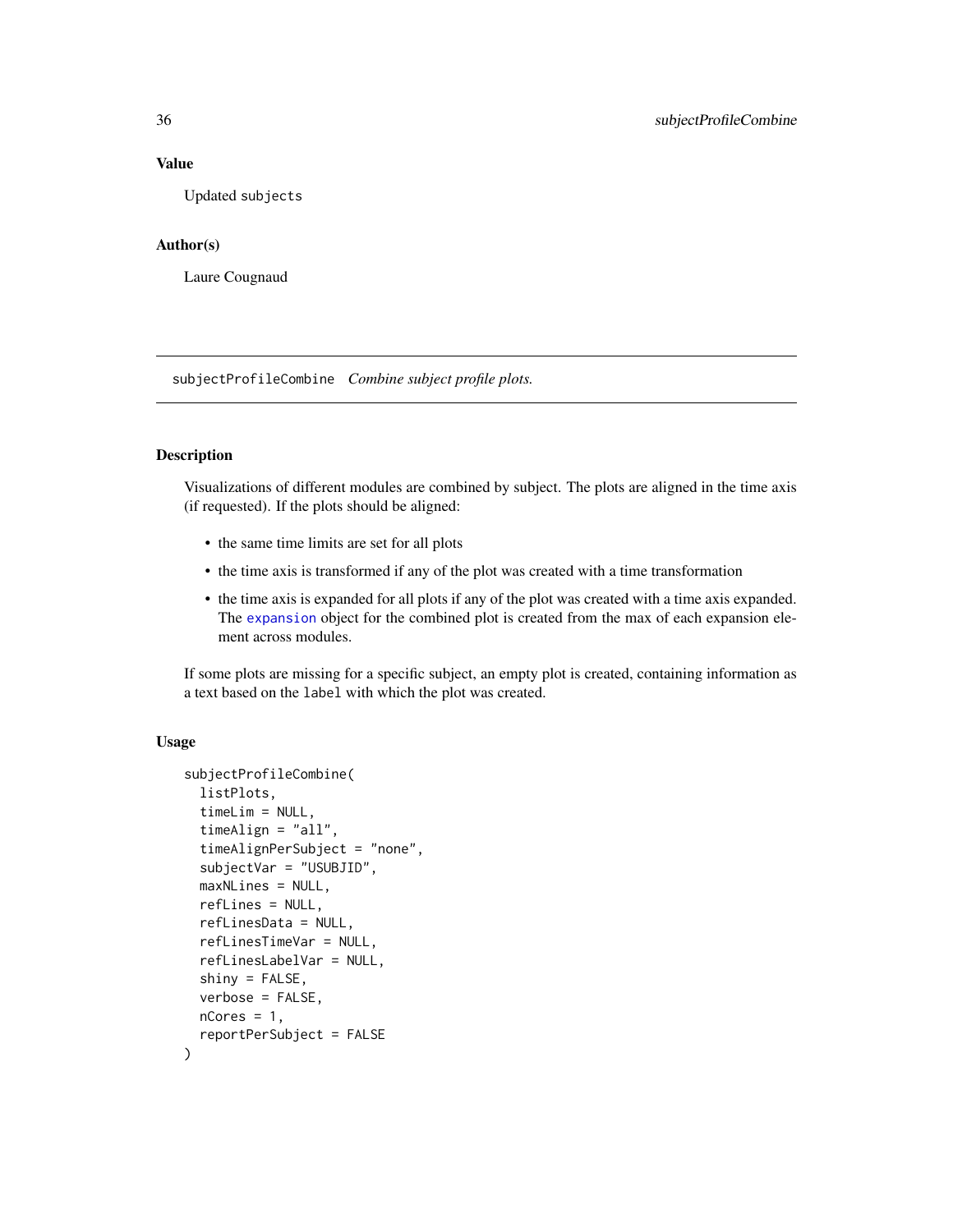<span id="page-36-0"></span>

| listPlots           | listPlots per subject as created inside the subjectProfileCombine function.                                                                                                                                                                                                              |
|---------------------|------------------------------------------------------------------------------------------------------------------------------------------------------------------------------------------------------------------------------------------------------------------------------------------|
| timeLim             | time limits, as returned by the getTimeLimSubjectProfilePlots function.                                                                                                                                                                                                                  |
| timeAlign           | Character vector with time alignment across modules/subjects, either:                                                                                                                                                                                                                    |
|                     | • 'all' (by default): all plots have the same time limits                                                                                                                                                                                                                                |
|                     | • 'none': each of the plot (module*subject) has its own time limits                                                                                                                                                                                                                      |
|                     | • character vector with names of the modules which should have the same<br>time limits (should correspond to the names of listPlots)                                                                                                                                                     |
| timeAlignPerSubject |                                                                                                                                                                                                                                                                                          |
|                     | Character vector, specifying if the plots should be aligned (or not) across sub-<br>jects                                                                                                                                                                                                |
|                     | • 'none' (by default): all modules to align have the same time limit across<br>subjects                                                                                                                                                                                                  |
|                     | • 'all': all modules to align have different time limits per subject                                                                                                                                                                                                                     |
|                     | • character vector with subset of the modules to align per subject (should<br>correspond to the names of listPlots)                                                                                                                                                                      |
|                     | Only the modules already specified in timeAlign can be aligned by subject.                                                                                                                                                                                                               |
| subjectVar          | String, variable of data with subject ID                                                                                                                                                                                                                                                 |
| maxNLines           | Maximum number of lines for a combined plot, to fit in the page height.<br>When the different visualizations are combined for each subject, they will be<br>allocated to different pages if the number of lines of the combined visualization<br>is higher than this number.             |
| refLines            | (optional) nested list with details for reference line(s). Each sublist contains:                                                                                                                                                                                                        |
|                     | • (required) 'label': string with label for the reference line                                                                                                                                                                                                                           |
|                     | • (required) 'time': unique time $(x)$ coordinate for the reference line<br>• (optional) 'color': color for the reference line, 'black' by default                                                                                                                                       |
|                     | • (optional) 'linetype': linetype for the reference line, 'dotted' by default                                                                                                                                                                                                            |
| refLinesData        | data.frame with data from which the reference line(s) should be extracted                                                                                                                                                                                                                |
| refLinesTimeVar     |                                                                                                                                                                                                                                                                                          |
|                     | string, variable of refLinesData with time for reference line(s)                                                                                                                                                                                                                         |
| refLinesLabelVar    |                                                                                                                                                                                                                                                                                          |
|                     | string, variable of refLinesData with label for reference line(s)                                                                                                                                                                                                                        |
| shiny               | logical, set to TRUE (FALSE by default) if the report is generated from a Shiny<br>application. Messages during report creation will be included in the Shiny in-<br>terface, and it will be mentioned at the end of the report. In this case, the shiny<br>package should be available. |
| verbose             | logical, if TRUE print messages during execution                                                                                                                                                                                                                                         |
| nCores              | Integer containing the number of cores used for the computation (1 by default).<br>If more than 1, computation is parallelized, in this case the package parallel<br>is required.                                                                                                        |
| reportPerSubject    |                                                                                                                                                                                                                                                                                          |
|                     | Logical, if TRUE (FALSE by default) export a subject profile report by subject.                                                                                                                                                                                                          |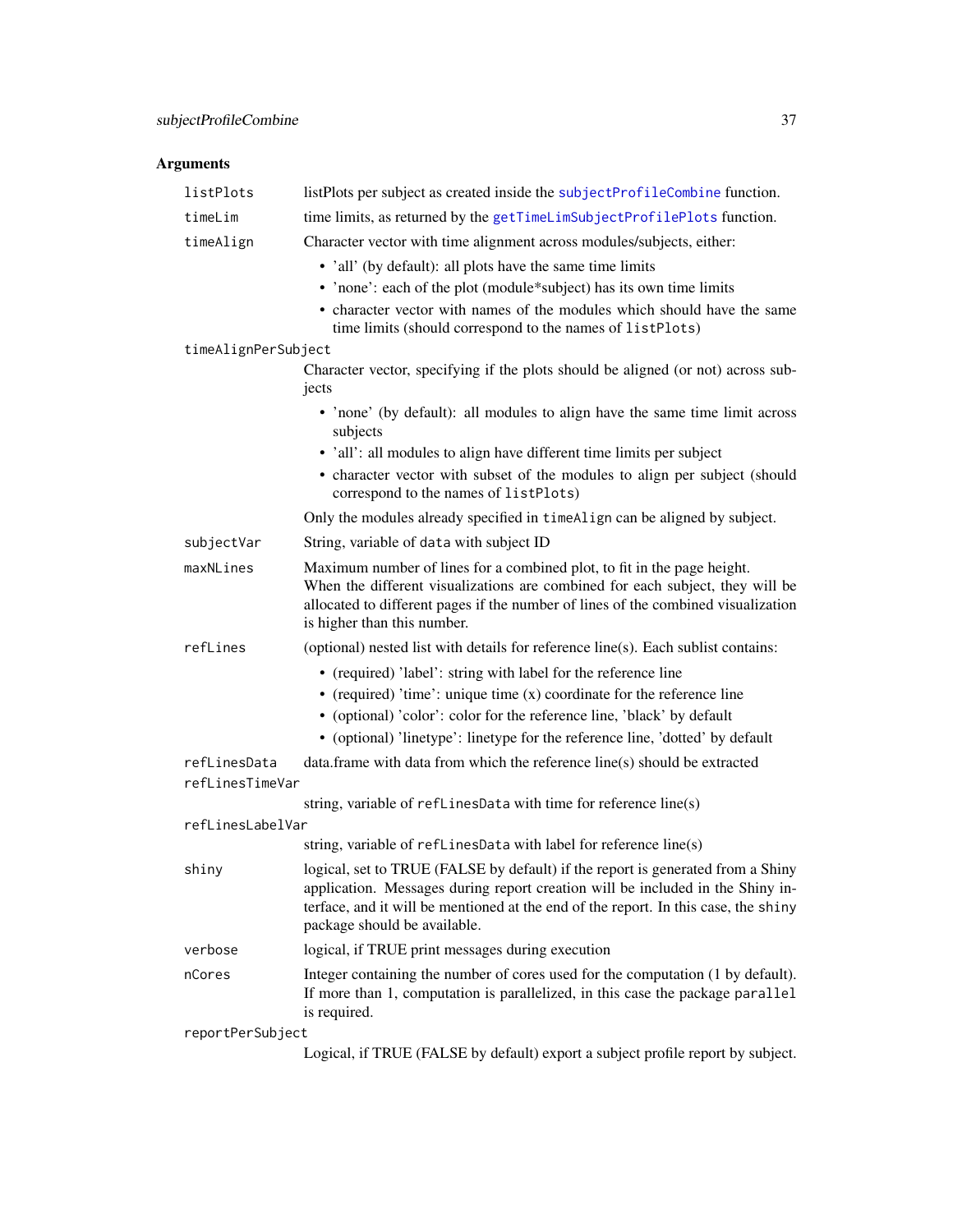a nested list of [ggplot](#page-0-0) object, containing the combined profile plots across modules for each subject/page.

Each plot object contains in the associated attribute: metaData containing: nLines: an estimation of the number of 'lines' each plot occupies (e.g. to set height of the exported figure).

#### Author(s)

Laure Cougnaud

<span id="page-37-1"></span>subjectProfileEventPlot

*Visualize events in subject profiles, so event with a single time.*

#### Description

Visualize events in subject profiles, so event with a single time.

```
subjectProfileEventPlot(
  data,
  paramVar,
  paramLab = getLabelVar(paramVar, labelVars = labelVars),
  paramVarSep = " - "paramGroupVar = NULL,
  colorVar = NULL,
  colorLab = getLabelVar(colorVar, labelVars = labelVars),
  colorPalette = NULL,
  shapeVar = colorVar,
  shapeLab = if (isTRUE(colorVar == shapeVar)) { colorLab } else
    getLabelVar(shapeVar, labelVars = labelVars),
  shapePalette = NULL,
  alpha = 1,
  timeVar,
  timeLab = getLabelVar(timeVar, labelVars = labelVars),
  timeTrans = NULL,
  timeExpand = NULL,
  subjectVar = "USUBJID",
  subjectSubset = NULL,
  subjectSample = NULL,
  seed = 123,
  subsetData = NULL,
  subsetVar = NULL,
  subsetValue = NULL,
  xLab = timeLab,yLab = "",
```
<span id="page-37-0"></span>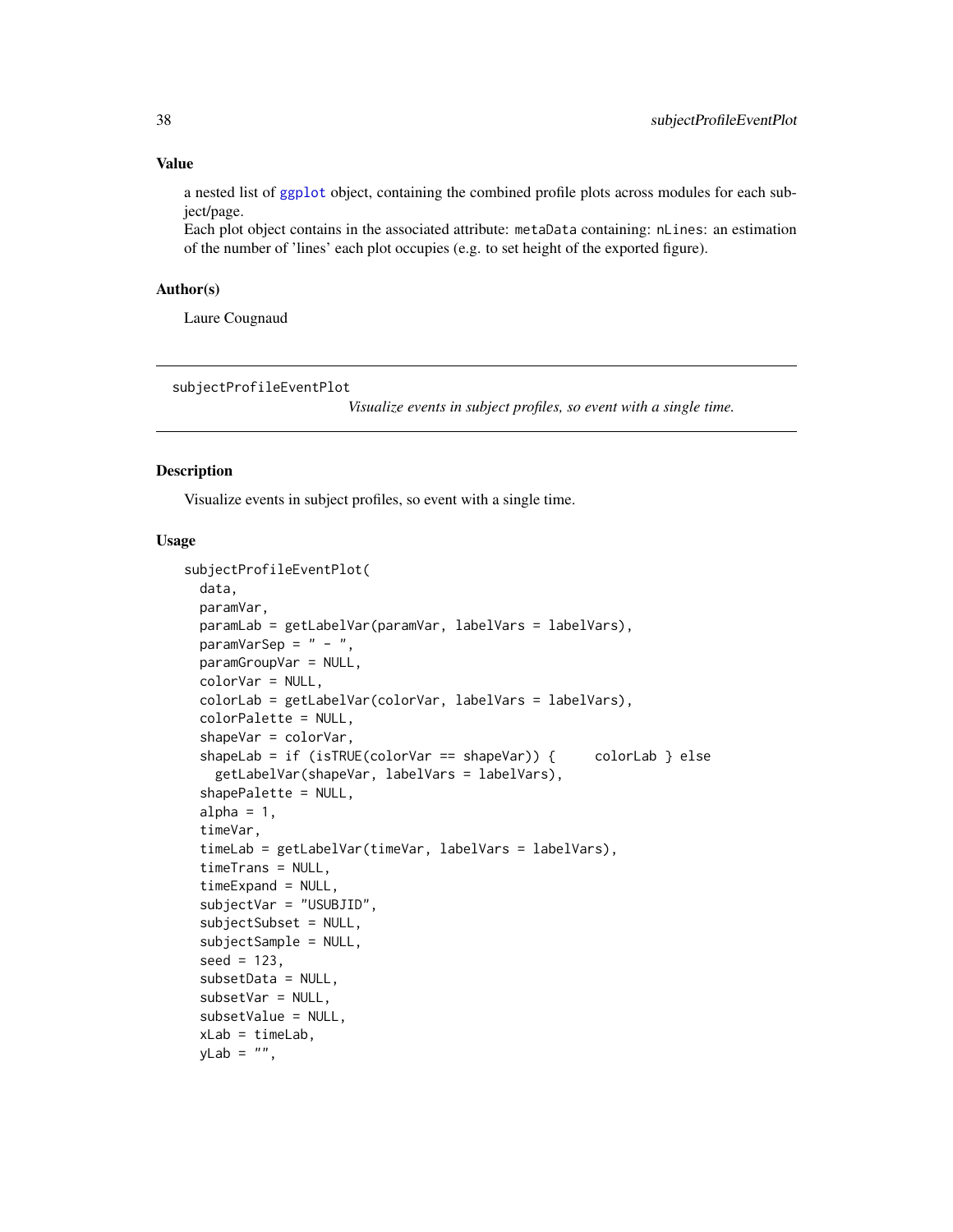## subjectProfileEventPlot 39

```
timeLim = NULL,
 title = toString(getLabelVar(paramVar, labelVars = labelVars, label = paramLab)),
 label = title,
 labelVars = NULL,
 formatReport = subjectProfileReportFormat(),
 paging = TRUE
\mathcal{L}
```

| data          | Data.frame with data.                                                                                                                                                                                                                                              |
|---------------|--------------------------------------------------------------------------------------------------------------------------------------------------------------------------------------------------------------------------------------------------------------------|
| paramVar      | Character vector with variable(s) of data with parameters. Variable content is<br>displayed in the y-axis.                                                                                                                                                         |
| paramLab      | Named character vector, with label for the parameter variable(s) (paramVar).<br>This is used to set the default title.                                                                                                                                             |
| paramVarSep   | string with character(s) used to concatenate multiple param $\text{Var}, \cdot \cdot$ by default.                                                                                                                                                                  |
| paramGroupVar | (optional) Character vector with variable(s) of data based on which the data will<br>be grouped and sorted (in the y-axis) in the plot.                                                                                                                            |
| colorVar      | String, variable of data with color. This variable is used for the colors and the<br>filling of the points.                                                                                                                                                        |
| colorLab      | String, label for colorVar.                                                                                                                                                                                                                                        |
| colorPalette  | Named vector with color palette. The variable should be named with the corre-<br>sponding element in colorVar.<br>Colors can also be defined for the entire session, by setting options (patient ProfilesVis.colors<br>$=$ X) with X either:                       |
|               | • a vector with colors<br>• a function returning a vector of colors for a specified number of elements<br>(viridis by default)                                                                                                                                     |
| shapeVar      | String, variable of data for shape of the points. By default, same as colorVar.                                                                                                                                                                                    |
| shapeLab      | String, label for shapeVar. Set by default to colorLab if colorVar but not<br>shapeVar is not specified.                                                                                                                                                           |
| shapePalette  | Named character vector with shape palette for shapeVar. The variable should<br>be named with the corresponding element in shapeVar.<br>Shapes can also be defined for the entire session, by setting options (patient ProfilesVis. shapes<br>$=$ X) with X either: |
|               | • a vector with shapes                                                                                                                                                                                                                                             |
|               | • a function returning a vector of shapes for a specified number of elements                                                                                                                                                                                       |
|               | Note it is advised to specify the shapes as character, e.g. 'cross' instead of 4, in<br>case Unicode symbols should also be used.                                                                                                                                  |
| alpha         | Numeric with transparency, 1 by default.                                                                                                                                                                                                                           |
| timeVar       | String, variable of data with time, displayed in the x axis.<br>Records with missing time are not displayed in the plot.                                                                                                                                           |
| timeLab       | String, label for timeVar. This is used in the message indicating missing values<br>for timeVar, and for the default label of the x-axis.                                                                                                                          |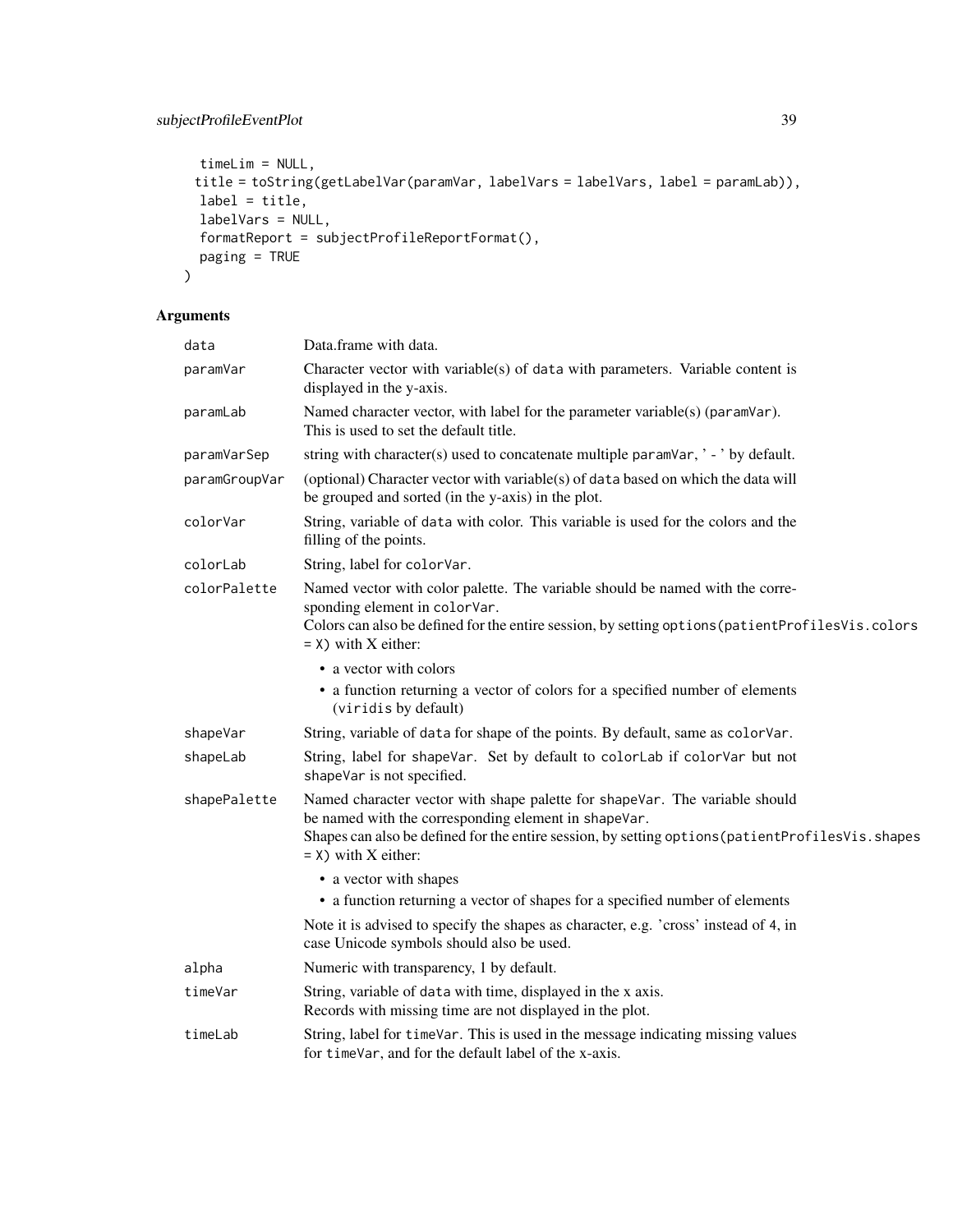<span id="page-39-0"></span>

| timeTrans     | transformation for the time variable, (see trans parameter in scale_x_continuous,<br>and trans_new). For example, produced by the getTimeTrans function.                                                                                                                                                                                |
|---------------|-----------------------------------------------------------------------------------------------------------------------------------------------------------------------------------------------------------------------------------------------------------------------------------------------------------------------------------------|
| timeExpand    | Vector of range expansion constants for the time axis (see expand parameter in                                                                                                                                                                                                                                                          |
|               | scale_x_continuous).                                                                                                                                                                                                                                                                                                                    |
| subjectVar    | String, variable of data with subject ID                                                                                                                                                                                                                                                                                                |
| subjectSubset | (optional) Character vector with subjects of interest (available in subjectVar),<br>NULL by default.                                                                                                                                                                                                                                    |
| subjectSample | (optional) Integer of length 1 with number of random subject(s) that should be<br>considered, e.g. to check the created patient profiles for a subset of the data. By<br>default, all specified subjects are considered (set to NULL).                                                                                                  |
| seed          | (optional) Integer of length 1 with seed used to select random subjects if subjectSample<br>is specified (123 by default).                                                                                                                                                                                                              |
| subsetData    | (optional) Data.frame with extra dataset to filter on. This dataset is filtered, and<br>only records from data with common subject IDs will be retained.<br>If not specified, data is used.                                                                                                                                             |
| subsetVar     | (optional) String with variable of subset data to filter on. subsetValue should<br>be specified too.<br>If not specified, all records from the subset data are retained.                                                                                                                                                                |
| subsetValue   | (optional) Character vector with value(s) of interest to retain in the filtered data.<br>These values should be available in subsetVar.<br>Missing values in the subject variable are not retained in the filtered data.                                                                                                                |
| xLab          | String, label for the x-axis.                                                                                                                                                                                                                                                                                                           |
| yLab          | String, label for the y-axis.                                                                                                                                                                                                                                                                                                           |
| timeLim       | (optional) Vector of length 2 with time limits (x-axis). If not specified, these<br>are extracted from the minimum timeStartVar and maximum timeEndVar per<br>subject.<br>The time limits are stored as attributes of the plots, used to align the plots in the<br>final report.                                                        |
| title         | String with title, label of the parameter variable by default.                                                                                                                                                                                                                                                                          |
| label         | String, label for the visualization. This label is stored as attributes of the output<br>from the subjectProfile[]Plot function.<br>This label is displayed in the final profile report, in case no data is available for<br>for a specific patient, as: 'No [label] available.'                                                        |
| labelVars     | Named character vector with variable labels (names are the variable code)                                                                                                                                                                                                                                                               |
| formatReport  | list with parameters used to specify the format of the report, e.g. output of the<br>subjectProfileReportFormat function                                                                                                                                                                                                                |
| paging        | Logical, if TRUE (by default), automatic paging is enabled, so patient profiles<br>module too big to fit in one page will span multiple pages. Please note that the<br>size of the graphic window (or report page) may need to be re-sized in order that<br>the plot fits.<br>If FALSE, the entire plot is included in one single page. |

list of (across subjects) of list (across modules) of [ggplot2](#page-0-0) objects, also of class subjectProfileEventPlot, with additional metaData attributes containing 'label', 'timeLim' and 'timeTrans' (if specified).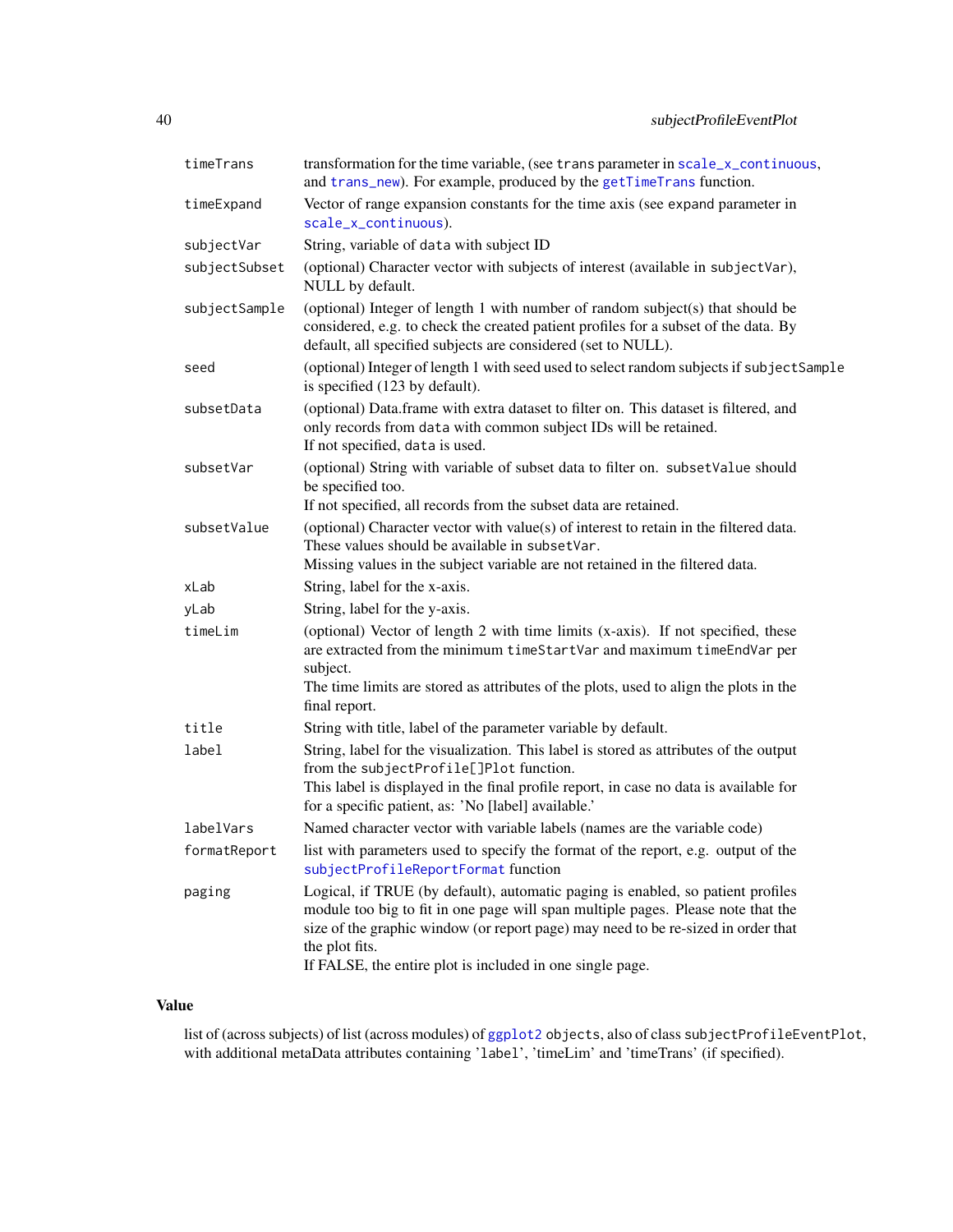## <span id="page-40-0"></span>subjectProfileExport 41

## Author(s)

Laure Cougnaud

## See Also

Other patient profiles plotting function: [subjectProfileIntervalPlot\(](#page-41-1)), [subjectProfileLinePlot\(](#page-45-1)), [subjectProfileTextPlot\(](#page-50-1))

subjectProfileExport *Create report*

## Description

Create report

#### Usage

```
subjectProfileExport(
 listPlotsSubject,
 outputFile = "subjectProfile.pdf",
  index = NULL,formatReport = subjectProfileReportFormat(),
 shiny = FALSE,
 verbose = FALSE,
 nCores = NULL,
 exportFigures = FALSE
\mathcal{L}
```
#### Arguments

listPlotsSubject

|               | List of plots for each subject                                                                                                                                                                                                                                                           |
|---------------|------------------------------------------------------------------------------------------------------------------------------------------------------------------------------------------------------------------------------------------------------------------------------------------|
| outputFile    | string, path to the output report                                                                                                                                                                                                                                                        |
| index         | Index, output from defineIndex                                                                                                                                                                                                                                                           |
| formatReport  | list with parameters used to specify the format of the report, e.g. output of the<br>subjectProfileReportFormat function                                                                                                                                                                 |
| shiny         | logical, set to TRUE (FALSE by default) if the report is generated from a Shiny<br>application. Messages during report creation will be included in the Shiny in-<br>terface, and it will be mentioned at the end of the report. In this case, the shiny<br>package should be available. |
| verbose       | logical, if TRUE print messages during execution                                                                                                                                                                                                                                         |
| nCores        | Integer containing the number of cores used for the computation (1 by default).<br>If more than 1, computation is parallelized, in this case the package parallel<br>is required.                                                                                                        |
| exportFigures | Logical, if TRUE (FALSE by default) the subject profile figures are also ex-<br>ported in pdf format in a 'figures' folder.<br>Figures are named as [subjectID]-[page].pdf                                                                                                               |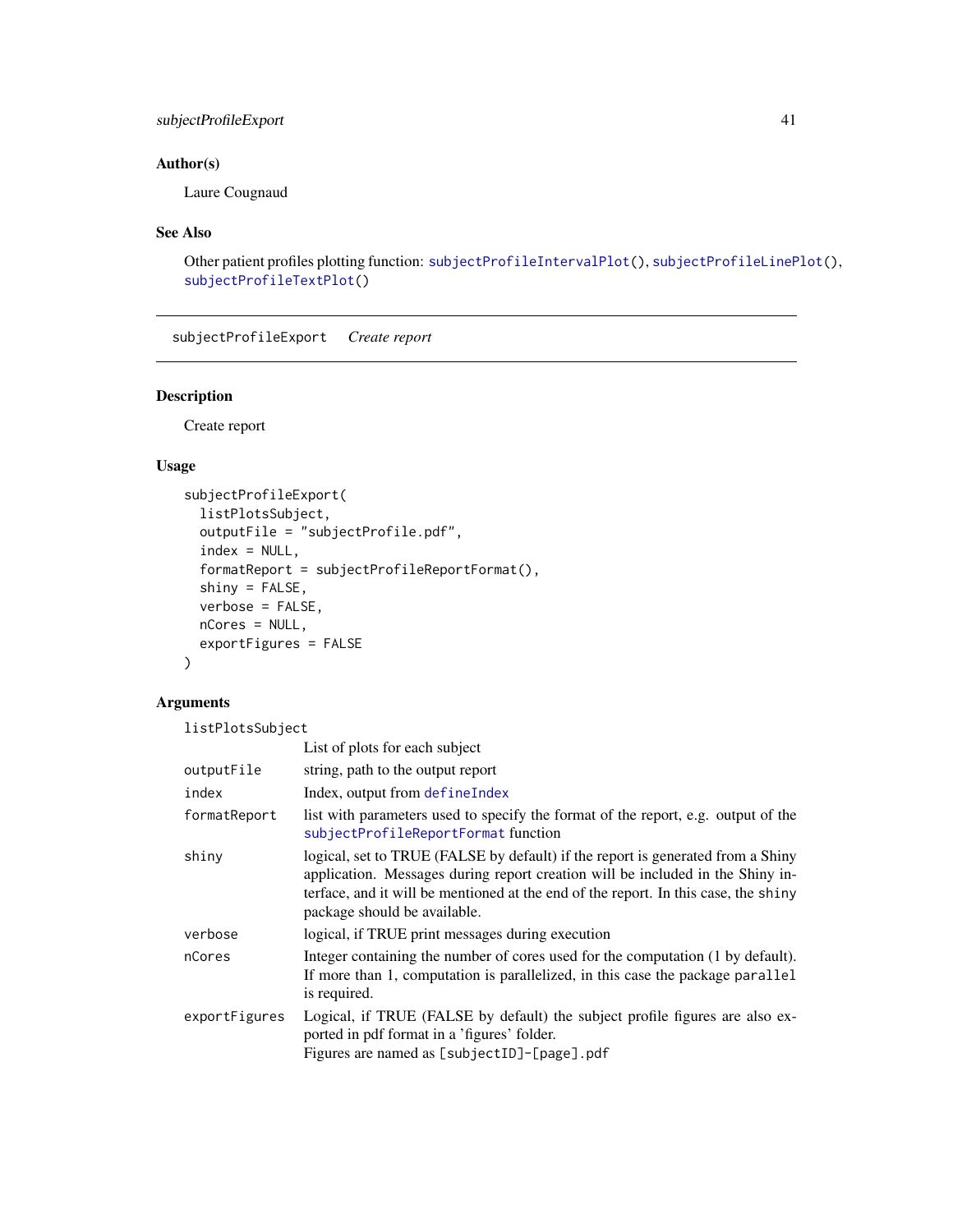<span id="page-41-0"></span>No returned value, the plots are exported to outputDir

#### Author(s)

Laure Cougnaud

```
subjectProfileIntervalPlot
```
*Visualize time interval in subject profiles, so event with a start and end time.*

#### Description

Visualize time interval in subject profiles, so event with a start and end time.

```
subjectProfileIntervalPlot(
  data,
 paramVar,
 paramVarSep = " - "paramLab = getLabelVar(paramVar, labelVars = labelVars),
  paramGroupVar = NULL,
  timeStartVar,
  timeStartLab = getLabelVar(timeStartVar, labelVars = labelVars),
  timeEndVar,
  timeEndLab = getLabelVar(timeEndVar, labelVars = labelVars),
  timeLab = toString(c(timeStartLab, timeEndLab)),
  subjectVar = "USUBJID",
  subjectSubset = NULL,
  subjectSample = NULL,
  seed = 123,
  subsetData = NULL,
  subsetVar = NULL,
  subsetValue = NULL,
  timeImpType = c("minimal", "data-based", "none"),
  timeLim = NULL,
  timeLimData = NULL,
  timeLimStartVar = NULL,
  timeLimStartLab = getLabelVar(timeLimStartVar, labelVars = labelVars),
  timeLimEndVar = NULL,
  timeLimEndLab = getLabelVar(timeLimEndVar, labelVars = labelVars),
  timeTrans = NULL,
  timeExpand = NULL,
  timeAlign = TRUE,
  xLab = timeLab,
```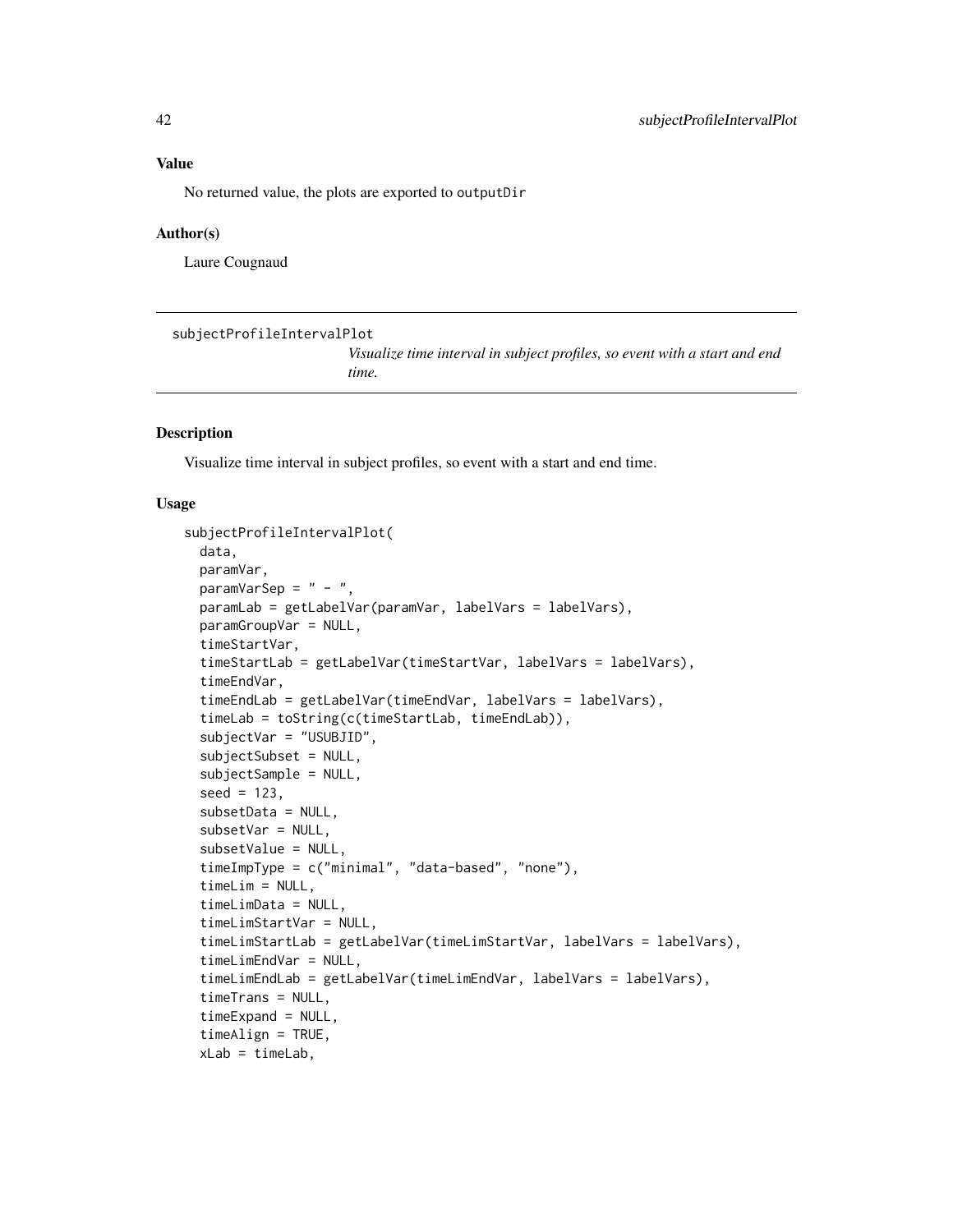## subjectProfileIntervalPlot 43

```
yLab = "",colorVar = NULL,
colorLab = getLabelVar(colorVar, labelVars = labelVars),
colorPalette = NULL,
alpha = 1,
timeStartShapeVar = NULL,
timeEndShapeVar = NULL,
shapePalette = NULL,
shapeLab = toString(unique(getLabelVar(c(timeStartShapeVar, timeEndShapeVar),
  labelVars = labelVars))),
shapeSize = rel(3),
title = toString(getLabelVar(paramVar, labelVars = labelVars, label = paramLab)),
label = title,
labelVars = NULL,
formatReport = subjectProfileReportFormat(),
paging = TRUE
```
#### Arguments

 $\mathcal{L}$ 

| data          | Data.frame with data.                                                                                                                                                                                                                  |
|---------------|----------------------------------------------------------------------------------------------------------------------------------------------------------------------------------------------------------------------------------------|
| paramVar      | Character vector with variable(s) of data with parameters. Variable content is<br>displayed in the y-axis.                                                                                                                             |
| paramVarSep   | string with character(s) used to concatenate multiple paramVar, '-' by default.                                                                                                                                                        |
| paramLab      | Named character vector, with label for the parameter variable(s) (paramVar).<br>This is used to set the default title.                                                                                                                 |
| paramGroupVar | (optional) Character vector with variable(s) of data based on which the data will<br>be grouped and sorted (in the y-axis) in the plot.                                                                                                |
| timeStartVar  | String, variable of data with start of time interval.                                                                                                                                                                                  |
| timeStartLab  | String, label for timeStartVar, displayed in a message and in the plot caption.                                                                                                                                                        |
| timeEndVar    | String, variable of data with end of time interval.                                                                                                                                                                                    |
| timeEndLab    | String, label for time EndVar, displayed in a message and in the plot caption.                                                                                                                                                         |
| timeLab       | String, label for timeVar. This is used in the message indicating missing values<br>for timeVar, and for the default label of the x-axis.                                                                                              |
| subjectVar    | String, variable of data with subject ID                                                                                                                                                                                               |
| subjectSubset | (optional) Character vector with subjects of interest (available in subjectVar),<br>NULL by default.                                                                                                                                   |
| subjectSample | (optional) Integer of length 1 with number of random subject(s) that should be<br>considered, e.g. to check the created patient profiles for a subset of the data. By<br>default, all specified subjects are considered (set to NULL). |
| seed          | (optional) Integer of length 1 with seed used to select random subjects if subject Sample<br>is specified (123 by default).                                                                                                            |
| subsetData    | (optional) Data.frame with extra dataset to filter on. This dataset is filtered, and<br>only records from data with common subject IDs will be retained.<br>If not specified, data is used.                                            |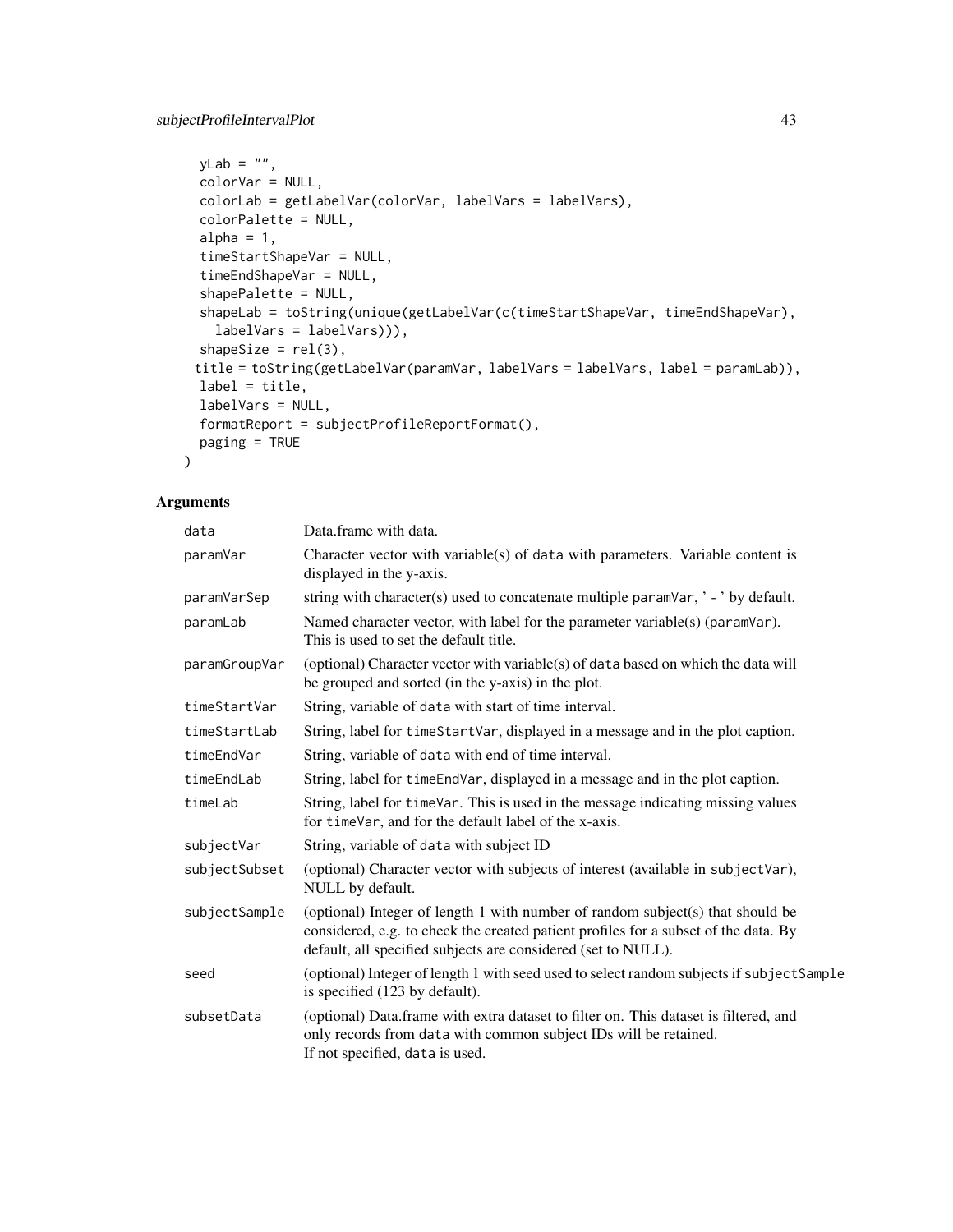<span id="page-43-0"></span>

| subsetVar       | (optional) String with variable of subset data to filter on. subsetValue should<br>be specified too.<br>If not specified, all records from the subset data are retained.                                                                                                         |
|-----------------|----------------------------------------------------------------------------------------------------------------------------------------------------------------------------------------------------------------------------------------------------------------------------------|
| subsetValue     | (optional) Character vector with value(s) of interest to retain in the filtered data.<br>These values should be available in subsetVar.<br>Missing values in the subject variable are not retained in the filtered data.                                                         |
| timeImpType     | String with imputation type: 'minimal' (default), 'data-based' or 'none', see<br>section: 'Time interval representation'.<br>This imputation type is not used if a dataset used to impute time is specified.                                                                     |
| timeLim         | (optional) Vector of length 2 with time limits (x-axis). If not specified, these<br>are extracted from the minimum timeStartVar and maximum timeEndVar per<br>subject.<br>The time limits are stored as attributes of the plots, used to align the plots in the<br>final report. |
| timeLimData     | Data.frame with data used to impute time in case some time records are missing<br>in data, see section: 'Time interval representation'.                                                                                                                                          |
| timeLimStartVar |                                                                                                                                                                                                                                                                                  |
|                 | String, variable of timeLimData with start of the time interval.                                                                                                                                                                                                                 |
| timeLimStartLab | String, label for timeLimeStartVar, displayed in a message and in the plot<br>caption.                                                                                                                                                                                           |
| timeLimEndVar   | String, variable of timeLimData with end of the time interval.                                                                                                                                                                                                                   |
| timeLimEndLab   | String, label for timeLimEndVar, displayed in a message and in the plot caption.                                                                                                                                                                                                 |
| timeTrans       | transformation for the time variable, (see trans parameter in scale_x_continuous,<br>and trans_new). For example, produced by the getTimeTrans function.                                                                                                                         |
| timeExpand      | Vector of range expansion constants for the time axis (see expand parameter in<br>scale_x_continuous).                                                                                                                                                                           |
| timeAlign       | Logical, if TRUE (by default) the different plots are horizontally aligned. If set<br>to FALSE, each plot has its own time-limits.<br>If set to FALSE, this is not compatible with the specification of timelim.                                                                 |
| xLab            | String, label for the x-axis.                                                                                                                                                                                                                                                    |
| yLab            | String, label for the y-axis.                                                                                                                                                                                                                                                    |
| colorVar        | String, variable of data with color, used both for the point(s) and segment(s).                                                                                                                                                                                                  |
| colorLab        | String, label for colorVar.                                                                                                                                                                                                                                                      |
| colorPalette    | Named vector with color palette. The variable should be named with the corre-<br>sponding element in colorVar.<br>Colors can also be defined for the entire session, by setting options (patient ProfilesVis.colors<br>$=$ X) with X either:                                     |
|                 | • a vector with colors                                                                                                                                                                                                                                                           |
|                 | • a function returning a vector of colors for a specified number of elements<br>(viridis by default)                                                                                                                                                                             |
| alpha           | Numeric with transparency, 1 by default.                                                                                                                                                                                                                                         |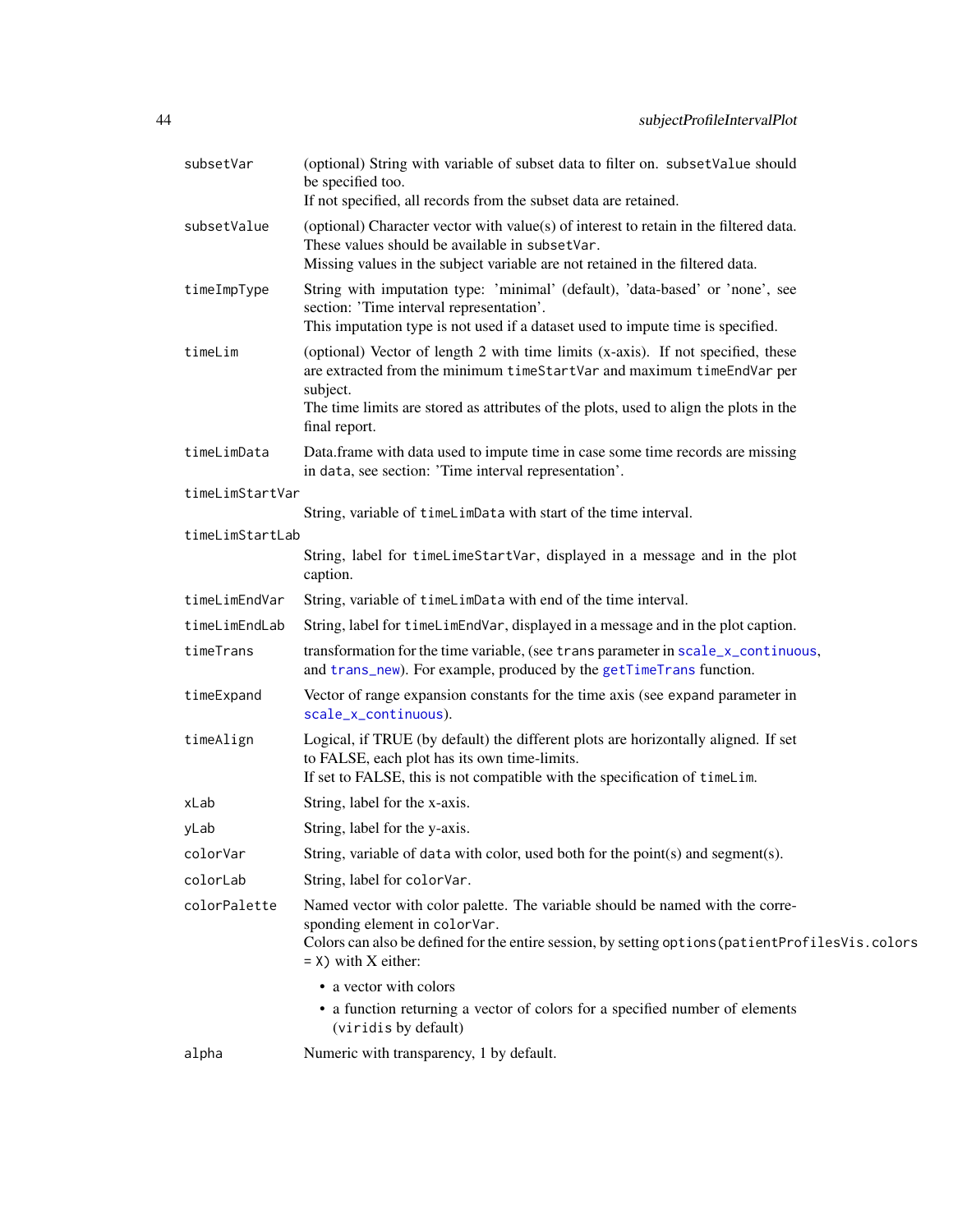<span id="page-44-0"></span>

| timeStartShapeVar |                                                                                                                                                                                                                                                                                                                                         |
|-------------------|-----------------------------------------------------------------------------------------------------------------------------------------------------------------------------------------------------------------------------------------------------------------------------------------------------------------------------------------|
|                   | (optional) String, variable of data used for the shape of the symbol displayed at<br>the start of the time interval.                                                                                                                                                                                                                    |
|                   | If not specified, default shape palette is used, see section 'Time interval repre-<br>sentation'.                                                                                                                                                                                                                                       |
| timeEndShapeVar   |                                                                                                                                                                                                                                                                                                                                         |
|                   | String, variable of data used for the shape of the symbol displayed at the end<br>of the time interval. If not specified, default shape palette is used, see section<br>'Time interval representation'.                                                                                                                                 |
| shapePalette      | Named vector with (combined) shape palette for time Start Shape Vartime End Shape Var.                                                                                                                                                                                                                                                  |
| shapeLab          | String with label for timeStartShapeVartimeEndShapeVar                                                                                                                                                                                                                                                                                  |
| shapeSize         | Size for symbols (only used if timeStartShapeVar/timeEndShapeVar is spec-<br>ified).                                                                                                                                                                                                                                                    |
| title             | String with title, label of the parameter variable by default.                                                                                                                                                                                                                                                                          |
| label             | String, label for the visualization. This label is stored as attributes of the output<br>from the subjectProfile[]Plot function.                                                                                                                                                                                                        |
|                   | This label is displayed in the final profile report, in case no data is available for<br>for a specific patient, as: 'No [label] available.'                                                                                                                                                                                            |
| labelVars         | Named character vector with variable labels (names are the variable code)                                                                                                                                                                                                                                                               |
| formatReport      | list with parameters used to specify the format of the report, e.g. output of the<br>subjectProfileReportFormat function                                                                                                                                                                                                                |
| paging            | Logical, if TRUE (by default), automatic paging is enabled, so patient profiles<br>module too big to fit in one page will span multiple pages. Please note that the<br>size of the graphic window (or report page) may need to be re-sized in order that<br>the plot fits.<br>If FALSE, the entire plot is included in one single page. |

list of (across subjects) of list (across pages) of [ggplot2](#page-0-0) objects, also of class subjectProfileIntervalPlot. with additional 'metaData' attributes containing 'label', 'timeLim' timeTrans and timeExpand (if specified).

## Time interval representation

In case the start or the end of the time interval contain missing values:

- if a dataset (timeLimData), start (timeLimStartVar) and end (timeLimEndVar) variables are specified:
	- 1. for each subject:
		- the minimum and maximum time values across these specified time variables are extracted
		- missing start values are replaced by the minimum time
		- missing start values are replaced by the maximum time
	- 2. if all values are missing for this subject, they are taken across subjects
- otherwise, depending on the imputation type (timeImpType):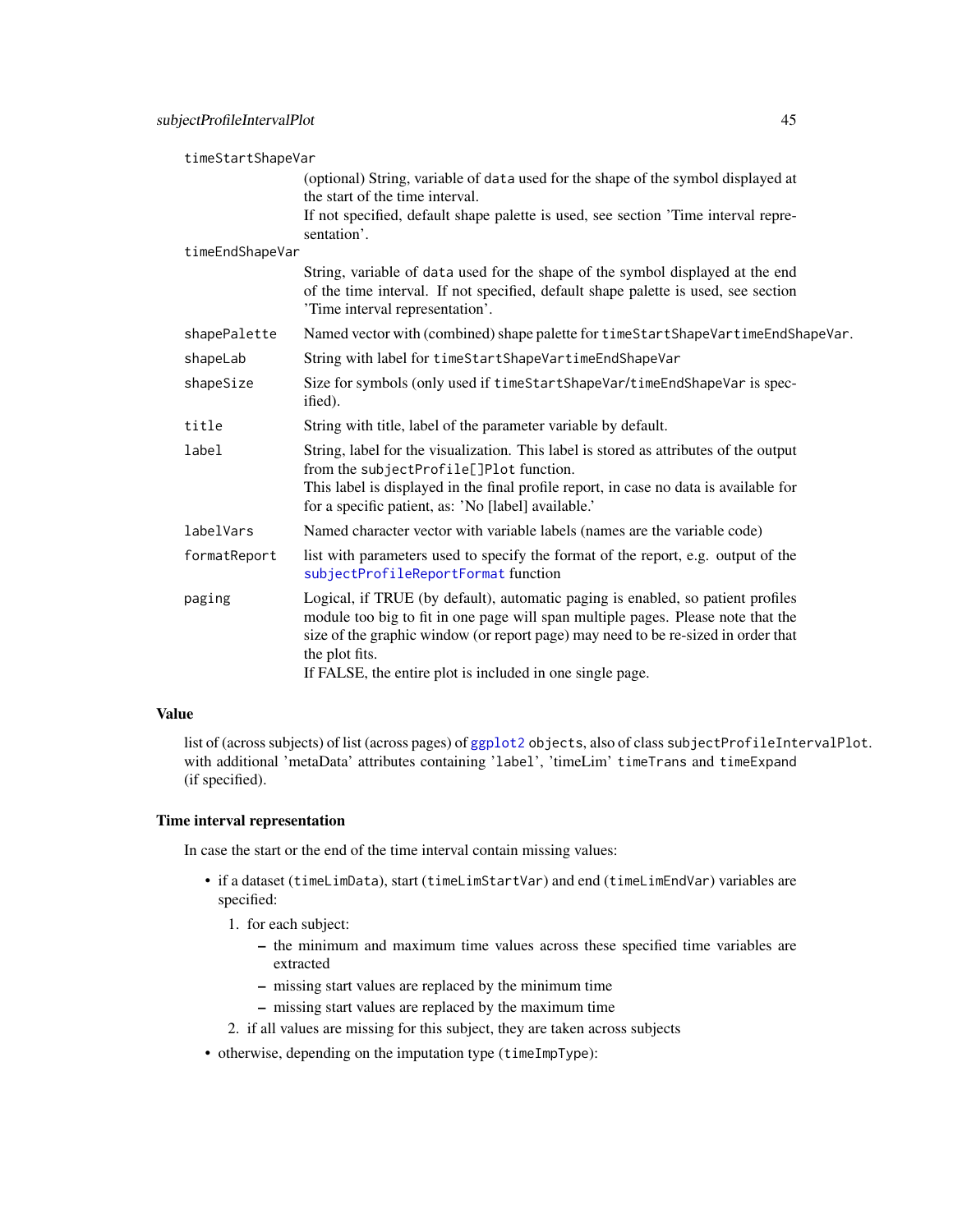- <span id="page-45-0"></span>– 'minimal' (by default):
	- \* if the start and the end of the interval are missing: no imputation is done, only the label is displayed
	- \* if the start time is missing and the end time is not missing: start time is imputed with end time, and status is set to 'Missing start'
	- \* if the end time is missing and the start time is not missing: end time is imputed with start time, and status is set to 'Missing end'
- 'data-based' (default in version < 1.0.0): minimum/maximum values in the start/end time variables in the data are considered for the specific subject (if available). If there are missing for a specific subject, they are taken across subjects. If all time are missings, the range is set to 0 and Inf
- 'none': no imputation is done

The symbols displayed at the start and end of the interval are:

- by default:
	- a filled square labelled 'Complete' if the time is not missing
	- a filled left-directed arrow in case of missing start time
	- a filled right-directed arrow in case of missing end time
- if the variable(s) used for the shape of the start or end of the interval are specified (via timeStartShapeVar/timeEndShapeVar): labels are based on these variables, and a standard shape palette is used

The time limits are the same across subjects, and set to:

- timeLim if specified
- maximum time range in timeLimStartVar and timeLimEndVar in timeLimData if specified
- the maximum range on the data obtained after imputation of missing values

#### Author(s)

Laure Cougnaud

## See Also

Other patient profiles plotting function: [subjectProfileEventPlot\(](#page-37-1)), [subjectProfileLinePlot\(](#page-45-1)), [subjectProfileTextPlot\(](#page-50-1))

<span id="page-45-1"></span>subjectProfileLinePlot

*Visualize subject profiles of the evolution of continuous parameters versus time (spaghetti plot).*

#### **Description**

Visualize subject profiles of the evolution of continuous parameters versus time (spaghetti plot).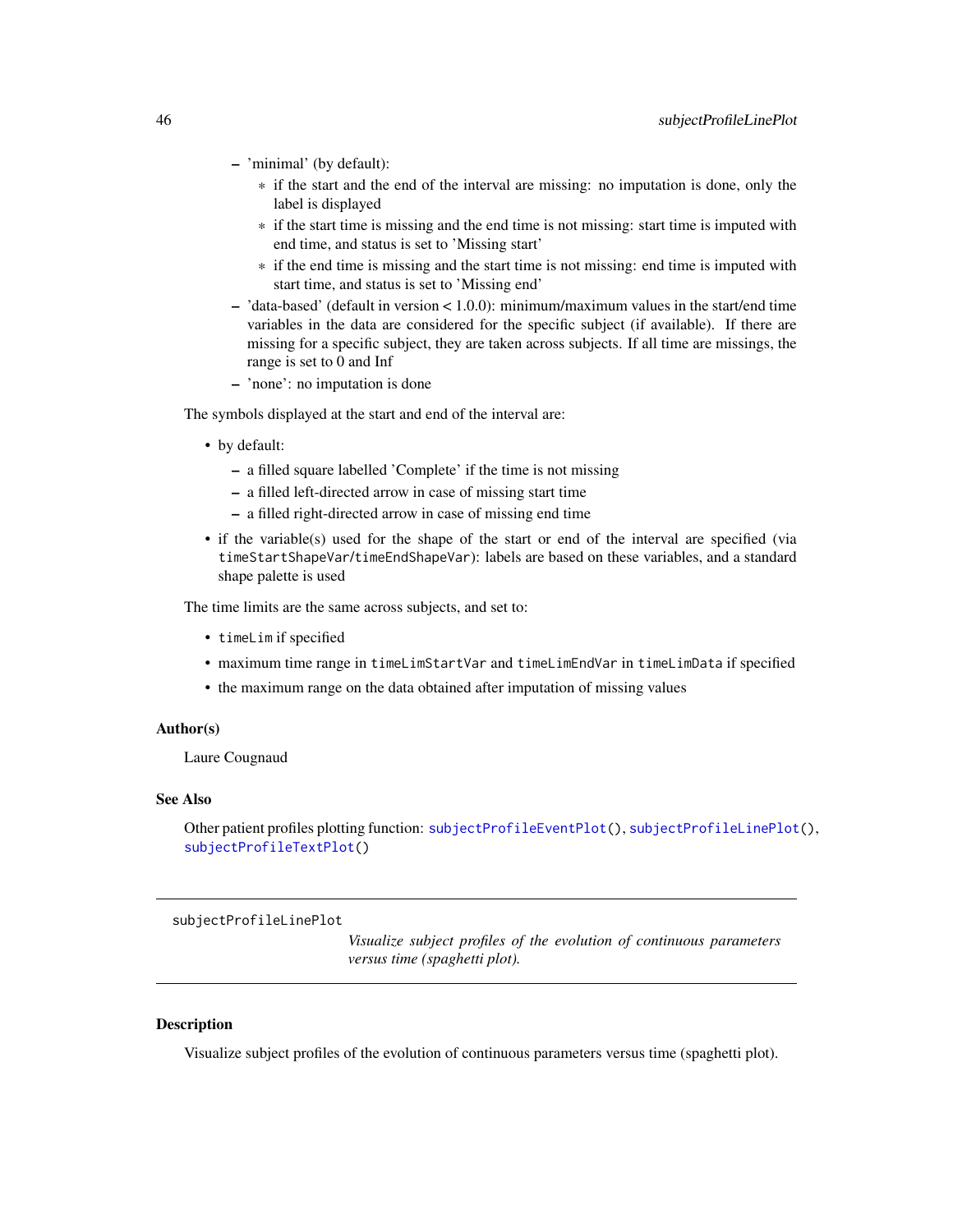#### Usage

```
subjectProfileLinePlot(
  data,
  paramValueVar,
 paramLab = getLabelVar(paramValueVar, labelVars = labelVars),
 paramNameVar = NULL,
 paramVarSep = " - "paramValueRangeVar = NULL,
  colorValueRange = "lightgreen",
 yLimFrom = c("all", "value"),
  colorVar = NULL,
  colorLab = getLabelVar(colorVar, labelVars = labelVars),
  colorPalette = NULL,
  shapeVar = colorVar,
  shapeLab = if (isTRUE(colorVar == shapeVar)) { colorLab } else
    getLabelVar(shapeVar, labelVars = labelVars),
  shapePalette = NULL,
 paramGroupVar = NULL,
  timeVar,
  timeLab = getLabelVar(timeVar, labelVars = labelVars),
  timeTrans = NULL,
  timeExpand = NULL,
  subjectVar = "USUBJID",
  subjectSubset = NULL,
  subjectSample = NULL,
  seed = 123,
  subsetData = NULL,
  subsetVar = NULL,
  subsetValue = NULL,
  xLab = timeLab,
 yLab = "",timeLim = NULL,
 title = toString(getLabelVar(paramValueVar, labelVars = labelVars, label = paramLab)),
 label = title,
 labelVars = NULL,
  formatReport = subjectProfileReportFormat(),
 paging = TRUE,
 alpha = 1,
  shapeSize = rel(1)\mathcal{L}
```

| data          | Data.frame with data.                                                                                                      |
|---------------|----------------------------------------------------------------------------------------------------------------------------|
| paramValueVar | String, variable of data with parameter value to represent.<br>Records with missing values are discarded.                  |
| paramLab      | Named character vector, with label for the parameter variable(s) (paramNameVar).<br>This is used to set the default title. |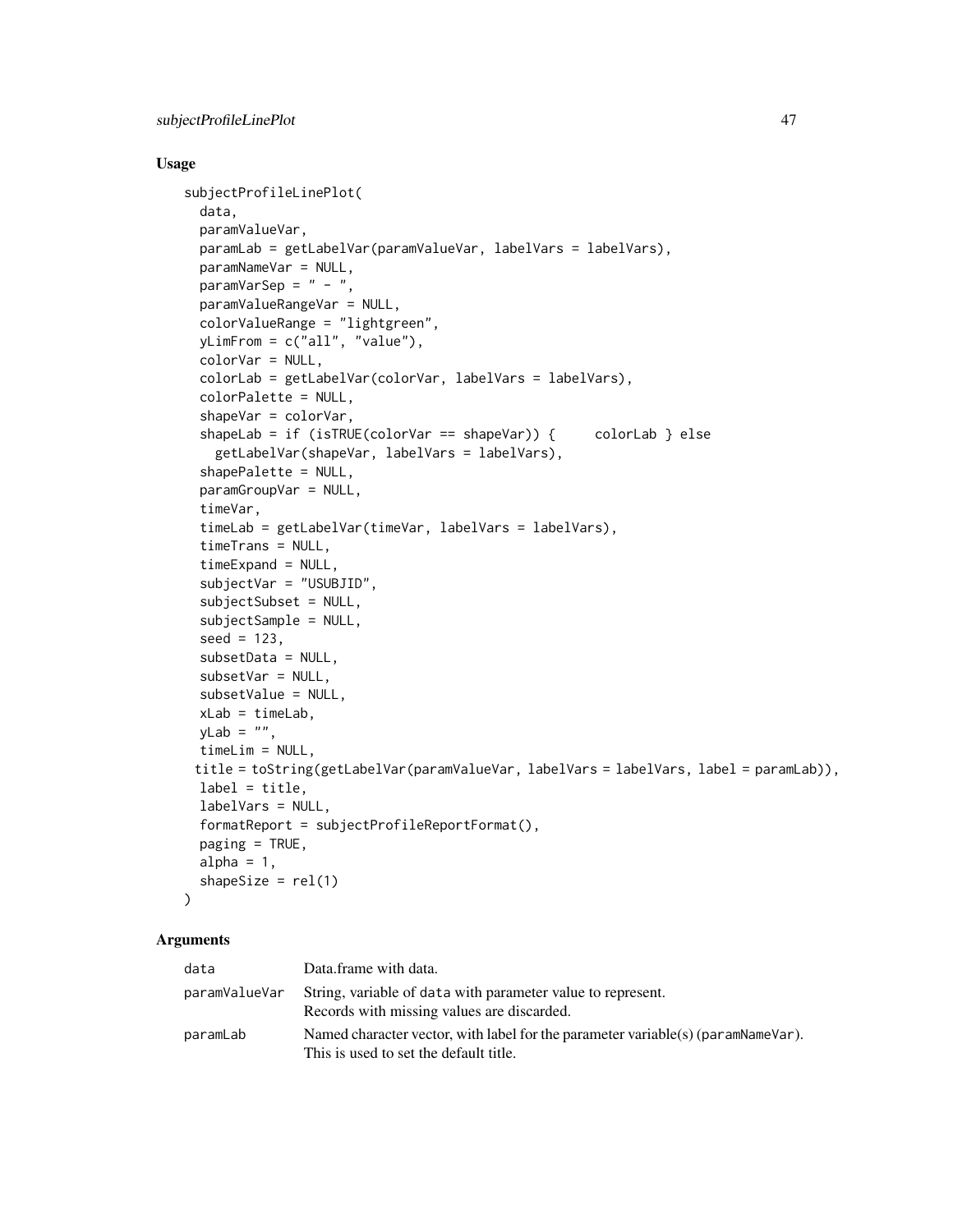| paramNameVar       | Character vector with variable(s) of data with parameter name. If multiple, they<br>are concatenated with paramVarSep.                                                                                                                                                                                                                                                                                            |
|--------------------|-------------------------------------------------------------------------------------------------------------------------------------------------------------------------------------------------------------------------------------------------------------------------------------------------------------------------------------------------------------------------------------------------------------------|
| paramVarSep        | string with character(s) used to concatenate multiple paramNameVar, ' - ' by<br>default.                                                                                                                                                                                                                                                                                                                          |
| paramValueRangeVar |                                                                                                                                                                                                                                                                                                                                                                                                                   |
|                    | Character vector of length 2 containing variables of data with minimum and<br>maximum value for paramValueVar, typically reference range indicators.<br>Range can differ per parameter and even per time point. This range is repre-<br>sented as a ribbon in the plot background. e.g. to represent the reference range<br>of the variable.                                                                      |
| colorValueRange    |                                                                                                                                                                                                                                                                                                                                                                                                                   |
|                    | String with color for the filling of the ribbon represented by paramValueRangeVar.                                                                                                                                                                                                                                                                                                                                |
| yLimFrom           | String with specification on the limits of the y-axis, either:                                                                                                                                                                                                                                                                                                                                                    |
|                    | • 'all' (by default): for each parameter (paramNameVar), the y-axis range<br>contains the minimum/maximum value of the reference range (paramValueRangeVar)<br>or data<br>• 'value': for each parameter (paramNameVar), the y-axis minimum/maximum<br>value is restricted to the data range only. Please note that the ribbon visual-<br>izing the reference range is also restricted to the data range if wider. |
| colorVar           | String, variable of data with color. This variable is used for the colors and the<br>filling of the points.                                                                                                                                                                                                                                                                                                       |
| colorLab           | String, label for colorVar.                                                                                                                                                                                                                                                                                                                                                                                       |
| colorPalette       | Named vector with color palette. The variable should be named with the corre-<br>sponding element in colorVar.<br>Colors can also be defined for the entire session, by setting options (patient ProfilesVis.colors<br>$=$ X) with X either:                                                                                                                                                                      |
|                    | • a vector with colors<br>• a function returning a vector of colors for a specified number of elements<br>(viridis by default)                                                                                                                                                                                                                                                                                    |
| shapeVar           | String, variable of data for shape of the points. By default, same as colorVar.                                                                                                                                                                                                                                                                                                                                   |
| shapeLab           | String, label for shapeVar. Set by default to colorLab if colorVar but not<br>shapeVar is not specified.                                                                                                                                                                                                                                                                                                          |
| shapePalette       | Named character vector with shape palette for shapeVar. The variable should<br>be named with the corresponding element in shapeVar.<br>Shapes can also be defined for the entire session, by setting options (patient ProfilesVis. shapes<br>$=$ X) with X either:                                                                                                                                                |
|                    | • a vector with shapes<br>• a function returning a vector of shapes for a specified number of elements                                                                                                                                                                                                                                                                                                            |
|                    | Note it is advised to specify the shapes as character, e.g. 'cross' instead of 4, in<br>case Unicode symbols should also be used.                                                                                                                                                                                                                                                                                 |
| paramGroupVar      | (optional) Character vector with variable(s) of data based on which the data will<br>be grouped and sorted (in the y-axis) in the plot.                                                                                                                                                                                                                                                                           |
| timeVar            | String, variable of data with time, displayed in the x axis.<br>Records with missing time are not displayed in the plot.                                                                                                                                                                                                                                                                                          |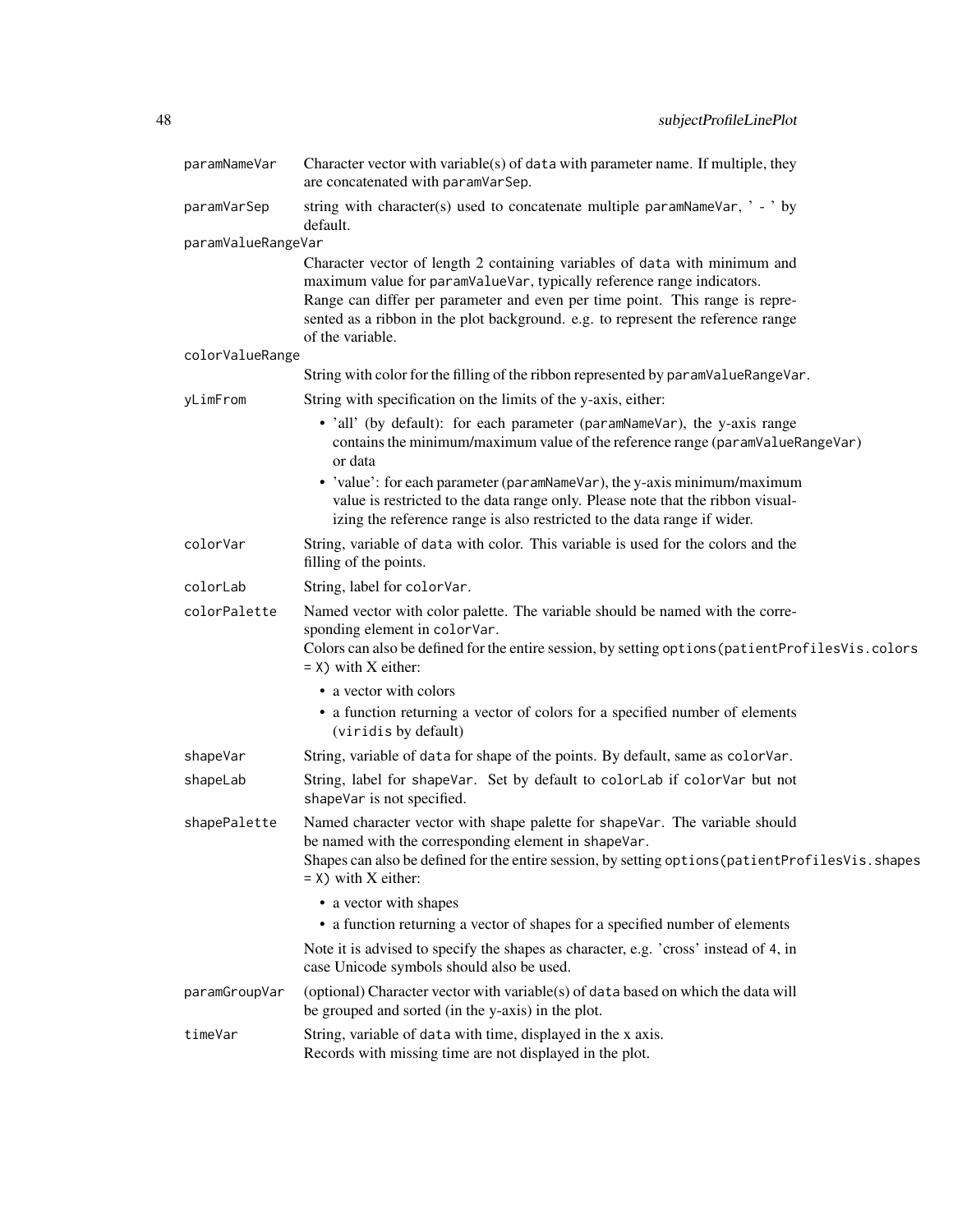<span id="page-48-0"></span>

| timeLab       | String, label for timeVar. This is used in the message indicating missing values<br>for timeVar, and for the default label of the x-axis.                                                                                                                                                                                               |
|---------------|-----------------------------------------------------------------------------------------------------------------------------------------------------------------------------------------------------------------------------------------------------------------------------------------------------------------------------------------|
| timeTrans     | transformation for the time variable, (see trans parameter in scale_x_continuous,<br>and trans_new). For example, produced by the getTimeTrans function.                                                                                                                                                                                |
| timeExpand    | Vector of range expansion constants for the time axis (see expand parameter in<br>scale_x_continuous).                                                                                                                                                                                                                                  |
| subjectVar    | String, variable of data with subject ID                                                                                                                                                                                                                                                                                                |
| subjectSubset | (optional) Character vector with subjects of interest (available in subjectVar),<br>NULL by default.                                                                                                                                                                                                                                    |
| subjectSample | (optional) Integer of length 1 with number of random subject(s) that should be<br>considered, e.g. to check the created patient profiles for a subset of the data. By<br>default, all specified subjects are considered (set to NULL).                                                                                                  |
| seed          | (optional) Integer of length 1 with seed used to select random subjects if subjectSample<br>is specified (123 by default).                                                                                                                                                                                                              |
| subsetData    | (optional) Data.frame with extra dataset to filter on. This dataset is filtered, and<br>only records from data with common subject IDs will be retained.<br>If not specified, data is used.                                                                                                                                             |
| subsetVar     | (optional) String with variable of subset data to filter on. subsetValue should<br>be specified too.                                                                                                                                                                                                                                    |
|               | If not specified, all records from the subset data are retained.                                                                                                                                                                                                                                                                        |
| subsetValue   | (optional) Character vector with value(s) of interest to retain in the filtered data.<br>These values should be available in subsetVar.<br>Missing values in the subject variable are not retained in the filtered data.                                                                                                                |
| xLab          | String, label for the x-axis.                                                                                                                                                                                                                                                                                                           |
| yLab          | String, label for the y-axis.                                                                                                                                                                                                                                                                                                           |
| timeLim       | (optional) Vector of length 2 with time limits (x-axis). If not specified, these<br>are extracted from the minimum timeStartVar and maximum timeEndVar per<br>subject.<br>The time limits are stored as attributes of the plots, used to align the plots in the<br>final report.                                                        |
| title         | String with title, label of the parameter value variable by default.                                                                                                                                                                                                                                                                    |
| label         | String, label for the visualization. This label is stored as attributes of the output<br>from the subjectProfile[]Plot function.<br>This label is displayed in the final profile report, in case no data is available for<br>for a specific patient, as: 'No [label] available.'                                                        |
| labelVars     | Named character vector with variable labels (names are the variable code)                                                                                                                                                                                                                                                               |
| formatReport  | list with parameters used to specify the format of the report, e.g. output of the<br>subjectProfileReportFormat function                                                                                                                                                                                                                |
| paging        | Logical, if TRUE (by default), automatic paging is enabled, so patient profiles<br>module too big to fit in one page will span multiple pages. Please note that the<br>size of the graphic window (or report page) may need to be re-sized in order that<br>the plot fits.<br>If FALSE, the entire plot is included in one single page. |
| alpha         | Numeric with transparency, 1 by default.                                                                                                                                                                                                                                                                                                |
| shapeSize     | Size for the symbols, any integer or object supported by size in geom_point.                                                                                                                                                                                                                                                            |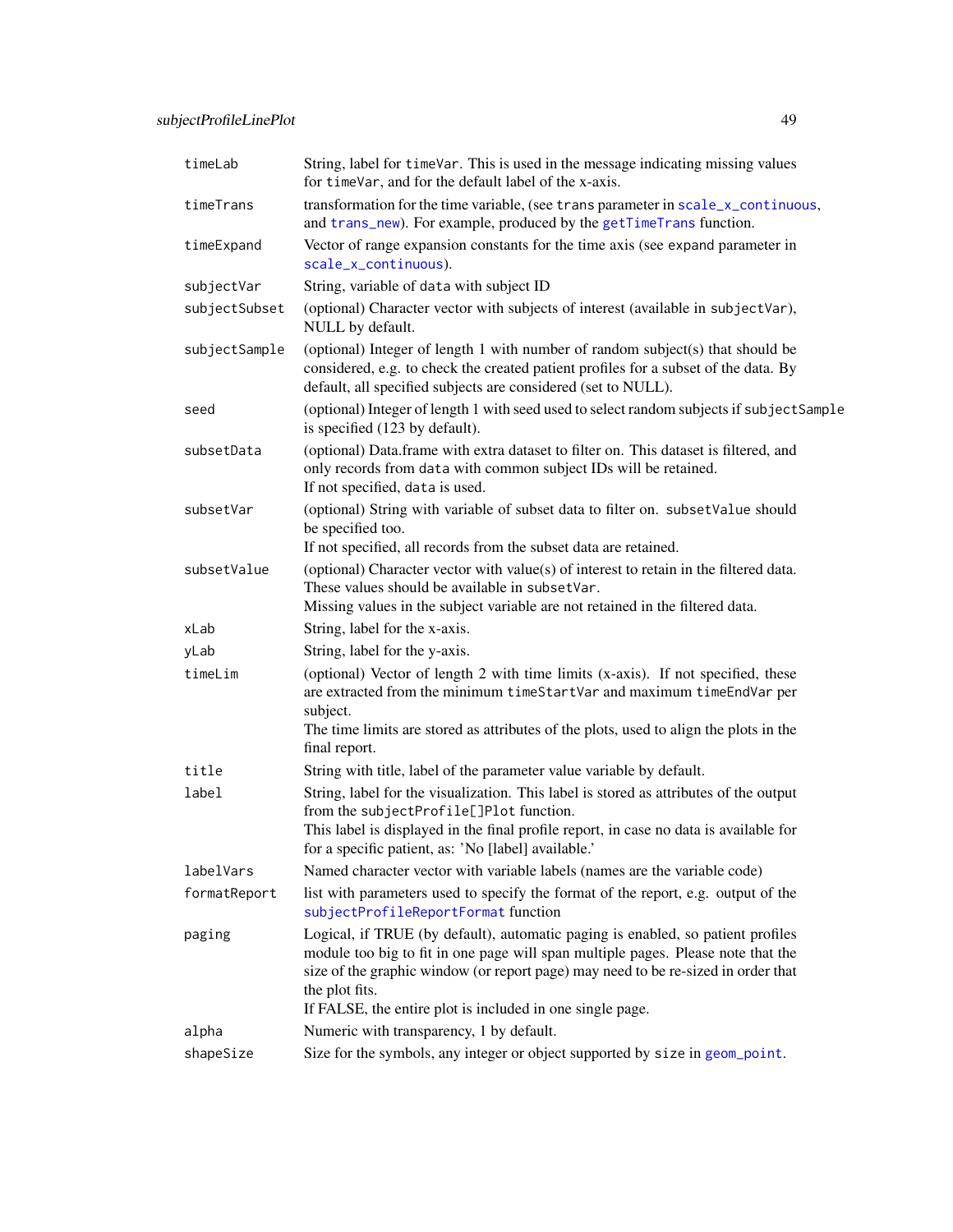List of (across subjects) of list (across modules) of [ggplot2](#page-0-0) objects, also of class subjectProfileLinePlot. Each subject profile contains attributes: 'subjectID' and 'nLines' (estimated number of lines of space the plot will take). The entire list also contains attributes: 'label', 'timeLim' and 'time-Trans' (if specified).

#### Author(s)

Laure Cougnaud

## See Also

Other patient profiles plotting function: [subjectProfileEventPlot\(](#page-37-1)), [subjectProfileIntervalPlot\(](#page-41-1)), [subjectProfileTextPlot\(](#page-50-1))

<span id="page-49-1"></span>subjectProfileReportFormat

*Get list with format specification for subject profile report.*

## Description

This format is used to set default for the created subject profile report: line height, margin, report in landscape or portrait format, aspect ratio and width for the y-label.

#### Usage

```
subjectProfileReportFormat(
 heightLineIn = 0.2,
 margin = 0.75,
 landscape = FALSE,
  aspectRatio = 0.5,
 yLabelWidth = 30
\lambda
```

| heightLineIn | Numeric of length 1 with height of a line in inches, 0.2 by default.                                                                                                                                                                          |
|--------------|-----------------------------------------------------------------------------------------------------------------------------------------------------------------------------------------------------------------------------------------------|
| margin       | Numeric of length 1, with margin in inches.                                                                                                                                                                                                   |
| landscape    | Logical, if TRUE the created report is in landscape format. FALSE by default,<br>the report is created in portrait format.                                                                                                                    |
| aspectRatio  | Numeric of length 1 (0.75 by default) with ratio between size of image in inches<br>(derived from specified margin, landscape and heightLineIn) and real size<br>for exported image.                                                          |
| yLabelWidth  | Integer of length 1 with approximate maximum number of characters in the y-<br>label of the plot, 30 by default. If the label of the y-axis is longer than this<br>number of character, it will be splitted between words in separated lines. |

<span id="page-49-0"></span>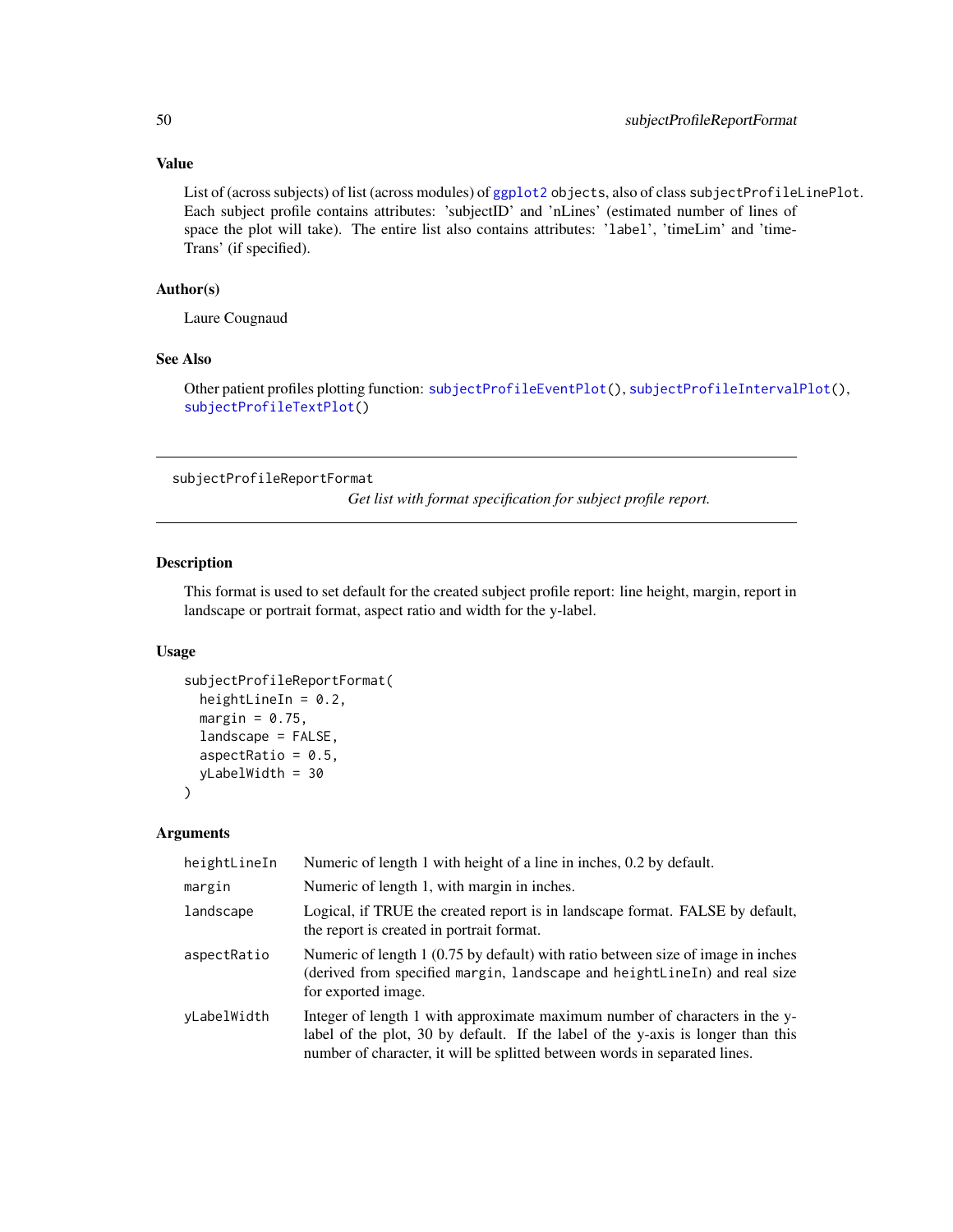<span id="page-50-0"></span>List with parameters to set format of the subject profile report. If not specified, default are used.

#### Author(s)

Laure Cougnaud

#### <span id="page-50-1"></span>subjectProfileTextPlot

*Visualize text-information in subject profiles.*

#### Description

There are two ways to specify the variables of interest to include:

• by specifying column(s) of interest containing parameter values, passed to the paramValueVar parameter.

In this case, variable value is displayed in the plot area, and variable name in the label of the y-axis, as:

```
variable 1 | value 1 - value 2 - ...
variable 2 | value 1 - value 2 - ...
```
- by specifying column(s) of interest containing parameter values, displayed as a table. In this case, variable are displayed in columns in the plot area. Variable names are displayed on top of table, and associated values below, as: | variable 1 variable 2 | value 1 value 1 | ...
- by specifying a combination of a variable containing the parameter name (paramNameVar), coupled with a variable containing the parameter values (paramValueVar). In this case, parameter values (if multiple) are concatenated and displayed in the plot area for each parameter name, displayed in the label of the y-axis, as: variable name 1 | variable value 1 - variable value 2 - ... variable name 2 | variable value 1 - ...

```
subjectProfileTextPlot(
  data,
  paramValueVar,
  paramValueLab = getLabelVar(paramValueVar, labelVars = labelVars),
 paramNameVar = NULL,
  paramGroupVar = NULL,
  subsetData = NULL,
  subsetVar = NULL,
  subsetValue = NULL,
  subjectVar = "USUBJID",
  subjectSubset = NULL,
```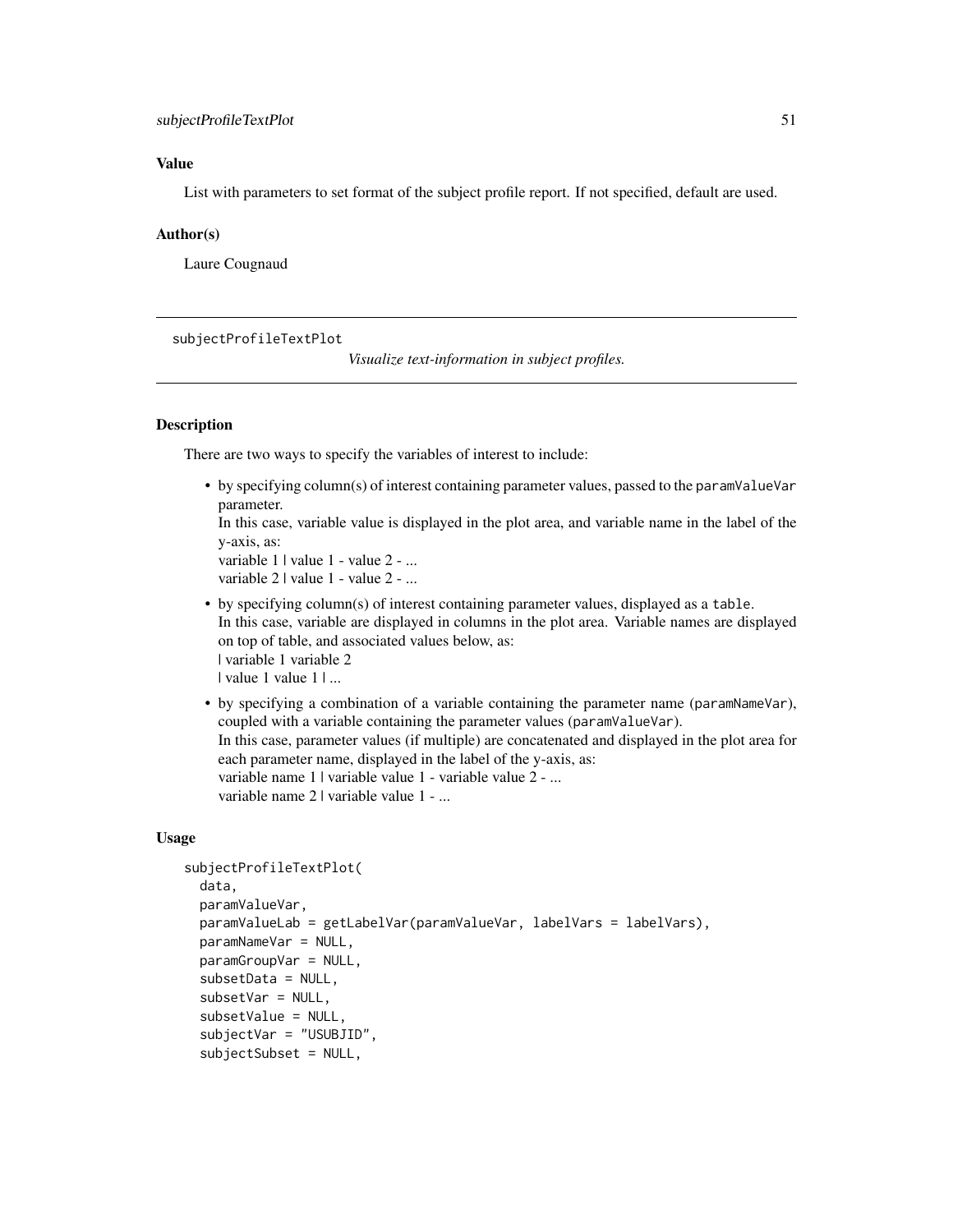```
subjectSample = NULL,
 seed = 123,
  xLab = ",
  yLab = "",title = "Subject information",
 label = title,
 labelVars = NULL,
  paramVarSep = " - ",
  formatReport = subjectProfileReportFormat(),
 paging = TRUE,
 table = FALSE,colWidth = NULL
)
```

| data          | Data.frame with data.                                                                                                                                                                                                                                                 |
|---------------|-----------------------------------------------------------------------------------------------------------------------------------------------------------------------------------------------------------------------------------------------------------------------|
| paramValueVar | Character vector, either:                                                                                                                                                                                                                                             |
|               | $\bullet$ vector with names of variable(s) (multiple are possible) of data of interest.<br>The values are displayed in the plot area and variable name in the labels of<br>the y-axis.<br>Multiple variables can be concatenated in the same line by specifying them, |
|               | as an unique string separated by a 'pipe', e.g 'SEXIAGE'. Variable label(s)<br>are concatenated (with ', ') and displayed in the y-axis.                                                                                                                              |
|               | • if paramNameVar is specified:                                                                                                                                                                                                                                       |
|               | - character vector with names of variable(s) (multiple possible) of data<br>with values to represent in the plot area.                                                                                                                                                |
|               | - function taking data as input and returning a new variable (of length<br>equal to number of rows in data) with parameter value to represent                                                                                                                         |
| paramValueLab | (optional) Named character vector with labels for paramValueVar.                                                                                                                                                                                                      |
| paramNameVar  | (optional) Character vector of length 1 with variable of data with parameter<br>name. This is displayed in the labels of the y-axis.                                                                                                                                  |
| paramGroupVar | (optional) Character vector with variable(s) of data based on which the data will<br>be grouped and sorted (in the y-axis) in the plot.                                                                                                                               |
| subsetData    | (optional) Data.frame with extra dataset to filter on. This dataset is filtered, and<br>only records from data with common subject IDs will be retained.<br>If not specified, data is used.                                                                           |
| subsetVar     | (optional) String with variable of subset data to filter on. subset Value should<br>be specified too.<br>If not specified, all records from the subset data are retained.                                                                                             |
| subsetValue   | (optional) Character vector with value(s) of interest to retain in the filtered data.<br>These values should be available in subsetVar.<br>Missing values in the subject variable are not retained in the filtered data.                                              |
| subjectVar    | String, variable of data with subject ID                                                                                                                                                                                                                              |
| subjectSubset | (optional) Character vector with subjects of interest (available in subjectVar),<br>NULL by default.                                                                                                                                                                  |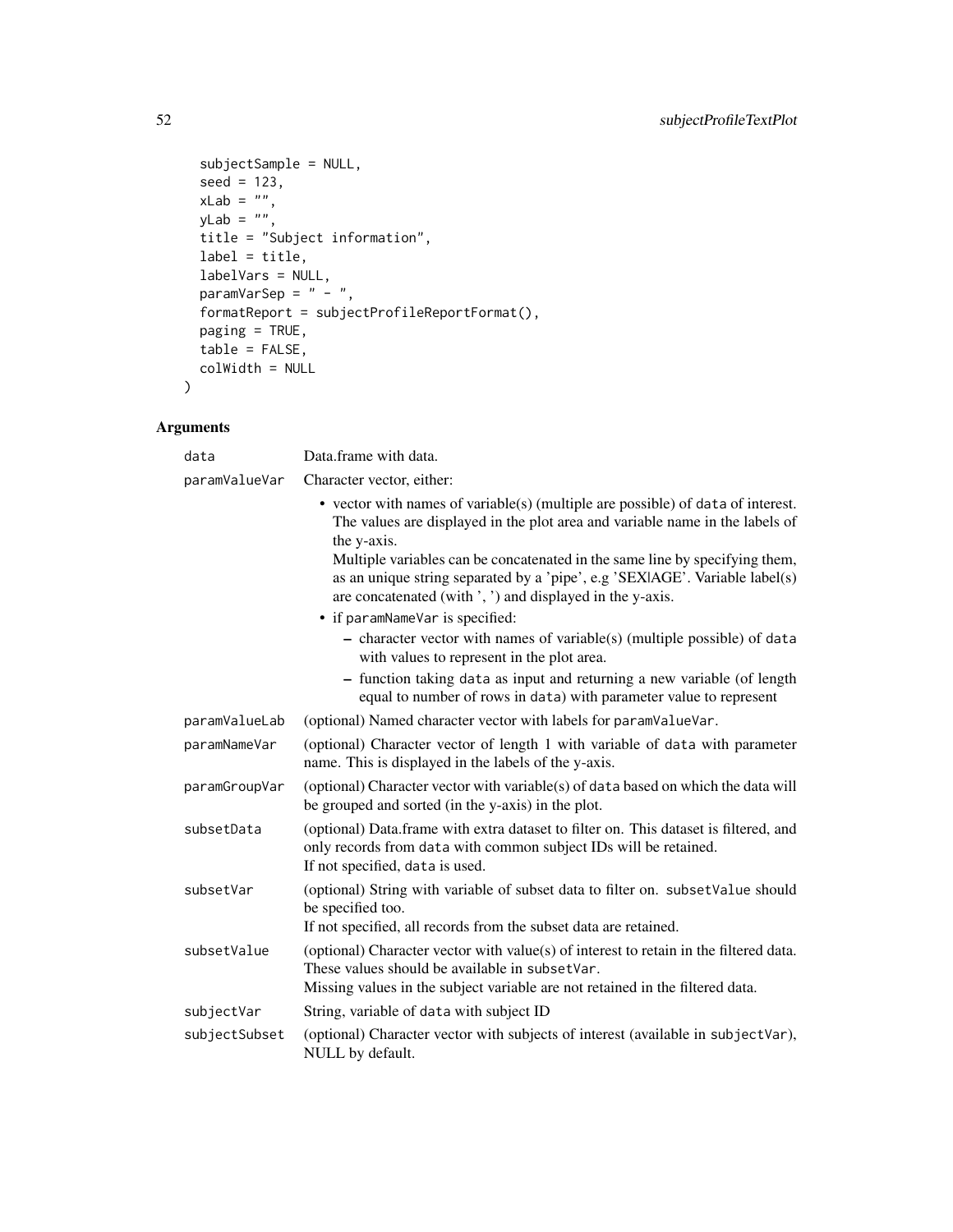<span id="page-52-0"></span>

| subjectSample | (optional) Integer of length 1 with number of random subject(s) that should be<br>considered, e.g. to check the created patient profiles for a subset of the data. By<br>default, all specified subjects are considered (set to NULL).                                                                                                  |
|---------------|-----------------------------------------------------------------------------------------------------------------------------------------------------------------------------------------------------------------------------------------------------------------------------------------------------------------------------------------|
| seed          | (optional) Integer of length 1 with seed used to select random subjects if subject Sample<br>is specified (123 by default).                                                                                                                                                                                                             |
| xLab          | String, label for the x-axis.                                                                                                                                                                                                                                                                                                           |
| yLab          | String, label for the y-axis.                                                                                                                                                                                                                                                                                                           |
| title         | String with title, 'Subject information' by default.                                                                                                                                                                                                                                                                                    |
| label         | String, label for the visualization. This label is stored as attributes of the output<br>from the subjectProfile[]Plot function.<br>This label is displayed in the final profile report, in case no data is available for<br>for a specific patient, as: 'No [label] available.'                                                        |
| labelVars     | Named character vector with variable labels (names are the variable code)                                                                                                                                                                                                                                                               |
| paramVarSep   | String $(' - ' by default)$ with character(s) used to concatenate multiple variables<br>for the same record in the plot area.                                                                                                                                                                                                           |
| formatReport  | list with parameters used to specify the format of the report, e.g. output of the<br>subjectProfileReportFormat function                                                                                                                                                                                                                |
| paging        | Logical, if TRUE (by default), automatic paging is enabled, so patient profiles<br>module too big to fit in one page will span multiple pages. Please note that the<br>size of the graphic window (or report page) may need to be re-sized in order that<br>the plot fits.<br>If FALSE, the entire plot is included in one single page. |
| table         | Logical, if TRUE (FALSE by default) the information contained in the variables:<br>paramValueVar is displayed as a table. Otherwise, the values of the different<br>variables are concatenated in the same line.                                                                                                                        |
| colWidth      | Numeric vector with approximate width of each parameter value column for a<br>table layout.<br>For example in case two parameters are specified: $c(0.8, 0.2)$ such as the first                                                                                                                                                        |
|               | column takes 80% of plot area, and the second column 20%.                                                                                                                                                                                                                                                                               |
|               | Note: columns can be slightly bigger if their content is larger than the specified<br>width. If not specified, column width is optimized based on the max length of<br>the character in each column.                                                                                                                                    |

list of (across subjects) of list (across modules) of [ggplot2](#page-0-0) objects, also of class subjectProfileTextPlot, with additional metaData attributes containing 'label' and 'timeLim'.

## Author(s)

Laure Cougnaud

## See Also

Other patient profiles plotting function: [subjectProfileEventPlot\(](#page-37-1)), [subjectProfileIntervalPlot\(](#page-41-1)), [subjectProfileLinePlot\(](#page-45-1))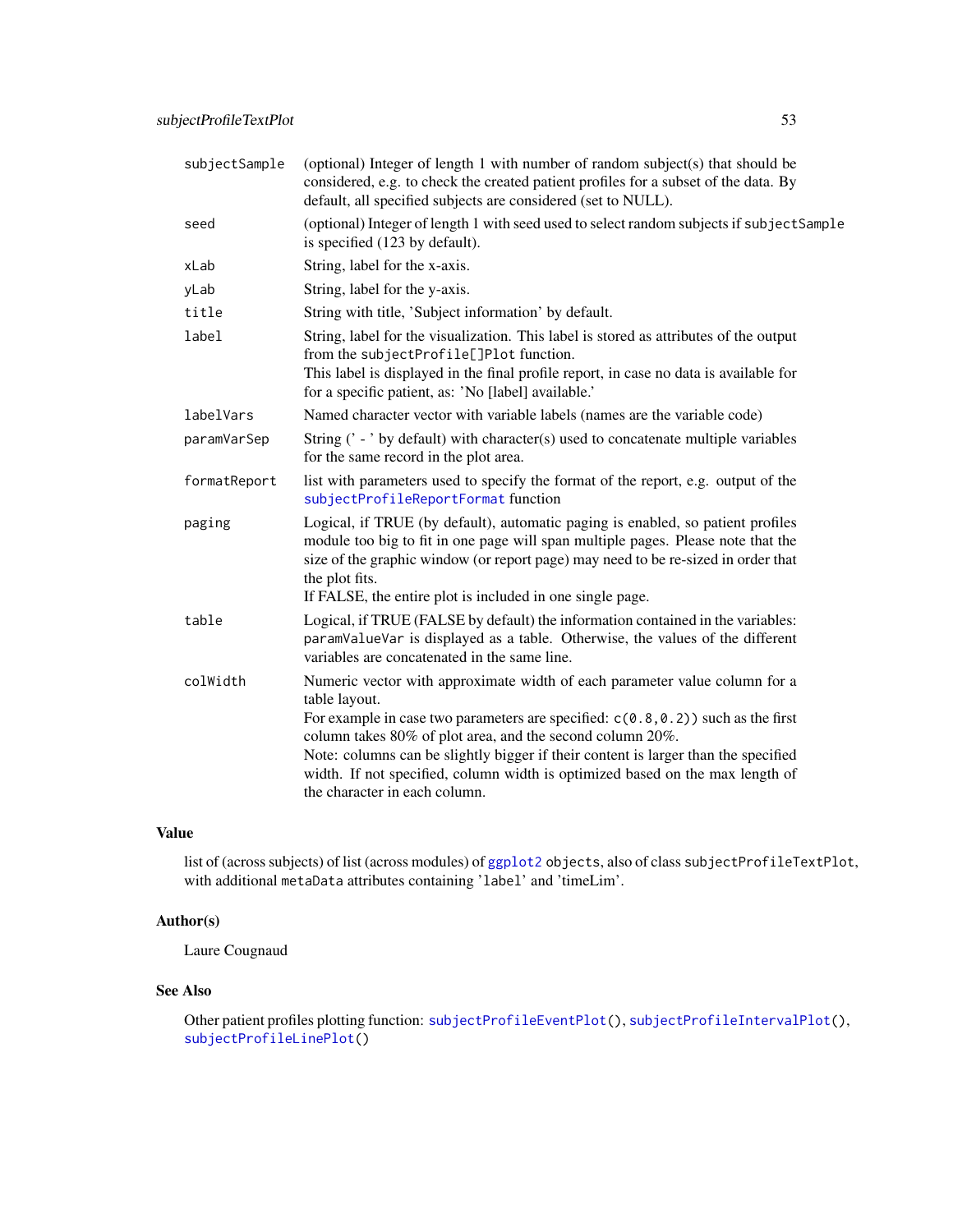<span id="page-53-0"></span>subjectProfileTheme *Custom* [ggplot2\[](#page-0-0)theme] *for subject profile plot. Currently classic dark-on-light ggplot2 theme with alternated grey color for vertical grid lines*

## Description

Custom [ggplot2\[](#page-0-0)theme] for subject profile plot. Currently classic dark-on-light ggplot2 theme with alternated grey color for vertical grid lines

## Usage

subjectProfileTheme()

## Value

[ggplot2\[](#page-0-0)theme] object

#### Author(s)

Laure Cougnaud